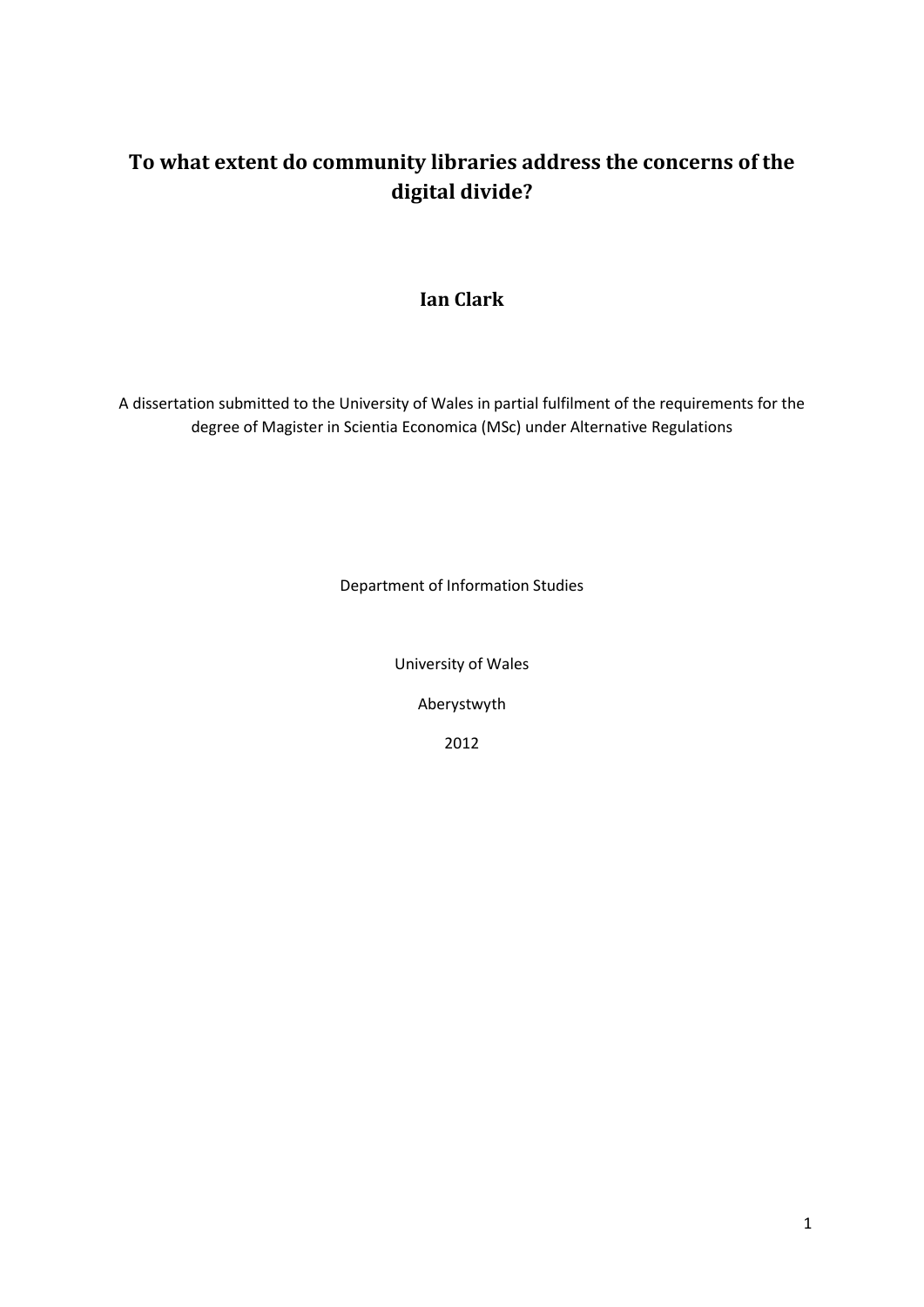# **Abstract**

A recent development in the provision of public library services has been the growth of community libraries, libraries which are delivered by volunteers rather than paid staff aided by professionals. The development of such libraries raises a number of questions in terms of the traditional role of public libraries.

This exploratory study seeks to examine the potential impact this development has on the role public libraries have in addressing the concerns of the digital divide and seeks to establish to what extent community libraries have a role to play in addressing these concerns.

An inductive approach was taken in conducting this study, with conclusions drawn from the evidence collected. Initially, evidence was to be drawn from staff surveys despatched to the libraries chosen for this study. However, this approach was adapted as the process revealed a need to establish how community library services are delivered. Subsequently, candidates involved in the management of the libraries were interviewed regarding how their services are delivered as well as on the ICT support they provide.

The results demonstrate that whilst there is a focus on providing access for users, there is a disparity in the support provided. Both libraries do not provide training for volunteers on ICT and ICT literacy is not a pre-requisite for taking up a position at either library. Consequently, whilst they do provide access to ICT for their respective communities, it is not clear that either library provides sufficient support to address a lack of ICT skills amongst users.

On the basis of this study, it appears that there is a lack of support for users in both communities and there is the potential for the digital divide between, and within, these communities to widen. However, further research is required to assess the extent to which this is the case.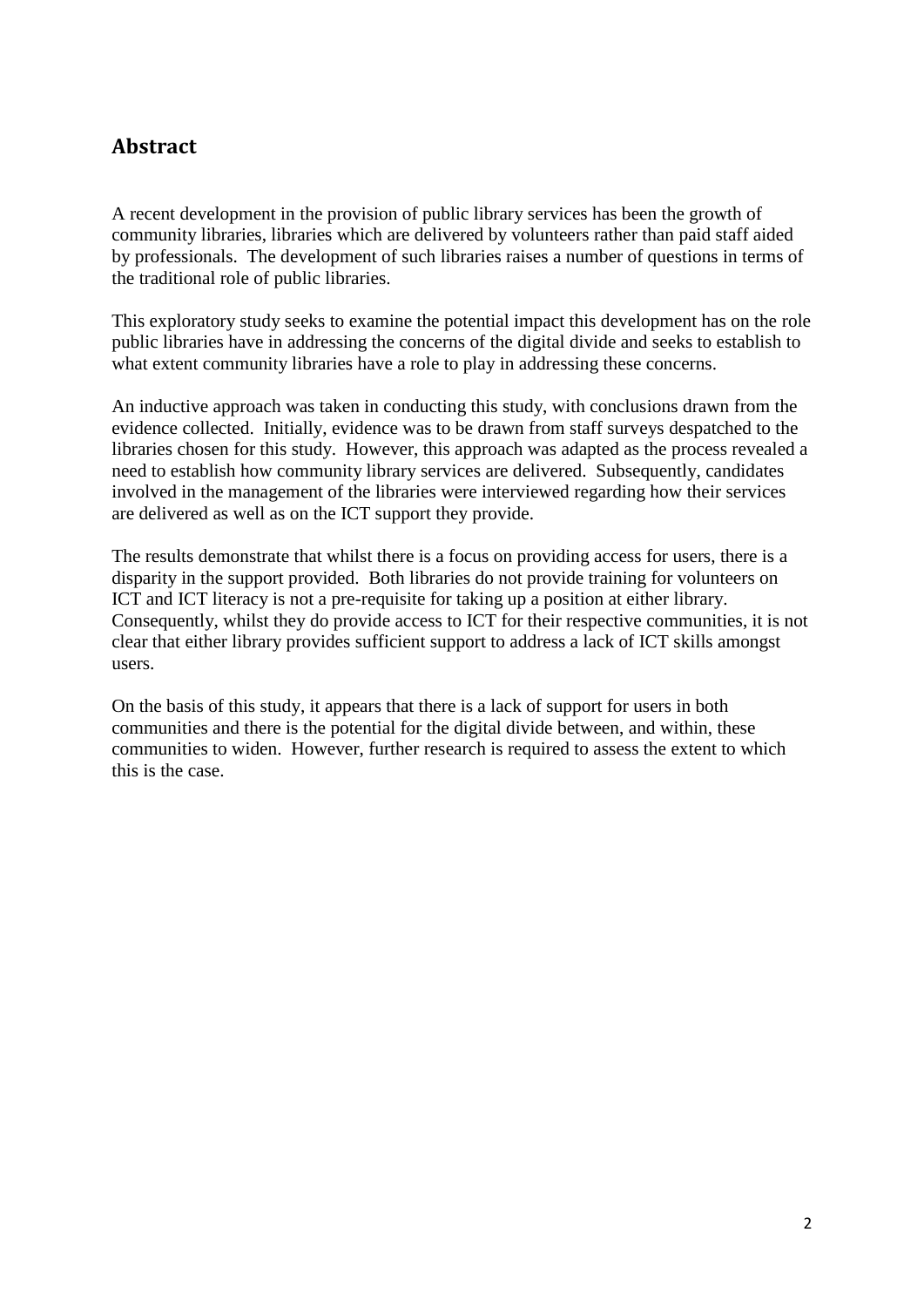# **Contents**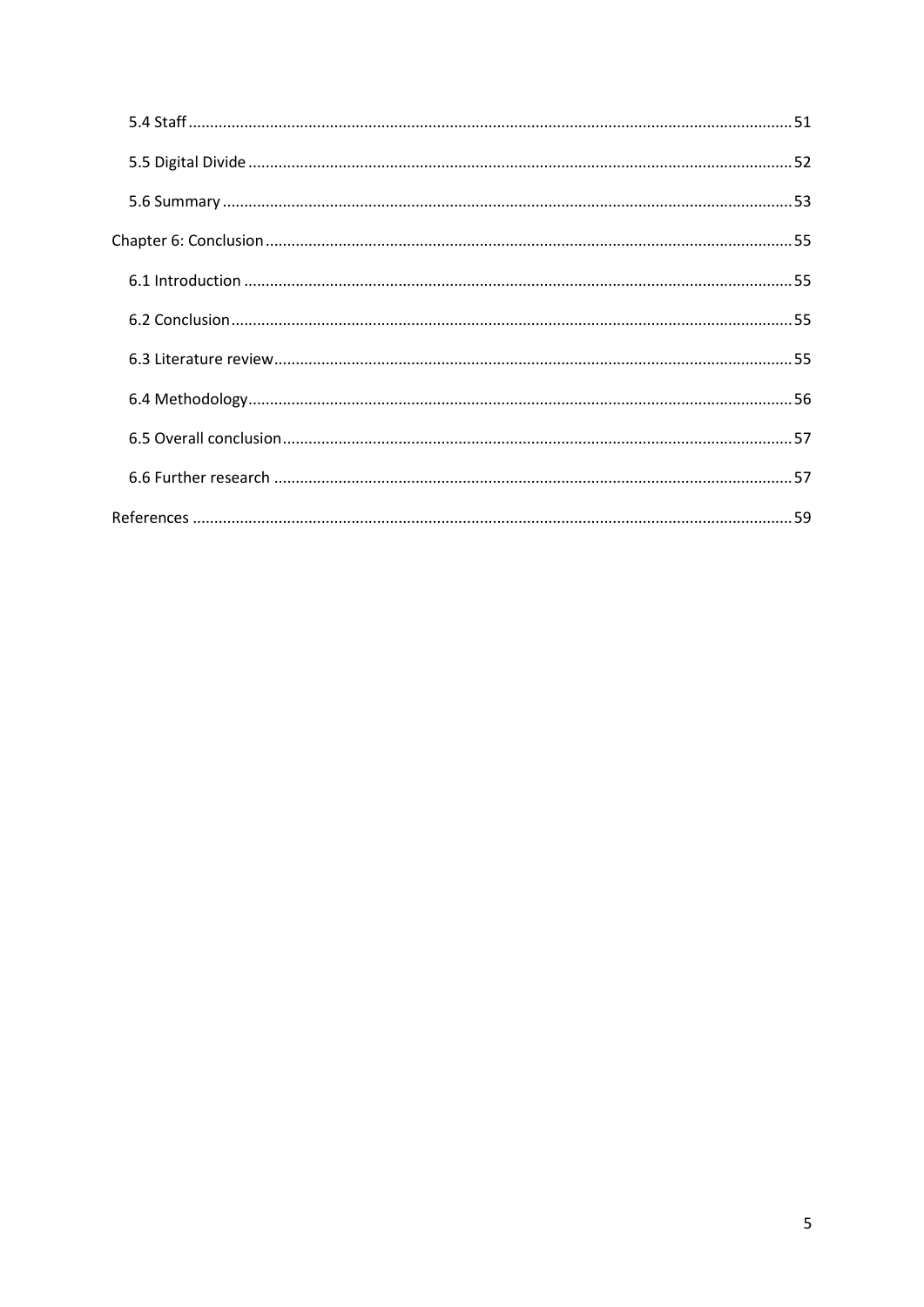# **List of figures**

<span id="page-5-0"></span>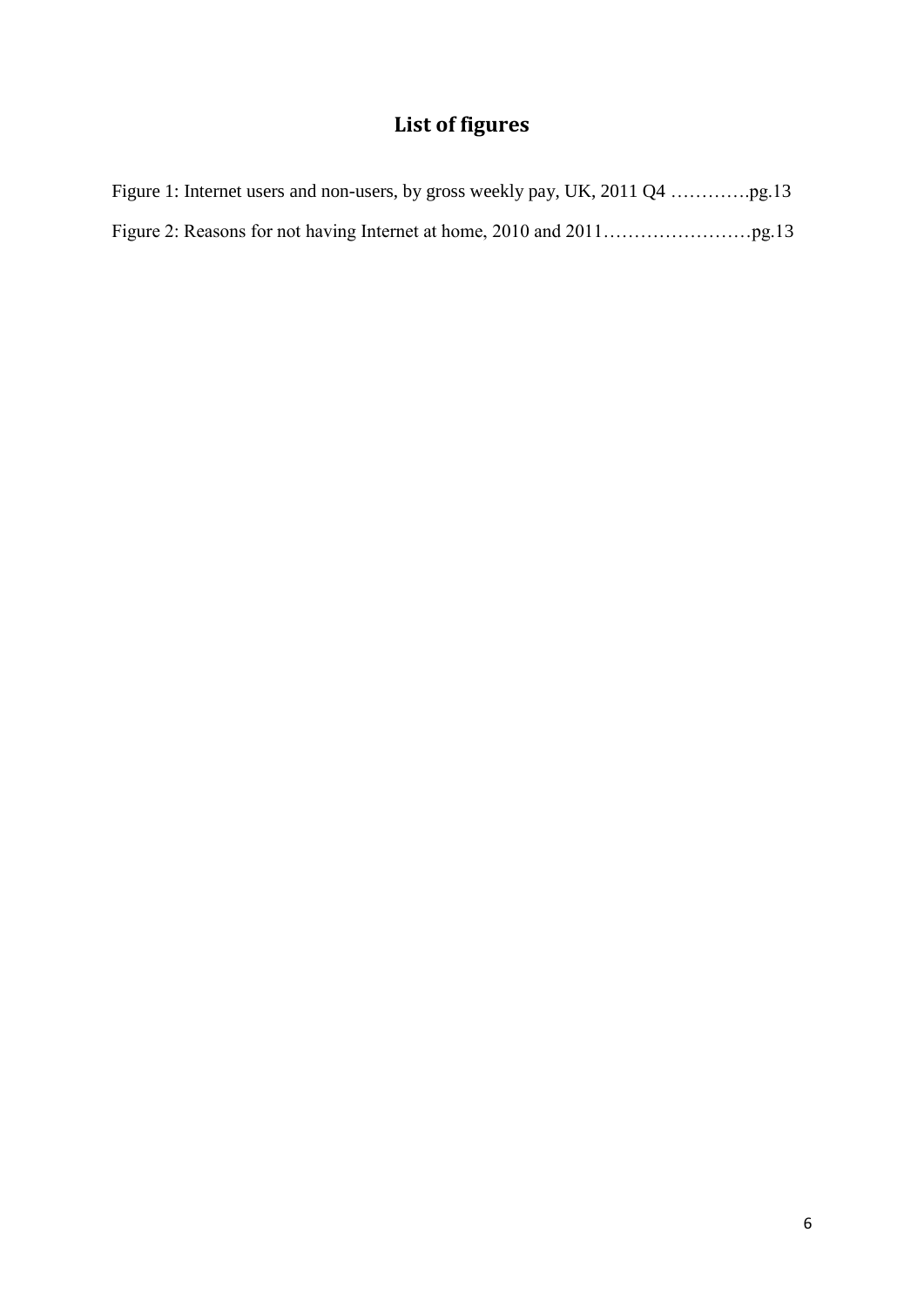# **Abbreviations**

<span id="page-6-0"></span>

| <b>BBC</b>  | <b>British Broadcasting Corporation</b>   |
|-------------|-------------------------------------------|
| <b>DSO</b>  | Direct Services Organisation              |
| <b>ECDL</b> | <b>European Computer Driving Licence</b>  |
| <b>ICT</b>  | Information and communications technology |
| <b>IT</b>   | <b>Information Technology</b>             |
| LA          | Respondent from Library A                 |
| LB          | Respondent from Library B                 |
| <b>LMS</b>  | Library Management System                 |
| <b>NOF</b>  | New Opportunities Fund                    |
| <b>ONS</b>  | <b>Office for National Statistics</b>     |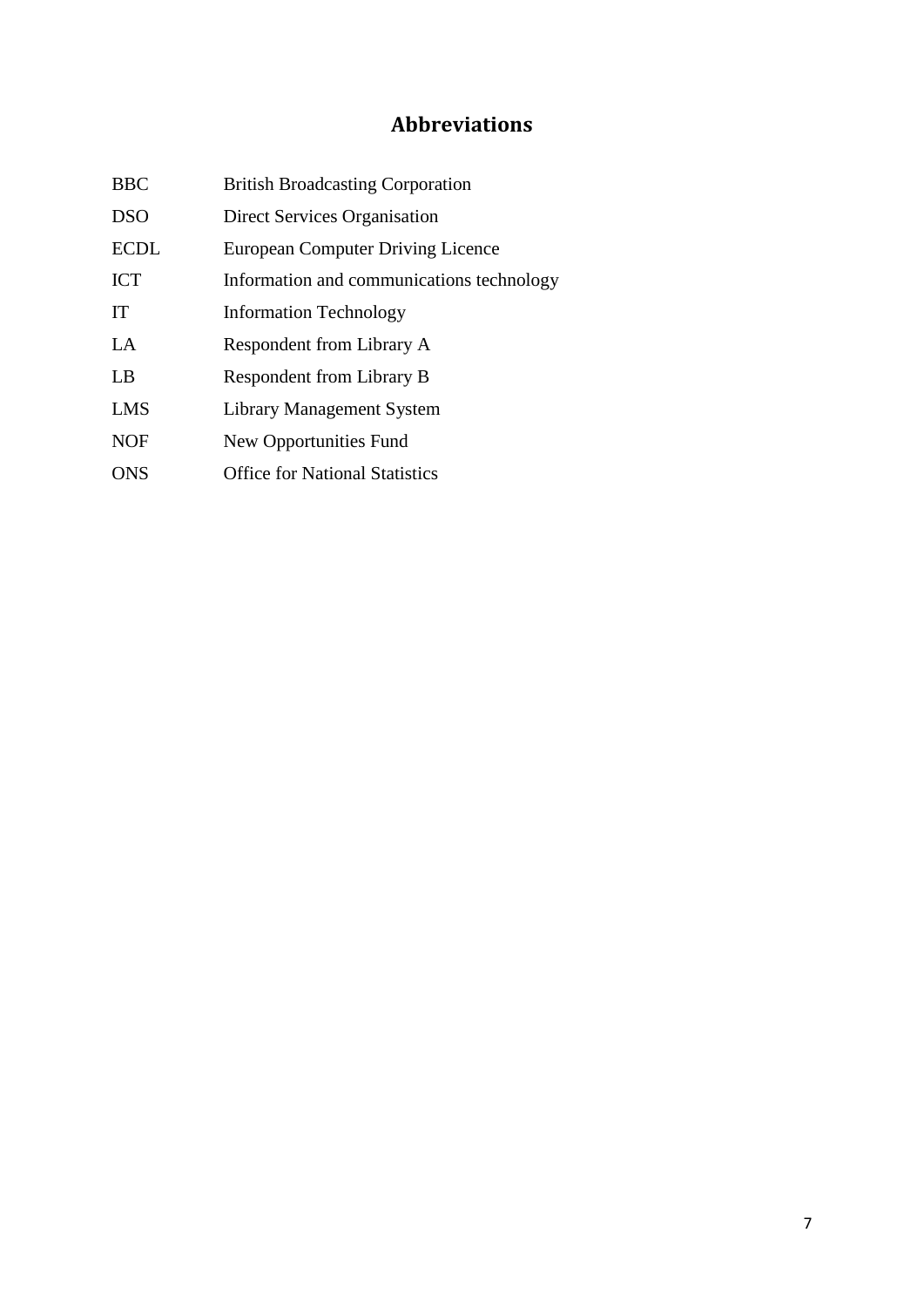# **Chapter 1: Introduction**

## <span id="page-7-1"></span><span id="page-7-0"></span>**1.1 Aims and objectives**

The aim of this study is to act as an exploratory first step in understanding the role of community libraries within the context of the public library service, and their role in addressing the concerns of the digital divide.

The objectives of this study are to:

- Understand how community libraries are established.
- Establish how they are funded and managed.
- Determine the extent of staff training.
- Establish information and communications technology (ICT) availability.
- Explore what support is provided for the local community in terms of ICT.
- Determine to what extent the concerns of the digital divide are a concern of community libraries.
- Consider whether community libraries provide sufficient support in addressing the digital divide.

## <span id="page-7-2"></span>**1.2 Background**

Community libraries have become an increasingly popular option for local authorities seeking to maintain a public library service whilst responding to cuts to their budgets (Hill, 2010). As a result, it is important to consider the impact that such community libraries will have on the provision of library services to local communities. One aspect of the service that is particularly important is the role libraries play in addressing the concerns of the digital divide. With this in mind, this study aims to explore the impact that community libraries may have on addressing these concerns.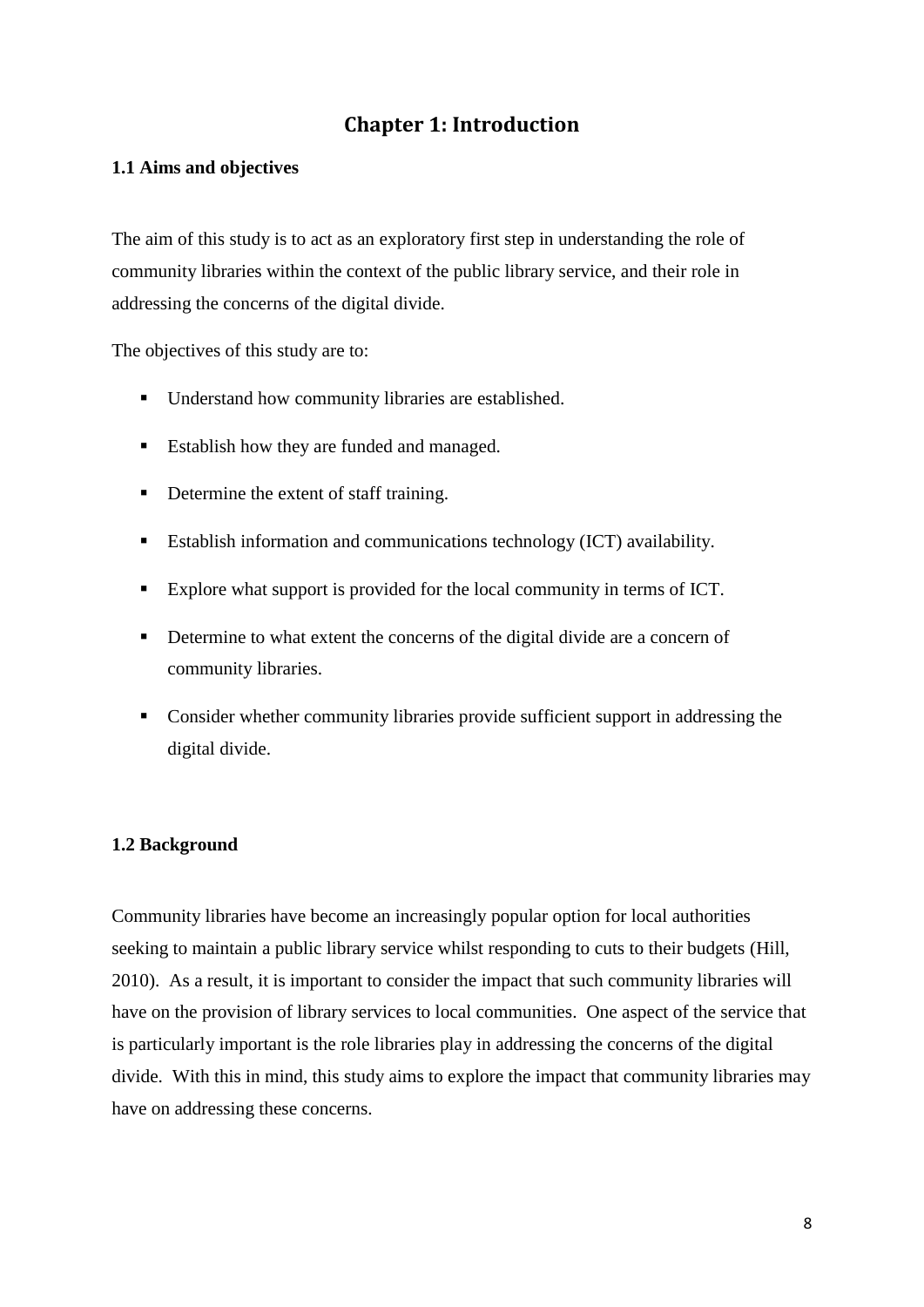### <span id="page-8-0"></span>**1.3 Structure**

The study will first explore the literature available on the impact of the digital divide, how the term is defined for the purposes of this study, the role of the People's Network and the growth of community libraries. It will then consider the methodological approach taken before exploring and discussing the findings from the research. Finally, conclusions will be drawn based on the findings with recommendations for further study.

This paper uses the APA (American Psychological Association) style in citing references.

## <span id="page-8-1"></span>**1.4 Limitations**

The study only reflects service delivery at two established community libraries. Therefore it is limited to the extent that the findings cannot be extrapolated across all community libraries and therefore does not provide a comprehensive understanding of the nature of such libraries. As such, it provides an exploratory work that acts as a starting point for further study.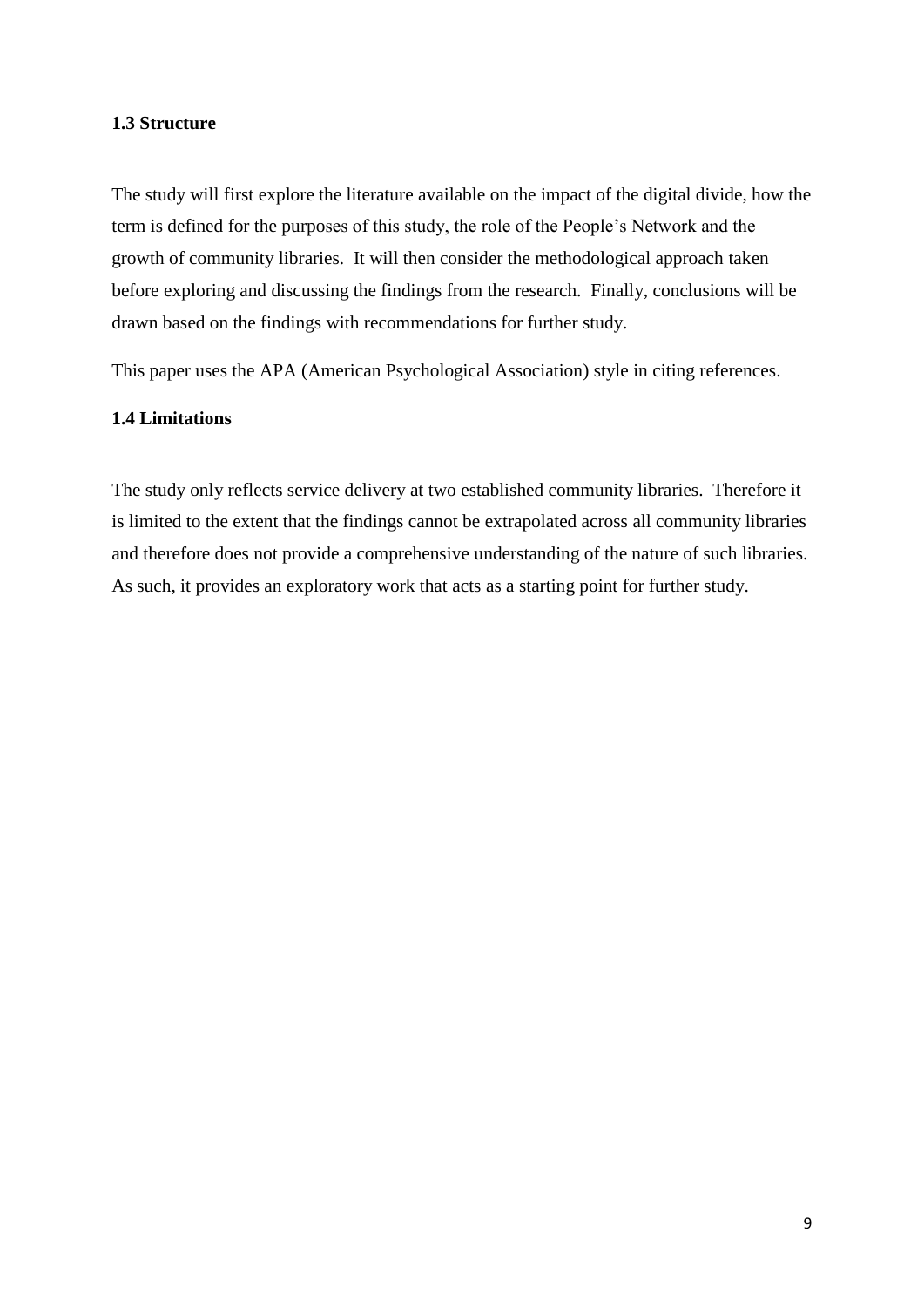## **Chapter 2: Literature review**

## <span id="page-9-1"></span><span id="page-9-0"></span>**2.1 Introduction**

This chapter explores existing literature regarding the digital divide, the impact a lack of access to the internet can have on sections of society, how public libraries sought to address these concerns and the growth of community libraries.

Searches were conducted on Library and Information Science Abstracts (LISA) using the terms "digital divide" and "public libraries" to obtain the latest articles on the topic. Once suitable articles had been retrieved, a paper trail strategy of citations from retrieved articles was applied to obtain further relevant articles. Furthermore, searches were conducted for the term "community libraries" and "volunteer libraries" however no materials were retrieved in relation to their introduction in the UK. Consequently, searches were conducted on Google to gather recent information about the introduction of community libraries in order to provide some background on the issue.

#### <span id="page-9-2"></span>**2.2 The Digital Divide**

Since its appearance in the US Department of Commerce's National Telecommunications and Information Administration report, 'Falling Through the Net: Defining the Digital Divide' (NTIA, 1999), there has been ongoing debate around the nature of the digital divide and the impact it has on society. The increasing use of the phrase 'digital divide' appears to be a natural progression from the concerns regarding the gap between the so-called 'information rich' and the 'information poor'. As Schiller outlines:

'Access to information becomes a factor of wealth and income. The general public and the State itself are progressively excluded…The division inside the society between information 'haves' and 'have nots' deepens just as it does between nations, making the less-developed ones – which in the information age means the overwhelming majority, still more dependent on the few information generators, processors and transmitters.' (Schiller, as cited in Webster, 2006, p. 147)

In terms of the digital divide itself, Dewan and Riggins argue that not only is there a digital divide, but that there are also two distinct effects of this divide. They argue there are first order effects regarding inequality in terms of access to ICT and second order effects with respect to inequality in ICT skills amongst those that already have access (Dewan and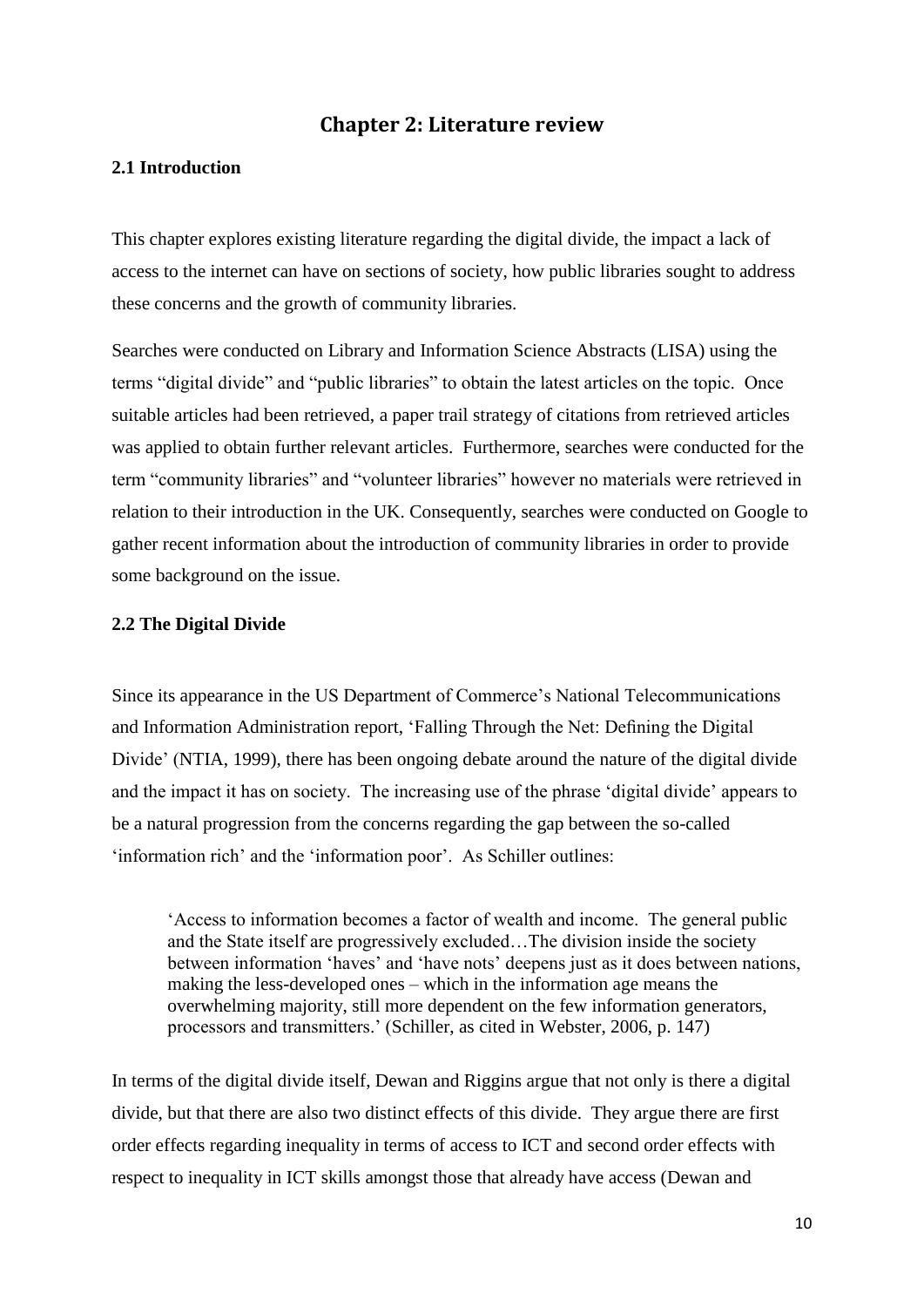Riggins, 2005). Essentially, a digital divide does not solely exist between those that have access to ICT and those who do not. It also manifests itself in the skills that people possess in order to take full advantage of the access that they have. Consequently, there is a clear divide between those that can be described as 'information rich' and those that are 'information poor'.

### <span id="page-10-0"></span>**2.3 Criticism of the term 'digital divide'**

However, the concept itself is not without criticism. Gurstein (2003) argues that the 'narrow focus' on ICT , the internet and the phrase 'digital divide' has amounted to nothing more than a marketing campaign by internet service providers (ISPs). Stevenson (2009) has gone further and argued that framing the debate around the issue of access and perpetuating the belief that the digital divide is not a social problem but an individual one, merely provides a vehicle for arguing that the divide closes as more people purchase computers. Clearly there is some debate as to the nature of the problem, but there appears to be agreement that there is an issue that needs to be resolved in an age where the internet is becoming the dominant source of information.

Despite the debate regarding the nature of the digital divide, there is general agreement that there is an issue in terms of access. The most recent data from the UK indicates that there most certainly is a significant disparity in terms of information access. According to the most recent Internet Access Quarterly Update published by the Office of National Statistics (ONS), around eight million people in the UK have never accessed the internet (ONS, 2012). The data also revealed that 40% of 65-74 year olds had never accessed the internet, and 70% of the over 75s. In terms of the disabled, around 35% of those that fall within the scope of the Disability Discrimination Act have never accessed the internet. Furthermore, 8% of those on the lowest salary had never accessed the internet compared to less than 1% for the highest earners (see figure 1).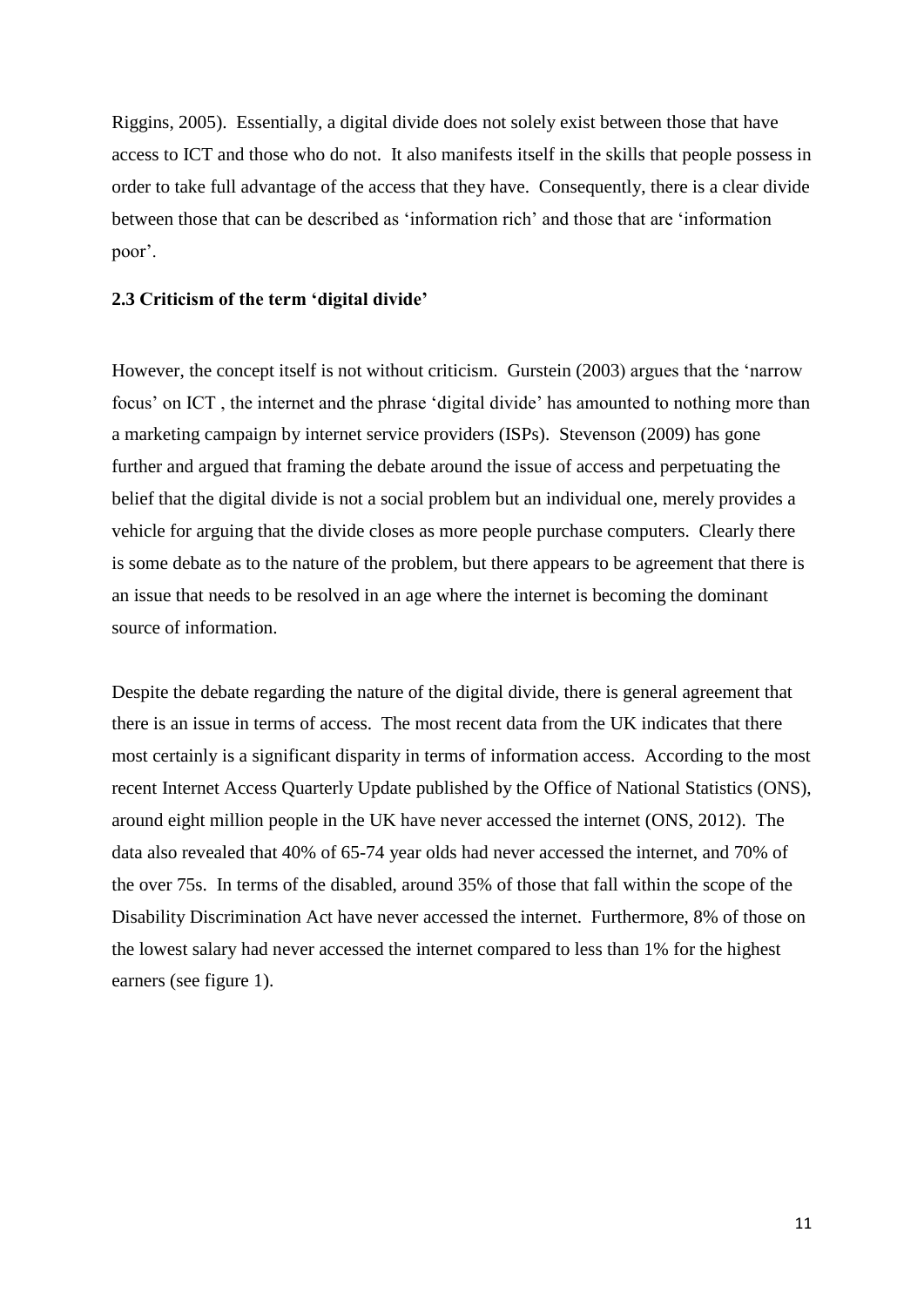

**Figure 1 Internet users and non-users, by gross weekly pay, UK, 2011 Q4 (ONS, 2012)**

Additionally, the 2011 Internet Access - Households and Individuals, 2011 revealed that 23% of households did not have an internet connection (ONS, 2011). In terms of the reasons why people did not have a household internet connection, 50% believed they did not need it, 21% said they lacked the skills ,19% declared that they couldn't afford the equipment and 13% claimed that access costs were too high (see figure 2). It then follows that 53% of households



**Figure 2 Reasons for not having Internet at home, 2010 and 2011 (ONS, 2011)**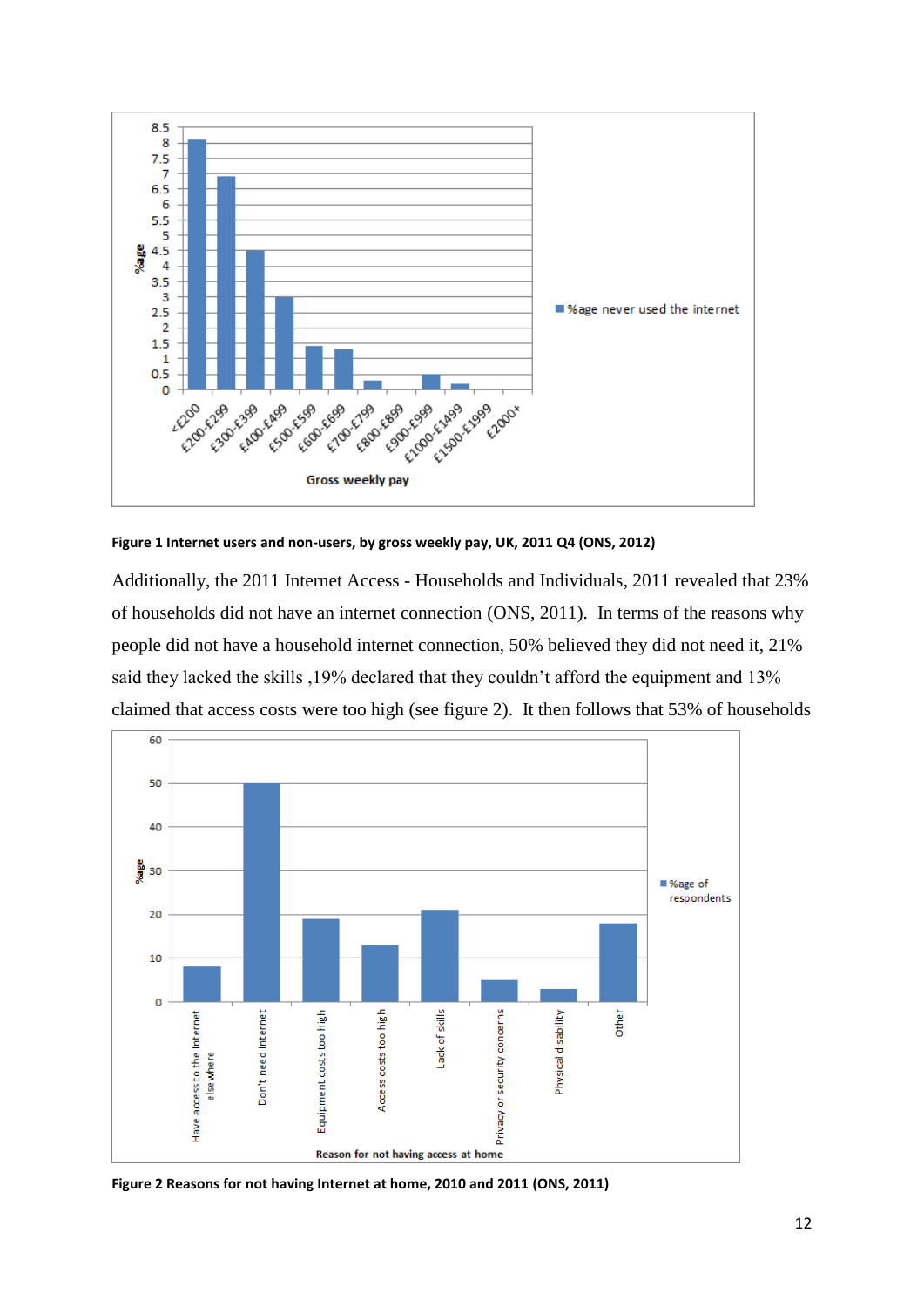without internet are not connected due to either a lack of skills or due to the expense of connection. Both ONS reports certainly indicate a clear divide has developed and that the most vulnerable groups are least likely to have access to the internet.

#### <span id="page-12-0"></span>**2.4 Impact on the democratic process**

Many have argued that the ability to access information on the internet is vital to ensure that the public are involved in the democratic process. The growth of ICT tools and services has enabled citizens to participate in the democratic process, but also to mobilise people to engage and help shape political issues (Shirazi et al, 2009). Furthermore, as government services such as benefits payments (BBC, 2011a) migrate to the internet, people require access to enable them to make use of these services. (Bertot et al, 2009). Consequently, as ICT has become more important, the lack of skills or access has resulted in a significant proportion of the population becoming excluded and disadvantaged (Schofield, McMenemy & Henderson, 2004).

Certainly, the lack of access appears to be reflected in engagement in the democratic process. A study by the Pew Internet and American Life Project in 2004 found that whereas highspeed internet users refer to around three news sources every day, slow speed users turn to around 2.7 whilst non-users access only 1.7 sources (Pew Internet and American Life Project as cited in Kim, Lee & Menon, 2009). As they concluded, individuals who are online obtain and process more points of views about key issues from sources than those that are offline. This is increasingly important as elections are being fought through the use of social media as well as more traditional mediums (Boucq, 2007). Such has been the supposed impact of the internet and social media on the democratic process, it has been argued that the internet has substantially influenced election results, such as the election of President Barack Obama in 2008 (Kiss, 2008). As a result, those without access to the internet could find themselves excluded from the political process, as an Electoral Commission report on 'Social exclusion and political engagement' in 2005 concluded that 'those experiencing social deprivation tend also to be among the most politically excluded within society' (The Electoral Commission, 2005).

A lack of access to the internet, when it is becoming increasingly central to the democratic process, could leave sections of society still further excluded.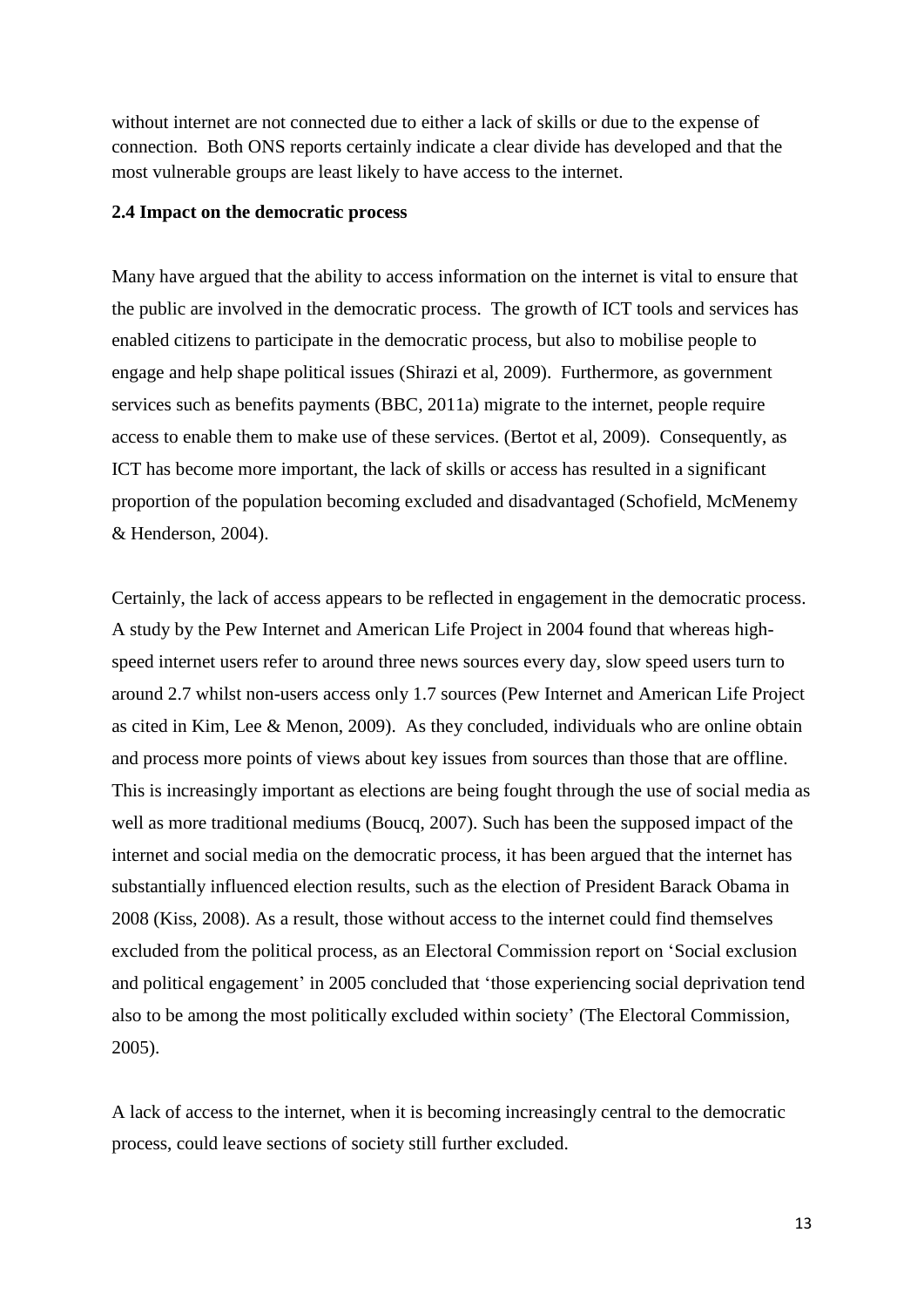#### <span id="page-13-0"></span>**2.5 The economic impact**

As well as ensuring that the population have a stake in the democratic process, the provision of an internet connection can play a part in the economic wellbeing of the individual. For example, Goss and Phillips (2002) found that internet skills have a positive impact on wages. As Kinney observes, 'internet access can provide economic benefits, both indirectly, through development of marketable technology skills, and directly, through e-commerce' (Kinney, 2010).

A study conducted in the United States by Morton, Zettelmeyer and Silva-Russo (2003) explored the disparity between ethnic groups when purchasing cars. They found that African-American and Hispanic customers paid more than other 'offline' consumers. However, they found that online shopping actually reduced this disparity in cost and gave minorities a clear economic advantage. Furthermore, a study by Baye, Morgan and Sholten (2003) revealed that the use of online comparison information enabled consumers to save up to 20% on purchases. It would appear, therefore, that closing the digital divide can ensure such economic benefits are shared across society.

#### <span id="page-13-1"></span>**2.6 Healthcare advantages**

However, there aren't just financial benefits to internet usage. A study by Fox and Fellows (2003) revealed that around half of American adults turned to the internet for information regarding healthcare. Those that were unable to access online health information were generally less educated and poorer than their connected peers. According to Fox and Fellows, the internet is a key resource for healthcare information and an educated healthcare consumer with access to the internet standards a better chance of receiving good treatment than those without. A further study (McInnes et al**,** 2010) demonstrated that US veterans who made use of the internet for healthcare information were likely to be more educated, wealthier and in better health than those that did not have access to the internet. Clearly there is evidence that there are healthcare benefits for those who are educated and have access to the internet.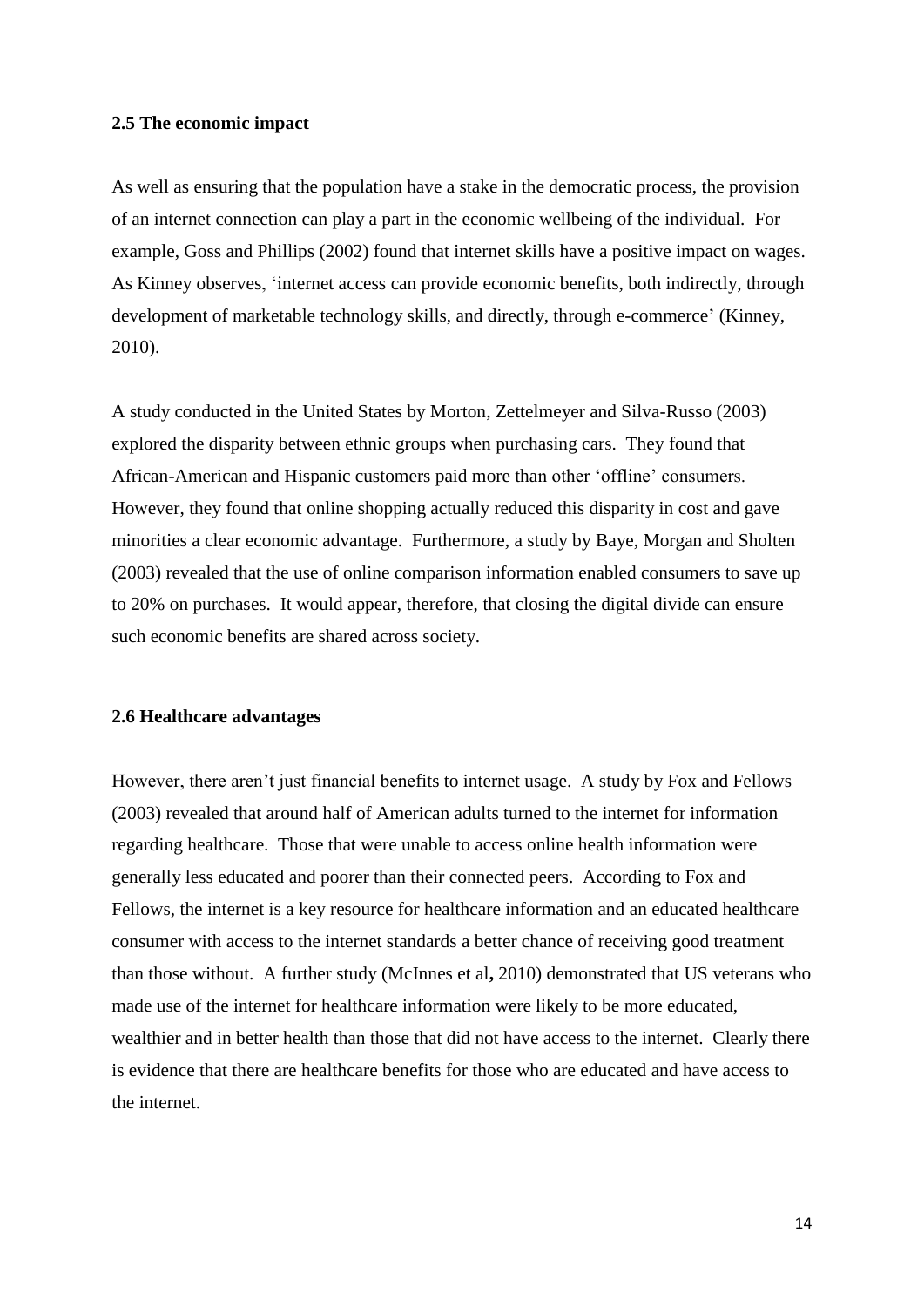#### <span id="page-14-0"></span>**2.7 Educational benefits**

There also advantages educationally to internet access. Studies have revealed that children with access to home computers perform significantly better than those without computers in cognitive tests (Attewell, Suazo-Garcia and Battle, 2003). Data released by the ONS and commissioned by the then Department for Education and Skills found that there was a 'significant positive relationship between pupils' home use of ICT for educational purposes and improved attainment in certain areas' (ONS, 2010). A further study by Fairlie and London (as cited in Kinney, 2010) involving the distribution of free computers to students found that there were small positive effects on educational outcomes for those that received a computer. It would appear, therefore, that there are substantial benefits in terms of healthcare, education and economic welfare. And, further, it also appears that addressing digital inequality can lead to substantial benefits for the most disadvantaged in society.

#### <span id="page-14-1"></span>**2.8 The People's Network**

Before the introduction of the People's Network, public libraries had not been successful in addressing social exclusion. Muddiman et al (2001) found that 'attempts to target services towards excluded people remain patchy, uneven and are often time limited'. Furthermore, they found that ICT was targeted at the socially-excluded in a minority of cases and that long term strategies in terms of access for the excluded to a range of services, including ICT, should be central to all their activities (Muddiman et al, 2001). In an effort to address the digital divide, the People's Network was rolled out to libraries across the UK. Launched in 2000, it had three primary agendas:

- universal access to the internet
- take-up of ICT among the digitally excluded and socially excluded
- lifelong learning (Big Lottery Fund, 2004).

In addition, the amount of investment was seen as 'an opportunity to jump-start the modernisation agenda'. This strategy was complemented in 2003 by the government's Framework for the Future published in 2003. This framework proposed 'a vision for public libraries where they support people in reading, learning, finding information, and connecting to government and other online services, free of charge' (The Big Lottery Fund, 2004).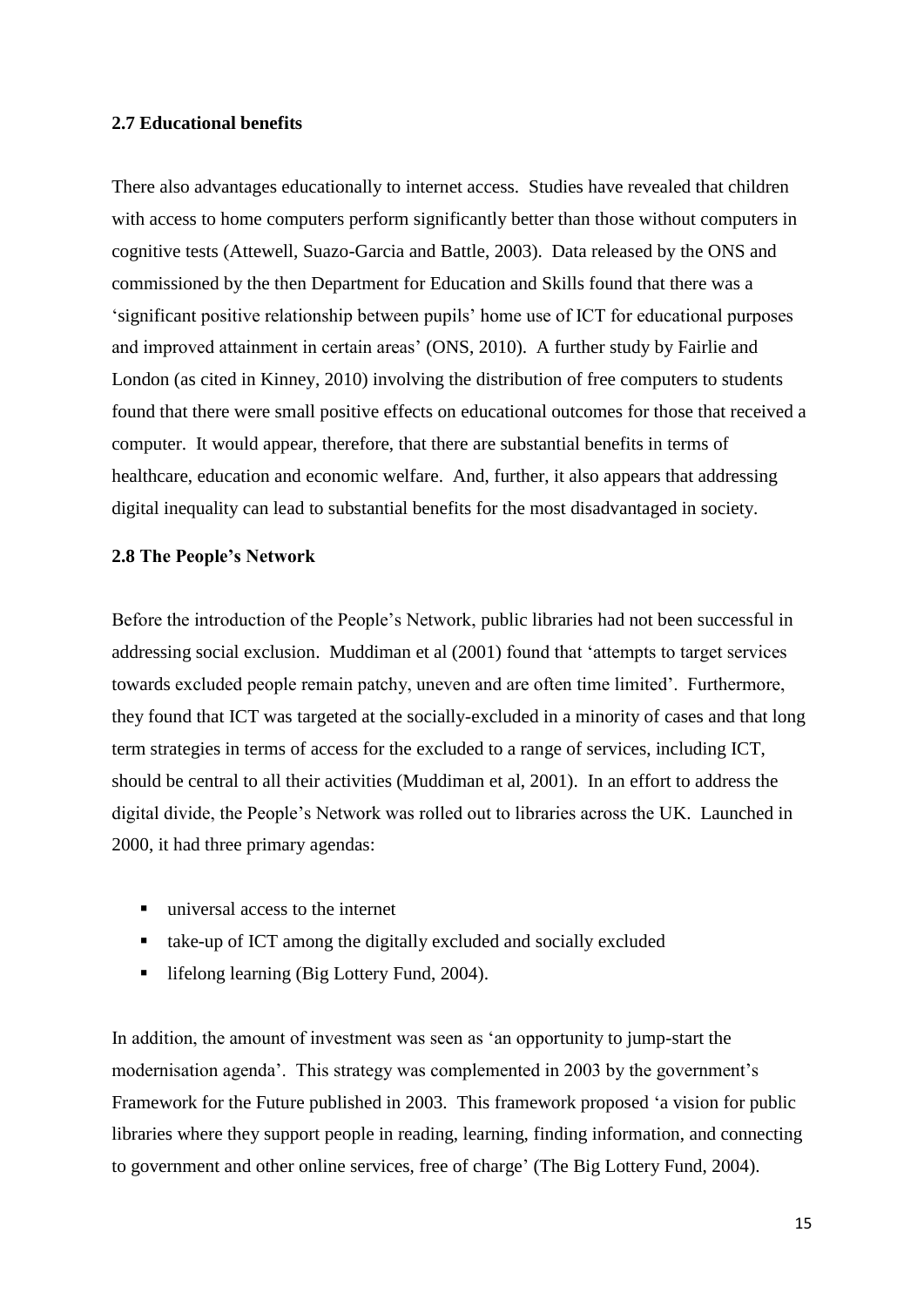To achieve this, and to support the desire to 'deliver a growing set of national digital services for the public, a programme of staff training was also developed to ensure that staff met an established standard of service (The Big Lottery Fund, 2004). As Brandt argued, training for librarians was essential as "public internet skills do not meet the expectations placed on individuals by the 'information society'" (Kinney, 2010). Furthermore, the development of the internet has meant changes to the role of the librarian, particularly as their role changes from custodians to facilitators (Kinney, 2010). As a consequence of these developments, there was a need for widespread training to ensure that the public received the level of support that they appeared to require.

In terms of the benefits of the People's Network, Sommerlad et al (2004) found that in focus groups with users, many positive aspects of the introduction of ICT were noted by the users themselves. For example, a majority noted that if the library did not provide access to ICT, it would be 'difficult or impossible' to do so (Sommerlad, 2004). It would appear that the introduction of ICT in public libraries as a result of the People's Network provided access to many of those who previously did not have the means to make use of the technology. Furthermore, the report found that users gained significant benefits as a result of 'interventions and interactions' with library staff (Sommerlad, 2004).

As well as provision, it is also important to ensure that use of ICT is free to the end user. Pateman (as cited in Goulding, 2006, p.184) warned in 2004 that around 10% of libraries were charging users for the use of ICT. This was particularly significant as Buckinghamshire libraries saw a decline in usage of 30% as a result of introducing a £1 charge for 30 minutes access (Goulding, 2006, p. 184). Clearly the introduction of charging could have a detrimental effect on the delivery of ICT.

However, the extent to which the People's Network has addressed some of the concerns of the digital divide is debatable. Pateman (Goulding, 2006, p. 184) claimed that it was not succeeding in reaching the more disadvantaged in society. Indeed, Loader and Keeble (2004) found that the use of ICT in public access sites by those that are most disadvantaged was 'generally low', despite efforts to widen access to ICT across the community. Additionally, they found that there was little evidence to suggest that initiatives had made 'significant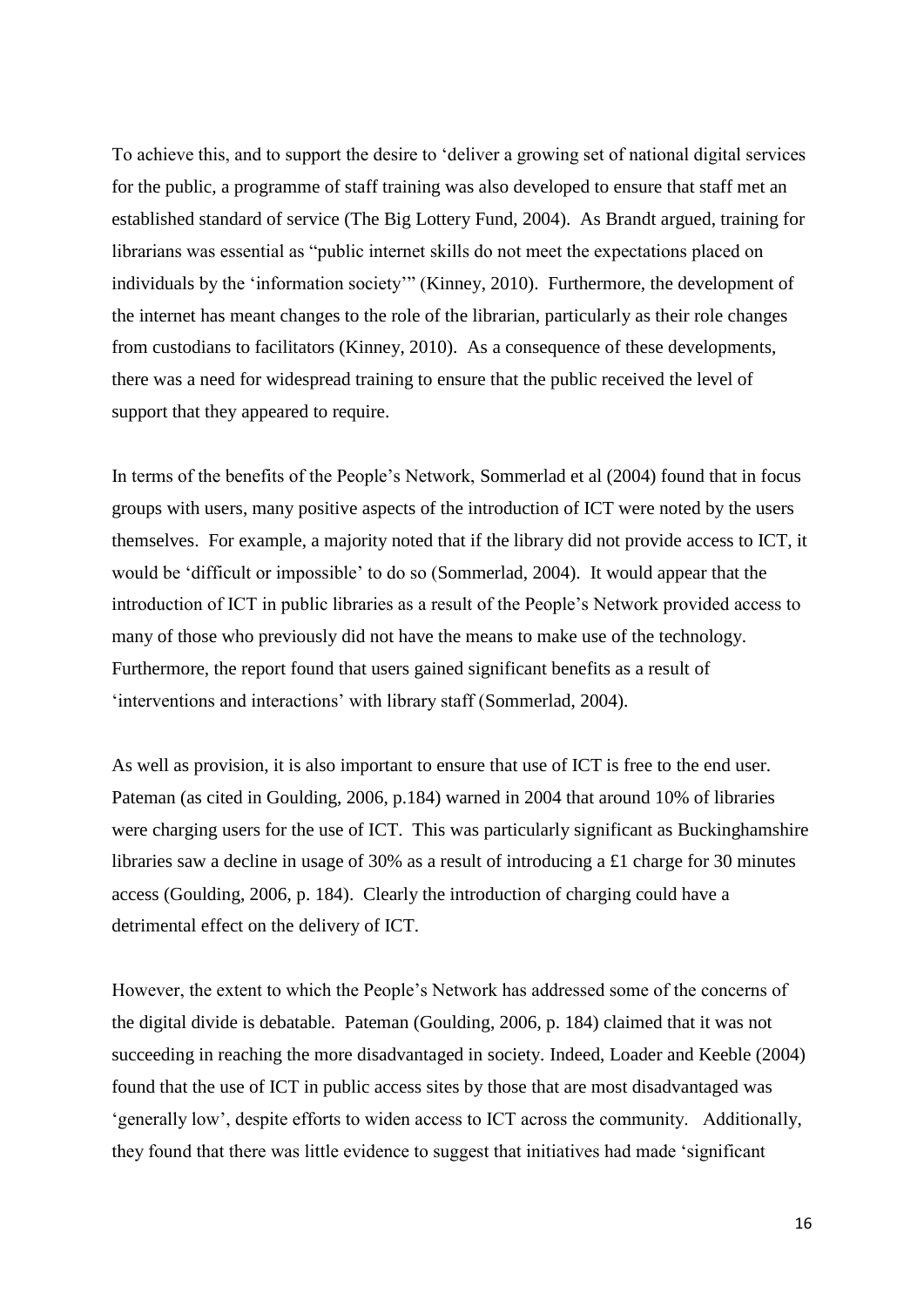challenges to the social inequalities associated with ICT adoption' (Loader and Keeble, 2004).

#### <span id="page-16-0"></span>**2.9 Importance of skills**

Cooper (as cited in Kinney, 2010) argues that simply providing access alone in the library is not enough, particularly when seeking to address both first and second order effects. As he argues, 'merely having access to a computer no more makes one expert in its use than having a access to a kitchen makes one a chef.' As the studies on healthcare, economic wellbeing and education demonstrate, a lack of skills plays an important role in the inability to access information on the internet. This certainly seems to manifest itself in the way people use search engines, an important tool in navigating the internet. For example, a recent study by the Australia Institute revealed that only 15% of respondents went beyond the first page of search results and that 37% of users were unaware that search engines display paid advertising (Fear & Denniss, 2011). Clearly addressing a lack of skills when utilising search engines is an important consideration when seeking to address both first and second order effects of the digital divide.

#### <span id="page-16-1"></span>**2.10 ICT training for public library staff**

As well as providing the necessary equipment, it is important that staff receive adequate training to ensure that they are able to support users to a suitable standard. As a result of the People's Network, staff were trained to the same basic level of ICT competence based on the European Computer Driving Licence (ECDL). As King, McMenemy and Poulter (2006) stated, 'ICT training was fundamental to the implementation of the People's Network'. Furthermore the standard of training provided had a substantial impact on the level of support that staff were able to provide.

To ensure sufficient support is provided, the New Opportunities Fund (NOF) financed The ICT Training Programme for Public Library Staff. The programme itself stipulated eight outcomes:

- Competence with ICT (including word processing, spreadsheets, internet and email)
- Understanding how ICT can support library work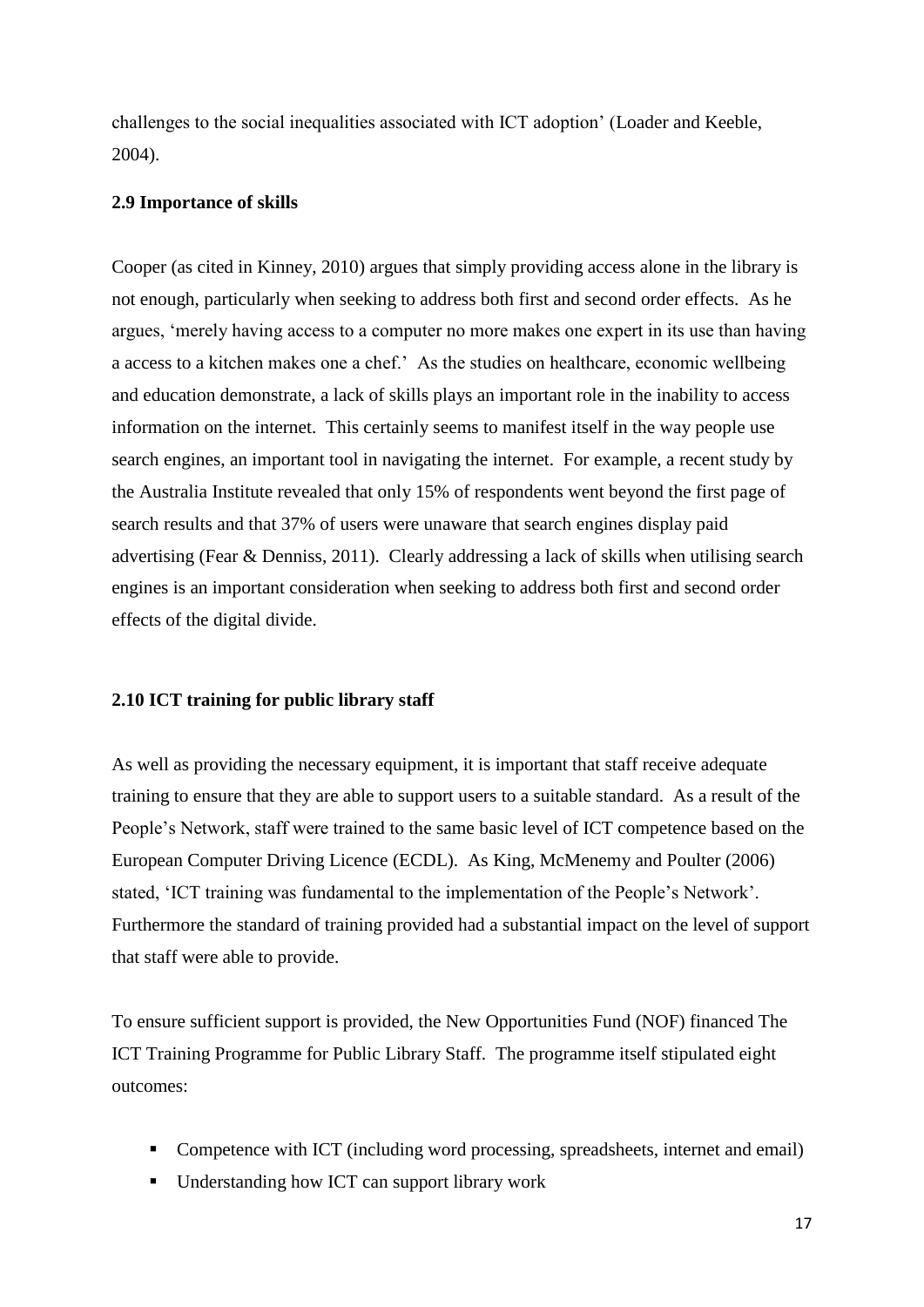- Health, safety and legal issues relating to ICT
- Using ICT to find information for users (including evaluating information)
- Using ICT to support reader development
- Using ICT to support users to ensure effective learning
- **Effective management of ICT resources**
- Knowing how to use ICT to improve efficiency.

(Library and Information Commission, as cited in Spacey, 2003).

Spacey (2003) conducted an evaluation of the NOF training programme, surveying a number of staff across the country. The evaluation found that, in terms of the effectiveness of the training, respondents generally rated 'on the job' training as 'good' whilst that provided by external courses was rated as 'very good' (Spacey, 2003). Spacey also found that managers felt that staff benefitted from 'being away from the workplace to learn where colleagues and library users could not interrupt training'. They also felt that staff members with low ICT skills would find self-directed learning 'problematic'. However, staff also felt that there had not been enough computers available for staff to practice on and, in one authority, laptops were purchased for staff to use so that they could overcome this difficulty.

Spacey identified that after the training the majority of respondents were positive about helping the public use the internet. Around 51.5% of respondents claimed they felt 'generally positive' about doing so, compared to 5.4% who felt generally negative and 2.6% who felt very negative (Spacey, 2003). Spacey concludes that the NOF training helped to familiarise staff with ICT and provide them with the skills for effective use of the internet, particularly those with little or no ICT skills. It is clear, therefore, that in order to minimise the impact of both first and second order effects of the digital divide, suitable staff training is an important factor.

## <span id="page-17-0"></span>**2.11 Community libraries**

The rise of community libraries has attracted a lot of commentary since the formation of the present government in 2010. Shortly after the election, KPMG released a paper entitled 'Payment for Success – How to shift power from Whitehall to public service customers' (KPMG, 2010). The document argued that: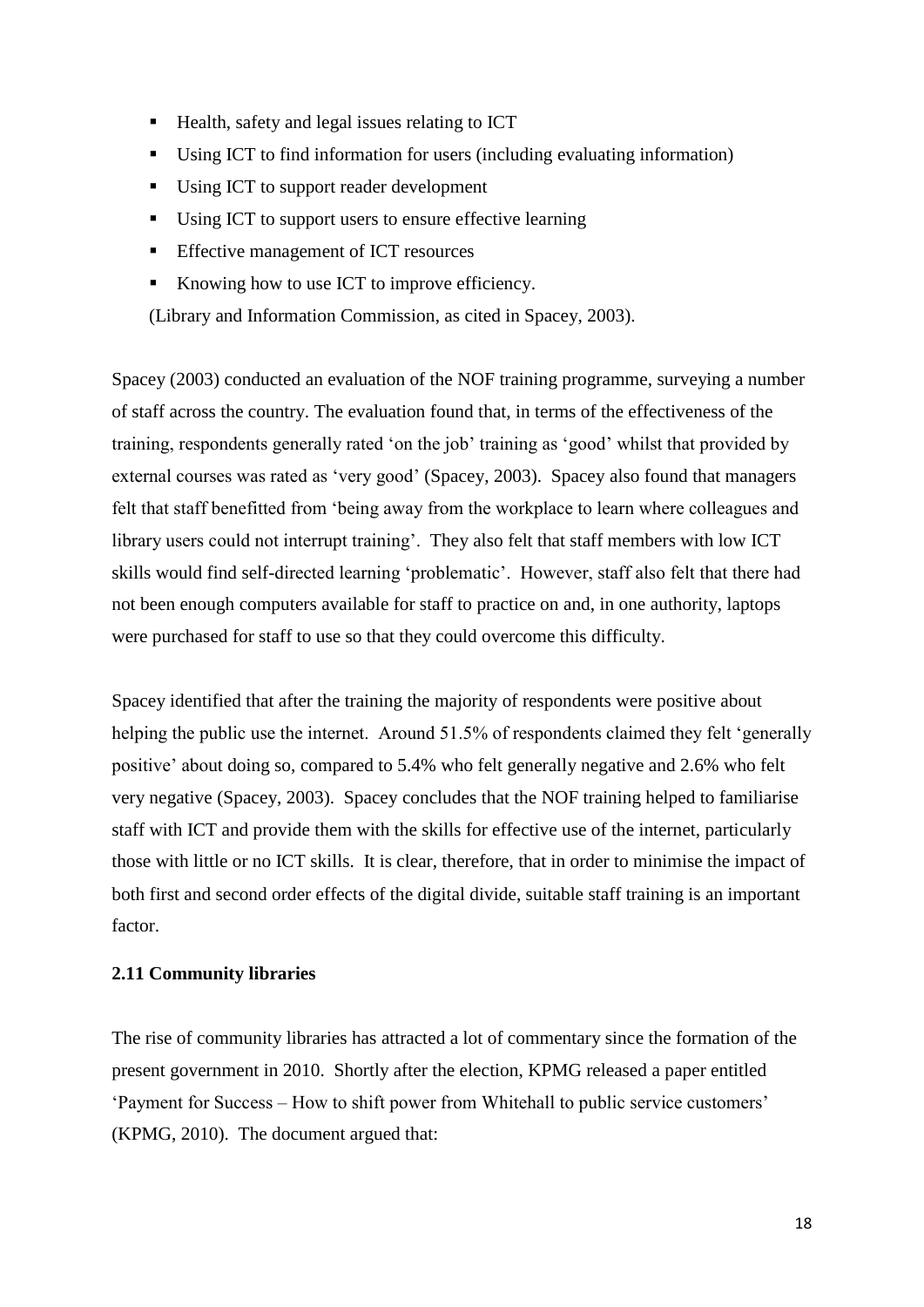'…where some councils have handed the library back to the community, they have often turned it into a much more vibrant community organisation and space. Giving councils total freedom on libraries could mean that they create huge social value from engaging a community in running its own library, backed up with some modern technology, whilst also saving large amounts of money on overskilled paid staff…' (KPMG, 2010)

In response to the report's advocacy of volunteer run libraries, Andrew Motion, chair of the Museums, Libraries and Archives council, 'attacked' the paper claiming that:

'Good libraries, like good anythings, need expert people working within them. Maybe there is a role for some aspect of volunteering but all the central stuff must be done by people who are qualified to do it ... I think it would be a catastrophe.' (Flood, 2010)

Volunteers have traditionally played a supportive role in delivering library services. In 2001, The Library Association published guidelines on the involvement of volunteers in the delivery of public library services. One of the guidelines stated that:

'The Library Association is totally opposed to the introduction of voluntary labour in an attempt to compensate for the reduction or withdrawal of services caused by redundancies, non-filling of vacant posts or inadequate staffing of establishments.' (The Library Association, 2001)

It was clear that whilst volunteer involvement in libraries was to be encouraged, there were clear guidelines set out by the professional body regarding their role in the delivery of the library service.

After the proposals regarding volunteer run libraries were made in the KPMG paper, a number of local authorities began to explore the possibility of community run libraries, particularly due to the cuts to their core central government funding (BBC, 2010). Amongst the authorities that have proposed volunteer libraries are Warwickshire, Oxfordshire, Isle of Wight and Surrey (BBC, 2011b; Wintour, 2011; Page, 2011a; Taylor, 2011). However, such plans are not without some opposition. For example, library campaigners in Surrey issued proceedings at the High Court ultimately leading to the issue of an order for a judicial review, which resulted in the plans being ruled as 'unlawful' on equality grounds (BBC, 2012a, 2012b)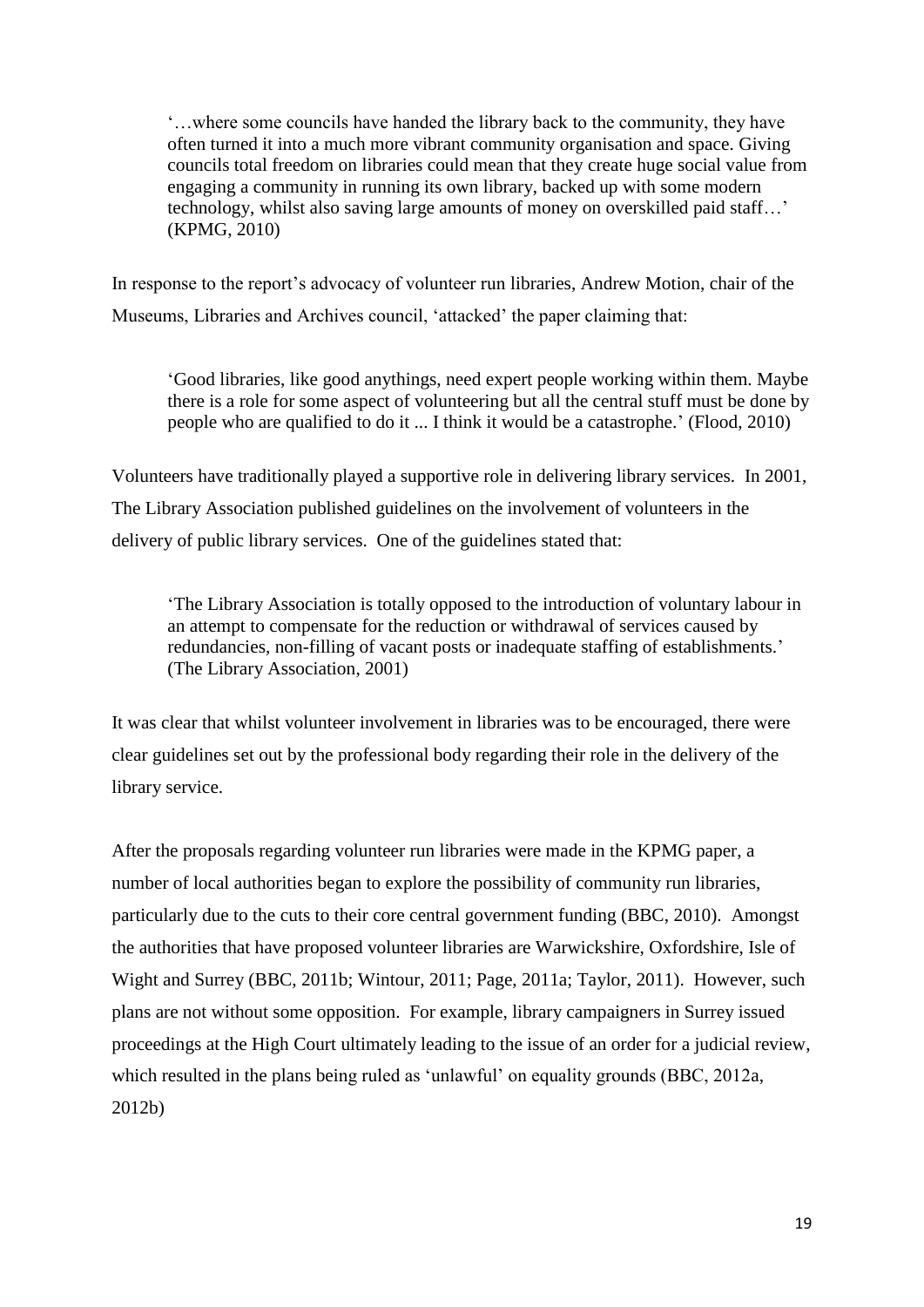Aside from some local opposition, a number of issues have been raised in relation to the growth of volunteer libraries. New Cross library in Lewisham, for example, had a substantial decline in usage after being taken on by local volunteers (Page, 2011b). Furthermore, concerns have been raised regarding the sustainability of this form of service delivery. In Dorset, for example, the local authority was unable to find volunteers willing to take on the running of Portland Underhill library and consequently the library was forced to close (BBC, 2012c). In Swindon, Walcot library's hours were cut due to a lack of volunteers (Morgan, 2010).

Clearly, whilst local authorities are keen on encouraging community run options for the deliver of library services, there are some concerns. If there are not the volunteers willing to take on the service, then it is clear that the library service will no longer be delivered to that community. And, where there are volunteers, there are concerns about the level of service that will be provided if the number of volunteers decline. Obviously this will have an impact on the local communities not just in terms of the digital divide and access to the internet, but also to library services in general.

However, the alternative to community libraries in many instances is removal of a library service altogether from the community. Proctor, Lee and Reilly (1998) found that library closures particularly had an impact on usage of library services by children, the elderly and the unemployed as they tend to experience greater difficulties in accessing an alternative. Additionally, they found that 44% of respondents said that their children had not used an alternative after their local one had closed (Proctor et al, 1998). As a result, it would appear that the provision of a community library is a suitable alternative to the permanent closure of a public library.

The introduction of volunteer run libraries raises a number of questions around sustainability and the impact this form of service delivery will have on the local community. This is particularly the case in terms of addressing the digital divide. As the literature has demonstrated, those without an internet connection are substantially disadvantaged and require not only a place to connect to the internet, but also a certain degree of support to compensate for the lack of appropriate skills. The potential difficulty for community libraries is underlined by a study on ICT access in developing nations by Gomez and Gould. They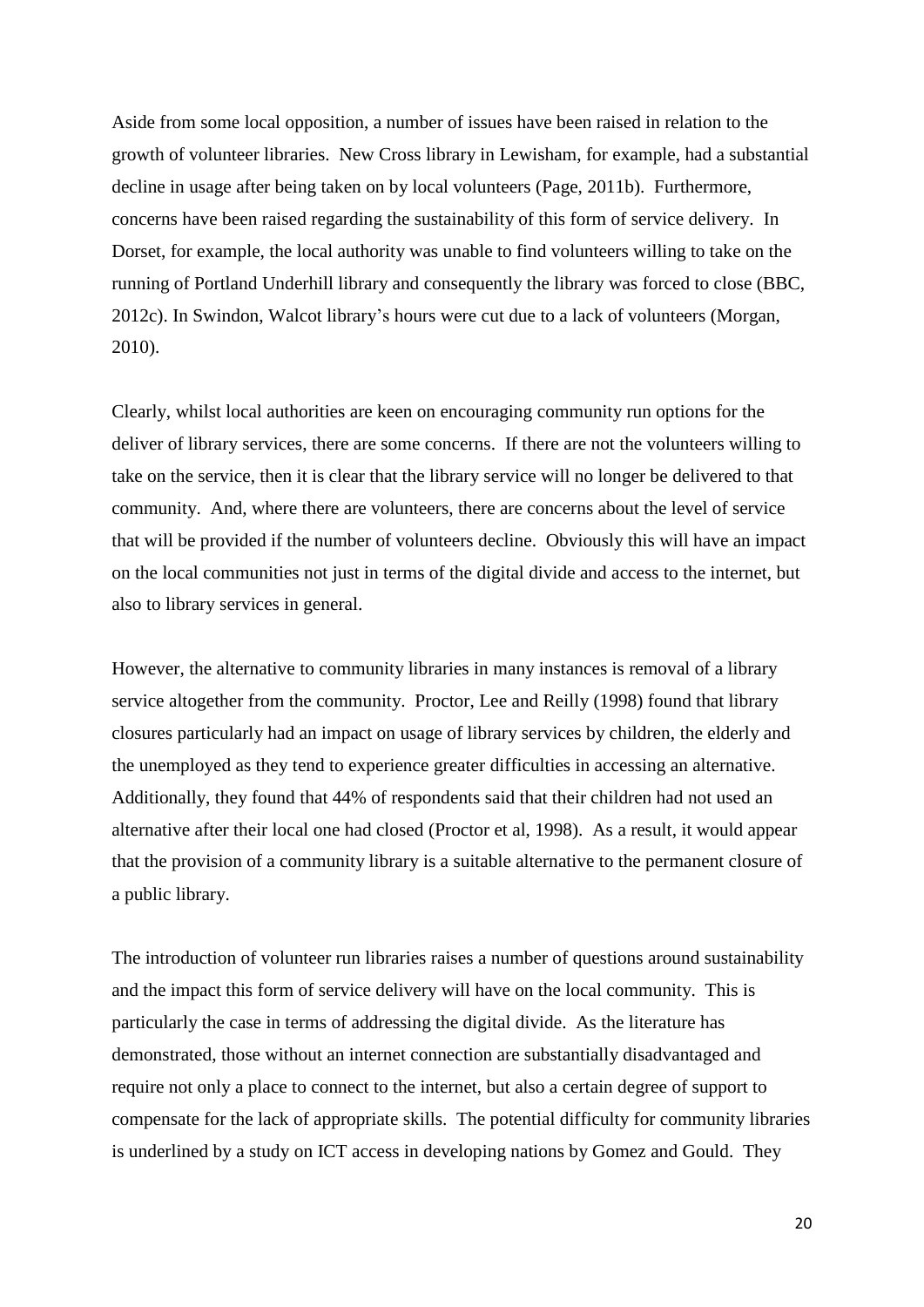concluded that, compared to other ICT venues, the public libraries had low public support. According to Gomez and Gould:

'Similarly, library staff tend to have the lowest capacity and training to meet the need of ICT users in public access venues: this is exacerbated by the fact that a high proportion of libraries do not offer ICT, and many of the libraries that do offer ICT do not necessarily have trained staff to help users with the ICT tools.' (Gomez & Gould, 2010)

Whilst their study focused on developing nations, it does suggest that there could be an impact on the perception of public libraries if the staff are not trained to a satisfactory standard. Furthermore, as Spacey found, staff training can have an impact on staff confidence with ICT and, therefore, on the level of support that is provided.

#### <span id="page-20-0"></span>**2.12 Summary**

The literature review has demonstrated that whilst there is some debate regarding the nature of the digital divide it is accepted that such a divide exists. It also underlines that the divide cannot be characterised simply as a lack of access, but also relates to a lack of skills. Furthermore, the lack of access to ICT has an impact on a range of factors from educational attainment to economic wellbeing and addressing the digital divide could lead to positive benefits for those considered 'information poor'. It also appears that, due to the increased use of the internet as a key political tool, a failure to address this divide may lead to further isolation of the most deprived sections of society from the democratic process.

The literature also revealed the extent to which staff benefit from a suitable level of ICT training and the extent to which this can aid in providing support for library users. It is clear that a suitable degree of training provides staff with the confidence to assist users in making use of the ICT equipment and providing the support that they require.

Finally, the literature also demonstrated the background to the growth of community libraries. The development of such libraries has clearly become a controversial area and there appears to be a number of concerns in terms of delivering the service in this way. Certainly, one of the key issues has been sustainability of such a service (such as Portland Underhill library) and, in particular, recruiting and retaining a suitable number of volunteers.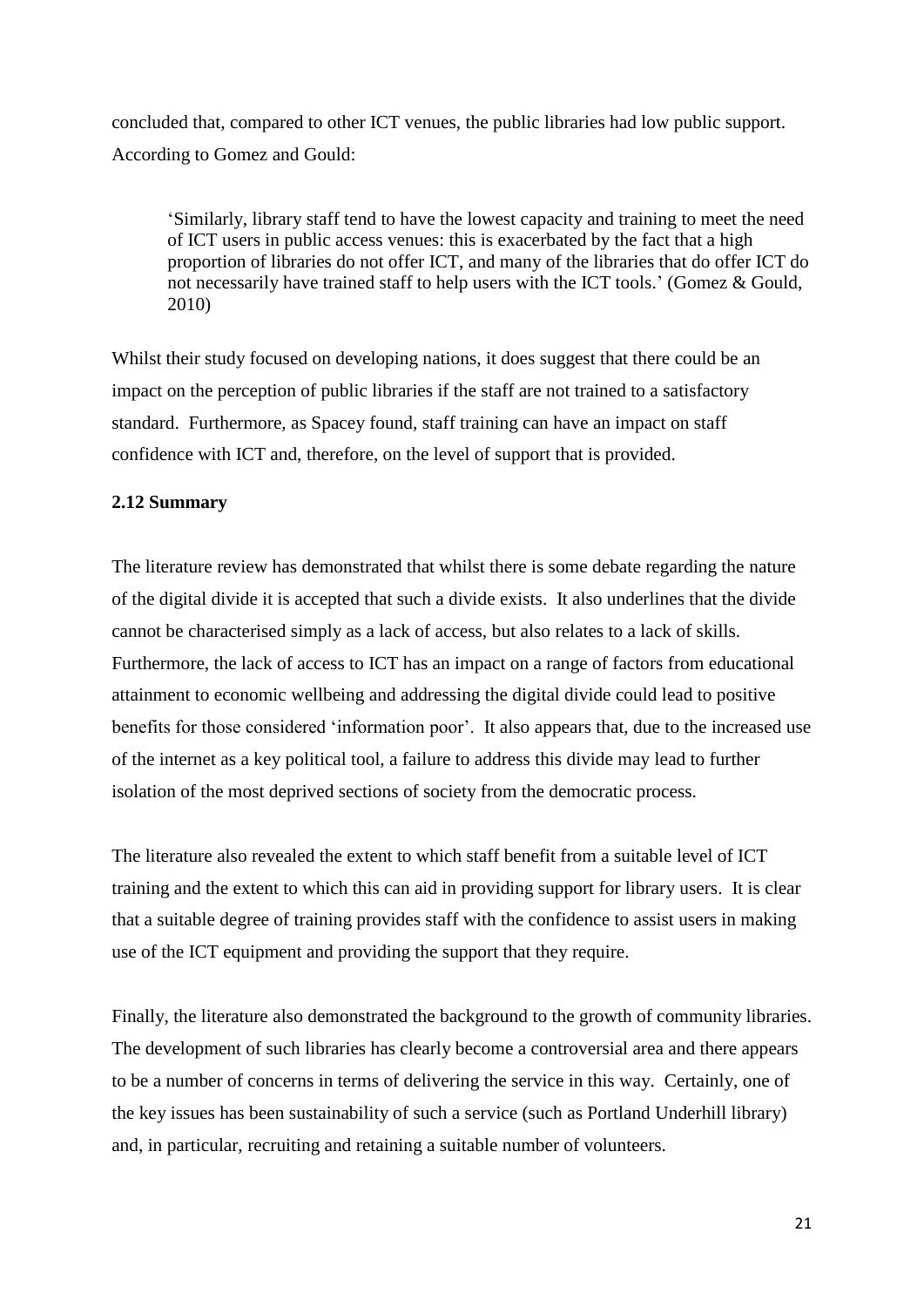## **Chapter 3: Methodology**

## <span id="page-21-1"></span><span id="page-21-0"></span>**3.1 Introduction**

This chapter outlines the methodological approach taken in this study, difficulties that were encountered in this approach and how the data collected was analysed.

#### <span id="page-21-2"></span>**3.2 Research Approach**

As there had been no previous research on the impact of community libraries within the UK, there was no material to act as a foundation for this particular study. Due to the main focus of the study being related to the level of ICT support that community library staff can provide for their local communities, previous studies on attitudes towards ICT by library staff informed the methodology. For example, studies on the effectiveness of ICT training for public library staff in the UK (King et al, 2006) and attitudes towards to IT and the provision of access to ICT in public libraries (Coxall, 2006) initially helped to inform the methodological approach to this research.

Due to the lack of previous research in this specific area, an inductive approach was taken into understanding the relationship between community libraries and the digital divide, with no hypothesis tested. Furthermore, as it is a preliminary exploration of this topic, a narrow, targeted approach to the study was preferable at this stage. It is also the case that as the current situation is very fluid in terms of the establishment, it was not possible to produce a comprehensive study of all such libraries due to the continually evolving situation.

As no hypothesis was being tested in conducting this study, the research was conducted without prejudice and with an open mind as to what conclusions would be drawn from the data.

### <span id="page-21-3"></span>**3.3 Methods of data collection**

Initially, the intention was to distribute surveys to the two community libraries chosen for the study, taking a quantitative approach. This was considered more practical and less time consuming than visiting each individual library and interviewing staff and attempting to conduct assessments on their computer skills. It was also considered that to get a better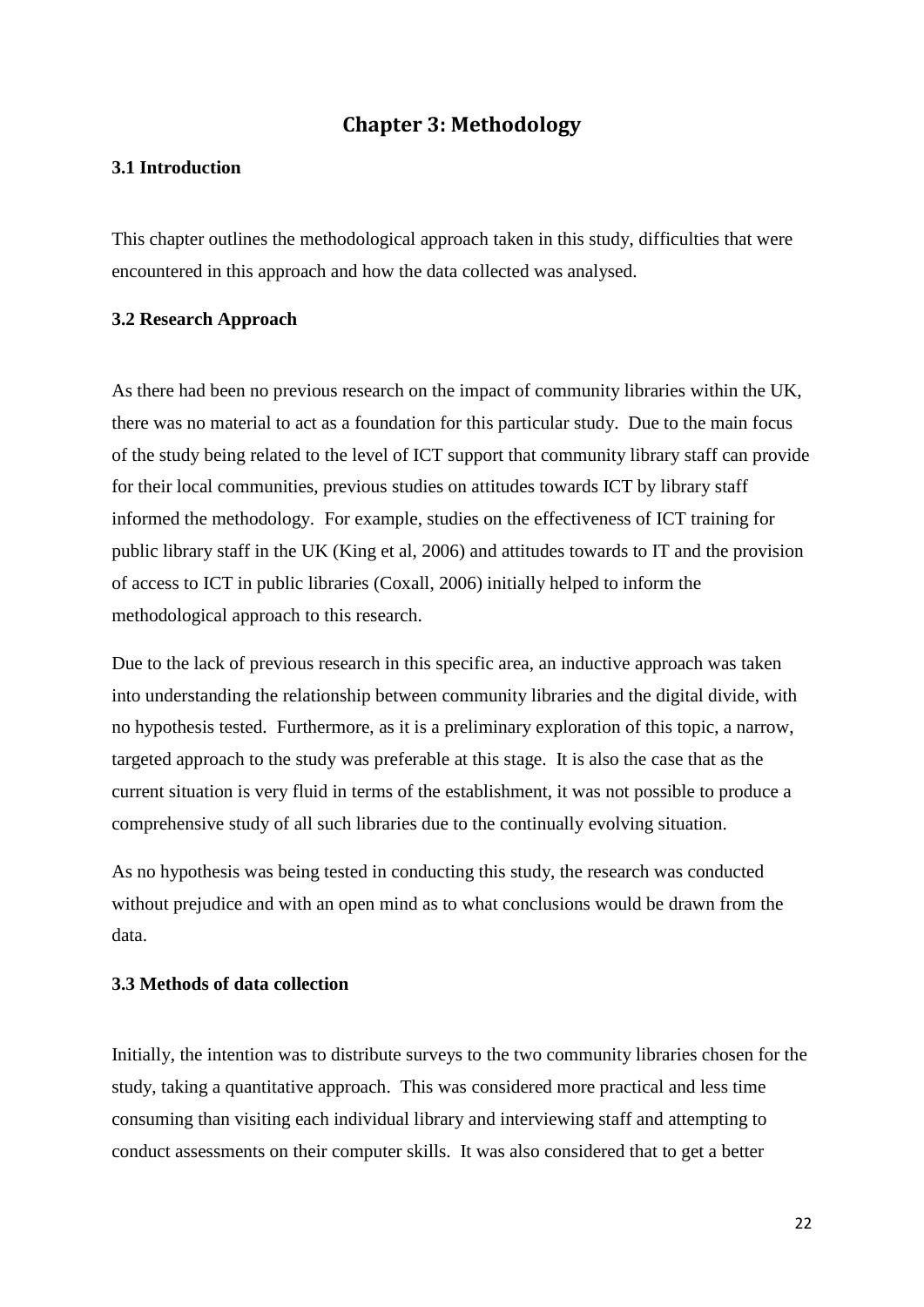understanding of the role of community libraries it would be preferable to study more than one library and, where possible, to study two distinct communities.

A self-completion survey was initially chosen as the preferred research method primarily as it is quicker and cheaper to administer than many other options. Furthermore, as Bryman (2008, pg. 217-218) notes, self-completion surveys reduce the impact of interviewer effects and are more convenient for respondents. Whilst there are issues around probing respondents or asking additional questions, as this is an exploratory study it was decided that such disadvantages would not have a major impact on the study as this is an exploratory study on the subject.

However, it became clear after distributing the surveys that there was a lack of clarity in terms of the way community libraries deliver their services. After discussion with the chair of one of the chosen libraries, where it was explained they demonstrated a lack of understanding regarding how they operate, it was decided to abandon the surveys and conduct interviews with contacts at each library to establish the background to the community libraries and discuss the delivery of the service in terms of ICT.

#### <span id="page-22-0"></span>**3.4 Questionnaire Survey**

The aim of the survey was to obtain information on the experience of library staff in terms of ICT and the extent to which they are confident in providing support to those in the local community who require assistance with using computers. As a result, a paper based survey was chosen over an online version to ensure that those who were not confident in using ICT the ability to take part in the study. A study conducted online would likely result in those less likely to be comfortable in utilising ICT being absent from the findings. It was important to ensure that as many people as possible took part in the survey, particularly as self-completion questionnaires can suffer from low response rates (Bryman, 2008, p.219).

The survey itself contained a mixture of closed questions and multiple choice questions. The multiple choice questions were included to enable a degree of self-assessment on the respondent's ICT skills as well as to gauge their opinions on a range of issues related to the digital divide. It was hoped that by including the latter it would enable conclusions to be made about their understanding of the digital divide and therefore their understanding of the issues and the importance of libraries in attempting to bridge the divide. Closed questions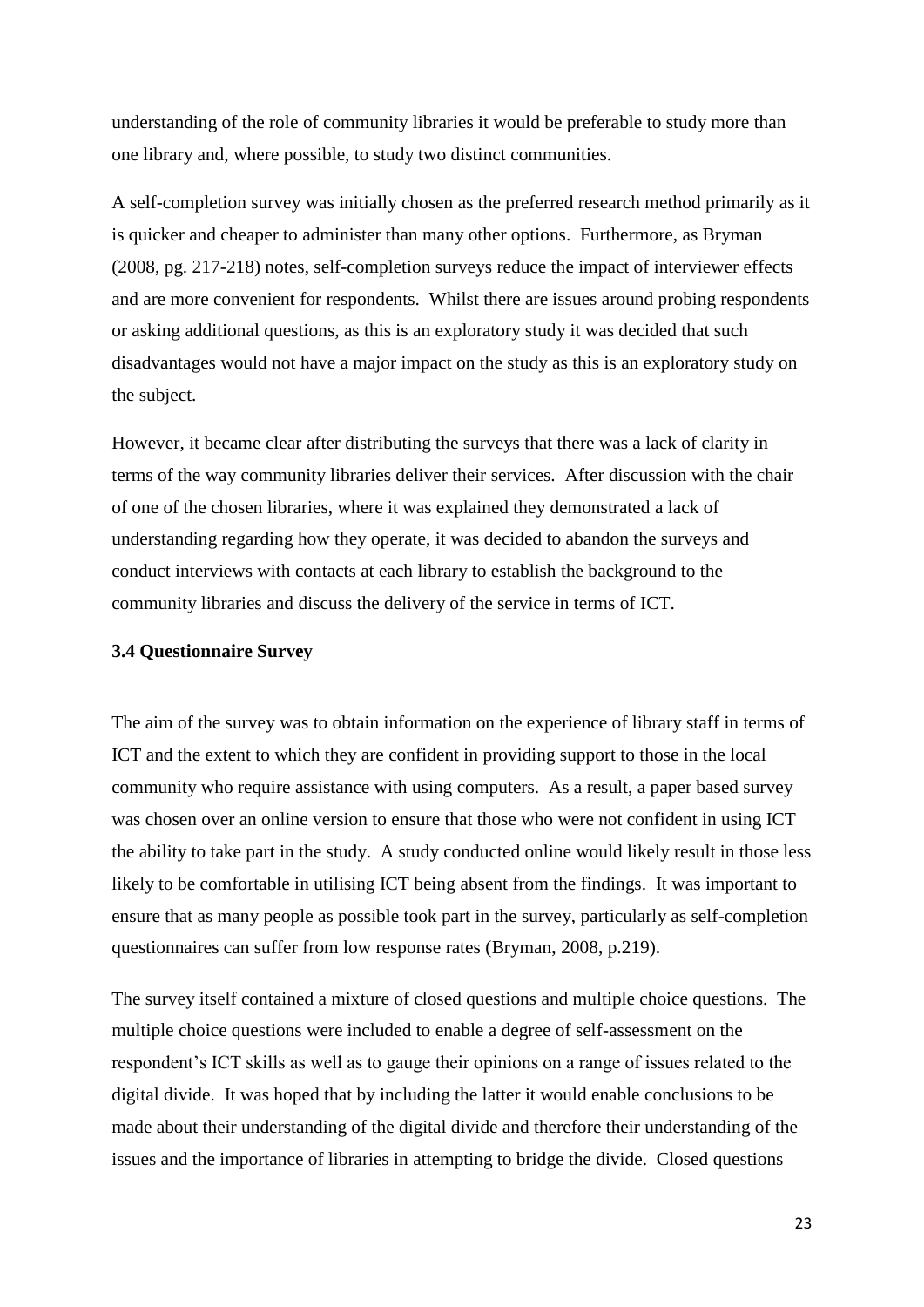were utilised as it is easier for respondents to provide answers and for the data to be processed and compared. However, as Bryman notes (Bryman, 2008, p.235-236) there is a loss in spontaneity in this technique which can lead to interesting responses not being recorded in the survey. This was certainly a potential issue in terms of both the selfassessment and the opinion focused questions. However, the ability to compare responses posed a significant advantage in terms of processing the data.

The survey itself was tested on numerous colleagues to ensure suitability and address any confusion that some of the questions may have provided. As a result of this testing, a selfassessment section on ICT skills was added to the survey to enable some conclusions to be drawn about the level of support available to the local community. Furthermore, a section asking for respondents' views on various aspects of the digital divide was included to aid understanding of how central library staff viewed the concerns of the digital divide to the provision of the library service.

However, due to the feedback obtained from the chair of one of the libraries after sending out the survey, interviews with individuals associated with each of the libraries was considered a more appropriate approach.

#### <span id="page-23-0"></span>**3.5 Interviews**

After learning that the surveys were not deemed appropriate, further contact was made to see if an alternative method of gathering the data would be suitable. After an exchange of emails with one of the respondents, an interview covering a range of aspects of community libraries was agreed with the candidate as a suitable alternative. As concerns were raised about the suitability of surveys focused purely on ICT skills, it was decided to use the interview as an opportunity to establish more background information on how community libraries are operated and how the service is delivered. Due to this discussion, the same research method was agreed with the respondent at the other community library conducted for this study.

Interviews were conducted over the telephone as this was the most efficient way of conducting the research after the change in the methodological approach. As a result, a qualitative approach was adopted as the research strategy, rather than the quantitative approach originally intended.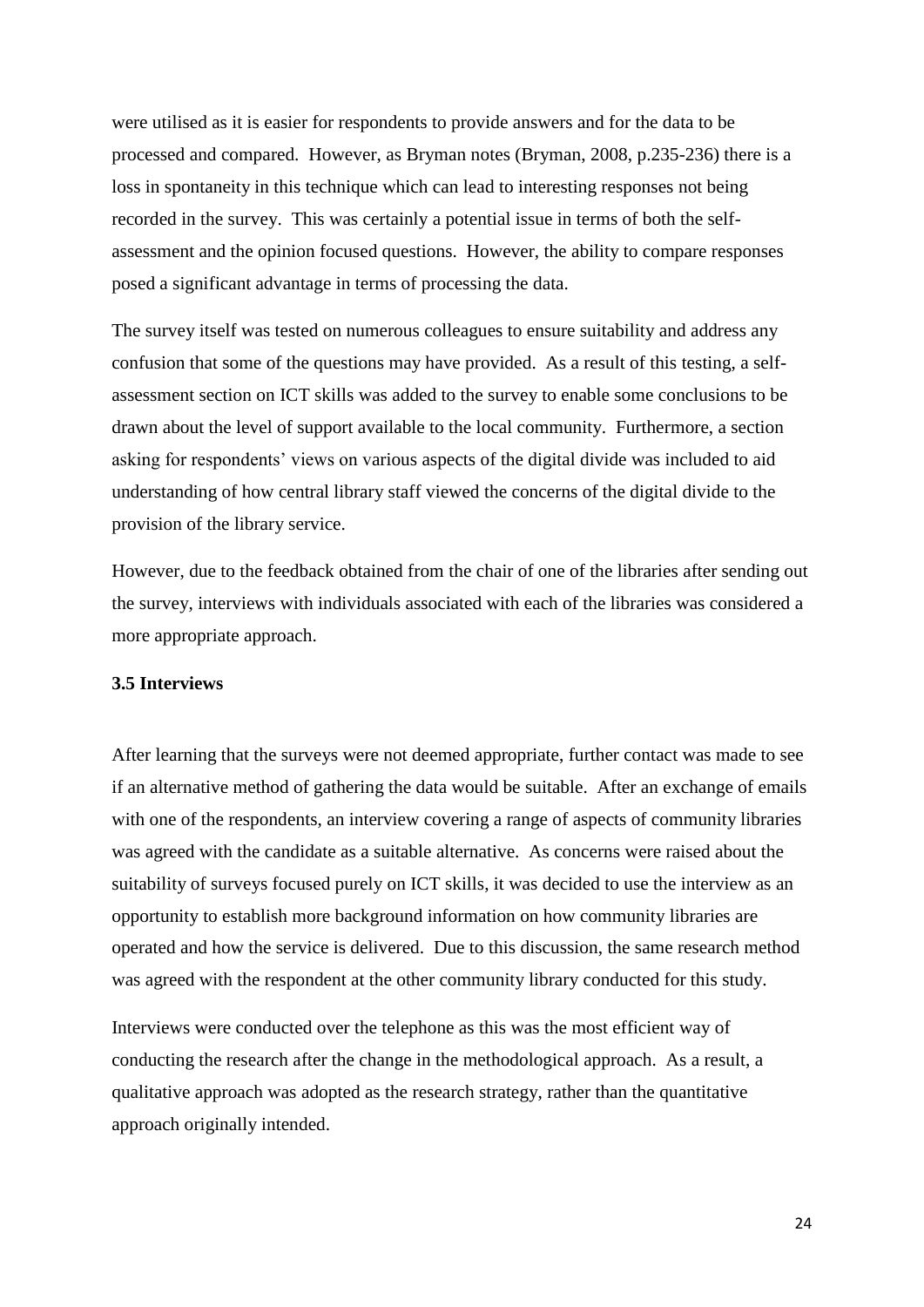There are some disadvantages in conducting interviews over the telephone, for example the inability to observe body language and see how interviewees physically respond to questions (Bryman, 2008, p457). However, Sturges and Hanrahan concluded there were no noticeable differences between the responses given in that they were similar in terms of 'quantity, nature and depth of responses' (as cited in Bryman, 2008, p457). Consequently, it was felt that interviews conducted over the telephone, whilst not ideal, should not have a significant impact upon the quality of the data obtained.

Questions were prepared covering a range of aspects of the community library service, including questions designed to establish the background to the individual library, the individual financial situations, issues related to staffing and the level of ICT support provided. These questions were then tested on a colleague to ensure that they were clear and straightforward before confirming suitable times for interview with the relevant interviewees.

The interviews were established on the basis of anonymity of both the respondent and the library concerned. It was felt that this would provide for a more honest discussion, particularly as one of the libraries exists within a partnership framework with a local authority.

Furthermore, the interviews were conducted over speakerphone in a secure location to ensure confidentiality. The interviews were digitally recorded and subsequently transcribed and anonymised to enable data analysis. All the data gathered in this process was stored in a secure location on a computer to safeguard both the content and the interviewees.

#### <span id="page-24-0"></span>**3.6 Sample Size**

Two community libraries were chosen as the subject for this study. At present there are very few community libraries but the current climate suggests that there will be significant growth in this area. Consequently, a narrow study focusing on two community libraries from different communities (one urban, one rural) would enable a comparison to be drawn to see how they compare in terms of delivering a library service and how they address the concerns of the digital divide. By surveying libraries from two very different environments it increases the likelihood of being able to draw conclusions about how the growth of community libraries would impact upon the concerns of the digital divide.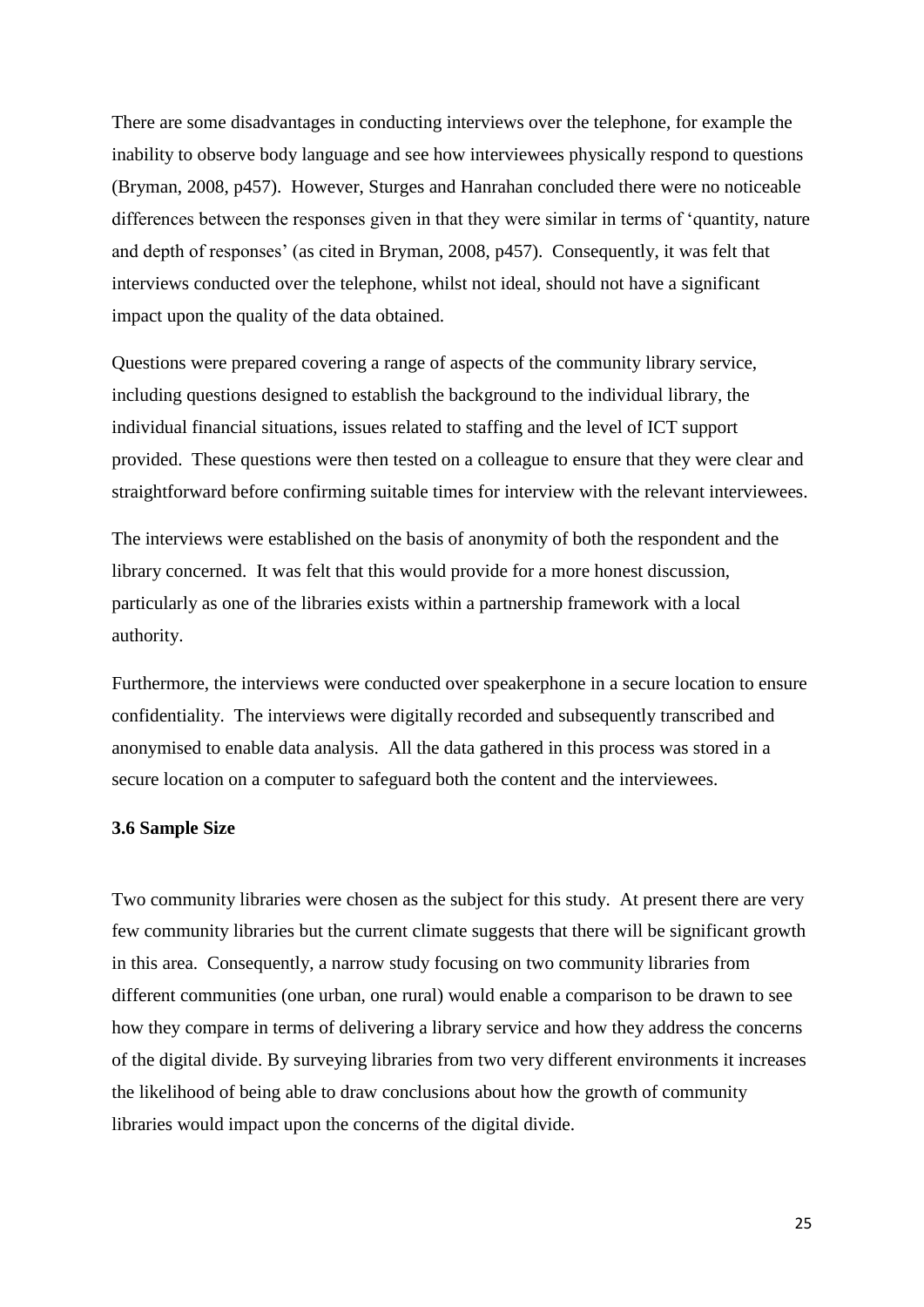Whilst it would have been preferable to survey a greater number of community libraries, due to time constraints it was considered more practical to focus on two libraries serving contrasting communities. It was hoped that through doing this, it would be possible to get a sense of the possible impact of community libraries in differing communities. Furthermore, focusing on one particular library was considered too narrow and it would be difficult to draw firm conclusions to support further study. By considering two libraries from different communities it provides an opportunity to gain a superficial understanding of how different communities may be affected by the growth of community libraries.

#### <span id="page-25-0"></span>**3.7 Data Analysis**

As the research became qualitative rather than quantitative, a thematic approach was applied to the transcribed interview data. Consequently, suitable coding was applied to the data to enable extraction of relevant themes for further analysis. The coded data was then transferred into a spreadsheet to sub-categorise for ease of analysis.

#### <span id="page-25-1"></span>**3.8 Ethical Considerations**

As, in one case, an interviewee was involved in a partnership run community library with the local authority, a policy of anonymity was adopted. This was also applied to the interviewee at the other library involved in this research. As a result, the libraries are referred to throughout with codes to distinguish between them. Due to the change in methodology, agreement was made with both respondents in discussion via email regarding the interviews being conducted on the telephone. Furthermore, both consented to digital recording of the interviews and were informed that their responses would be anonymous. The subsequent computer files resulting from the transcription of the interviews and the digital recordings themselves were kept in a secure, password protected folder and will be destroyed on completion of the study.

## <span id="page-25-2"></span>**3.9 Research Limitations**

As the research was conducted over the telephone with both interviewees there were limitations in terms of the overall aims and objectives of the research. The original intention, using the survey, was to obtain data on general staff attitudes to the issues around the digital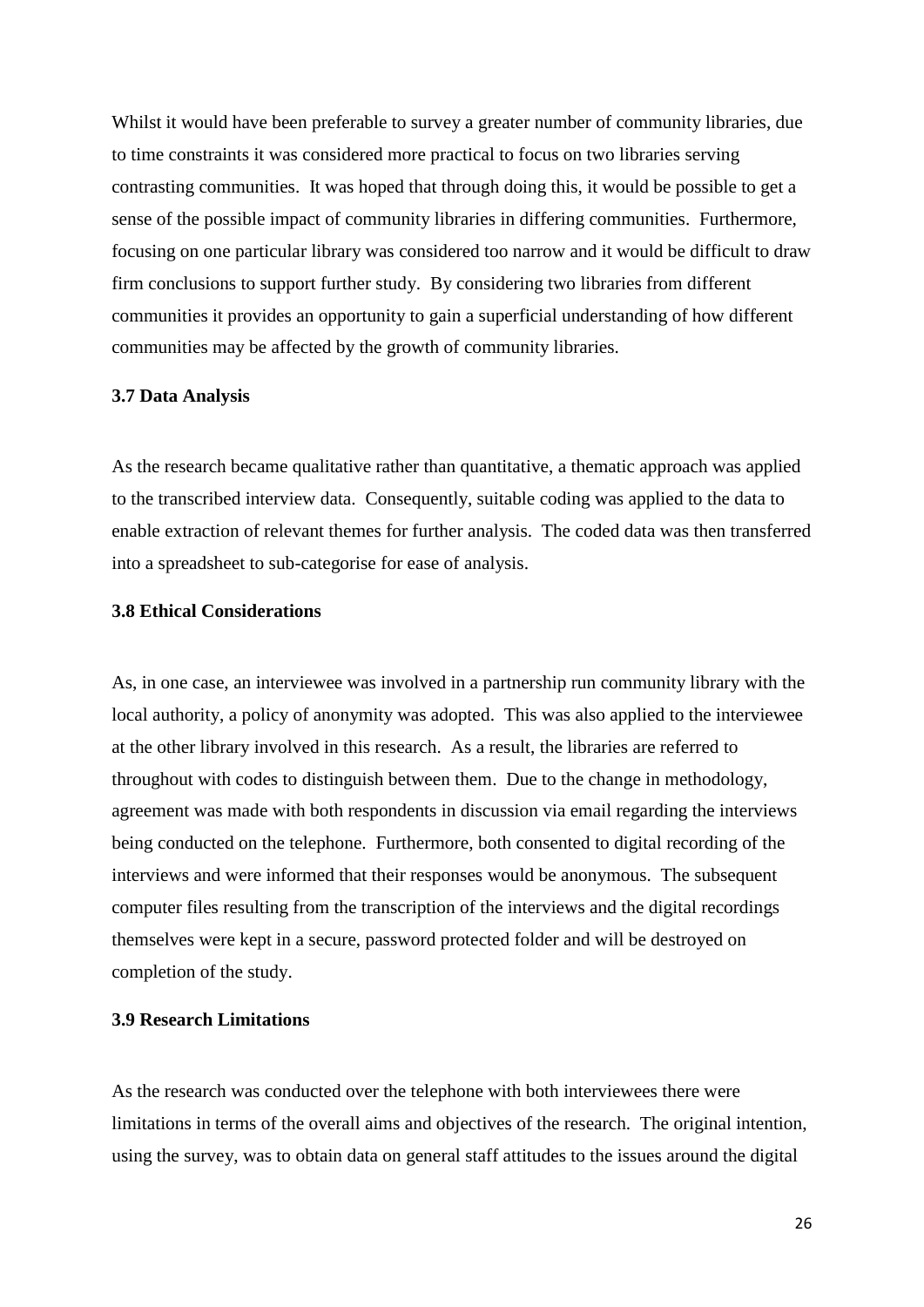divide. This would have provided better quality information on the level of support that is provided. However, as there were no existing studies on community libraries at the point of conducting this research, it was decided that it would be more profitable to gain a general overview of both libraries in the first instance.

#### <span id="page-26-0"></span>**3.10 Summary**

Originally, the intention was to analyse data obtained from staff surveys sent to both the libraries that formed the sample for this study. However, after distributing the surveys it became clearly that one of the respondents did not believe that this was a suitable approach and it was decided that a different approach would need to be taken. As a result, telephone interviews were held with each of the libraries subject to this study. The interviews provided background data on each library as well as exploring a variety of aspects in relation to the digital divide, including provision of equipment, staff training and ICT support provided to library users. As a result of the change in approach, a different set of considerations were required to ensure confidentiality of the interviewees as well as the data obtained from the discussions.

Furthermore, as the approach was centred on interviews over the telephone with the two representatives, the study does have some limitations. It does not provide definitive conclusions regarding the level of support available or the extent to which staff are confident in providing support where required. Overall, the study cannot be used to draw conclusions about community libraries in general rather it is an exploratory first stage in examining the role of community libraries and provides a foundation for further study.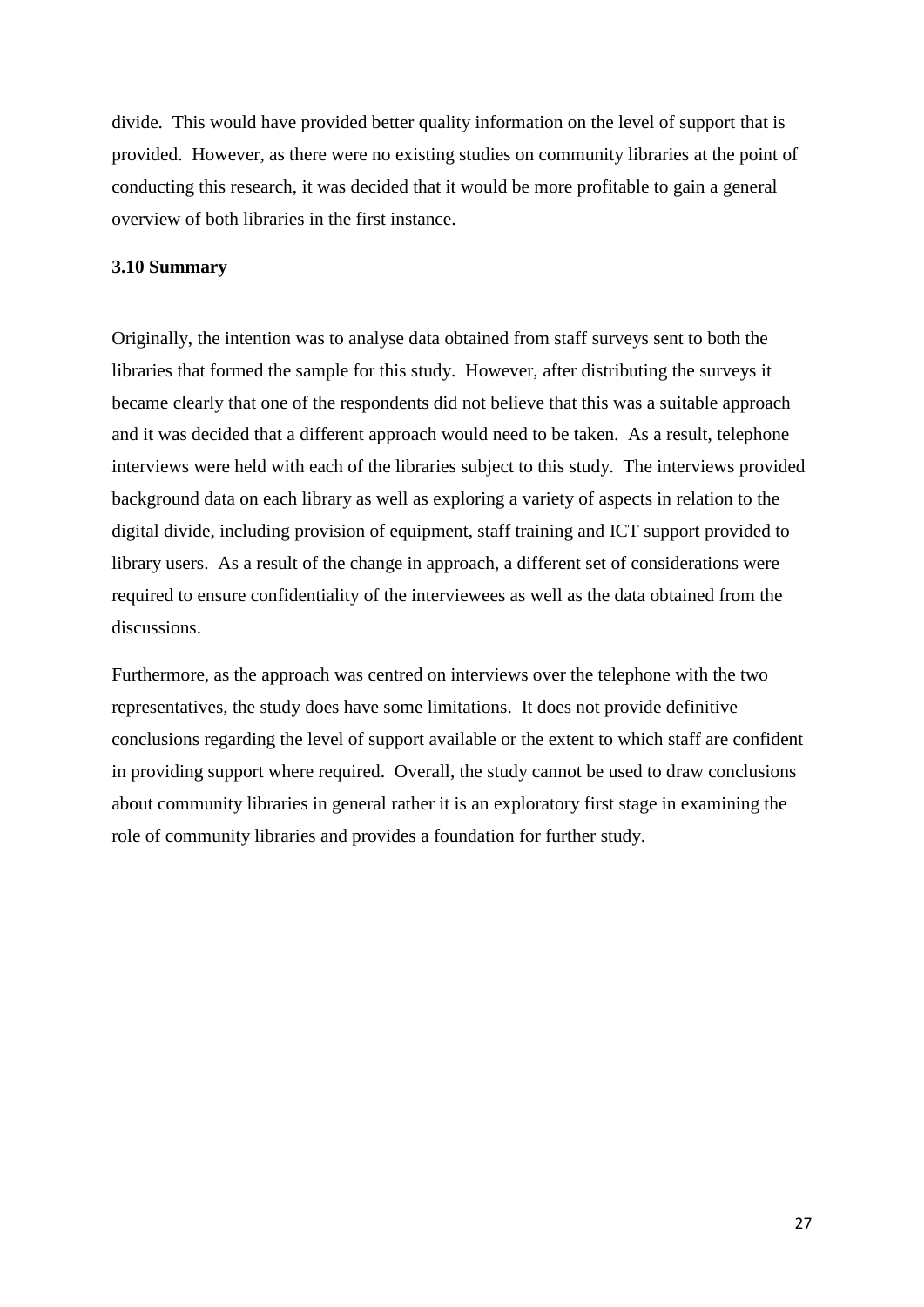## **Chapter 4: Results**

#### <span id="page-27-1"></span><span id="page-27-0"></span>**4.1 Introduction**

To ensure anonymity, the two libraries sampled in this study have been referred to as Library A and Library B throughout. Furthermore, the two interviewees have been anonymised and referred to as LA and LB

#### <span id="page-27-2"></span>**4.2 Library A**

#### <span id="page-27-3"></span>**4.2.1 Background**

Library A was established as a community library towards the end of 2011. As a result of cuts to the library budget, the authority decided it was more efficient to close the library rather than spread cuts across the service. In response to the proposed closure, a local campaign was organised to save it from closure. According to LA the campaign was organised due to the nature of the locality, indicating there were:

"…very good reasons why this library is needed in the area it is in." (LA)

The respondent became involved in the local library campaign as a 'heavy user' of the library with young children. Their involvement in the campaign included writing to local councillors and organising community meetings. According to LA, the campaign itself garnered 'a huge amount of support' across the area, beyond the immediate locality.

The library is in a "very deprived" area, on the edge of a council state that is "notorious" across the locality, according to the respondent. Furthermore, the estate is primarily populated by first generation immigrants who 'often don't speak English' and their children. The library is also the "only kind of community building" on the estate. As a result: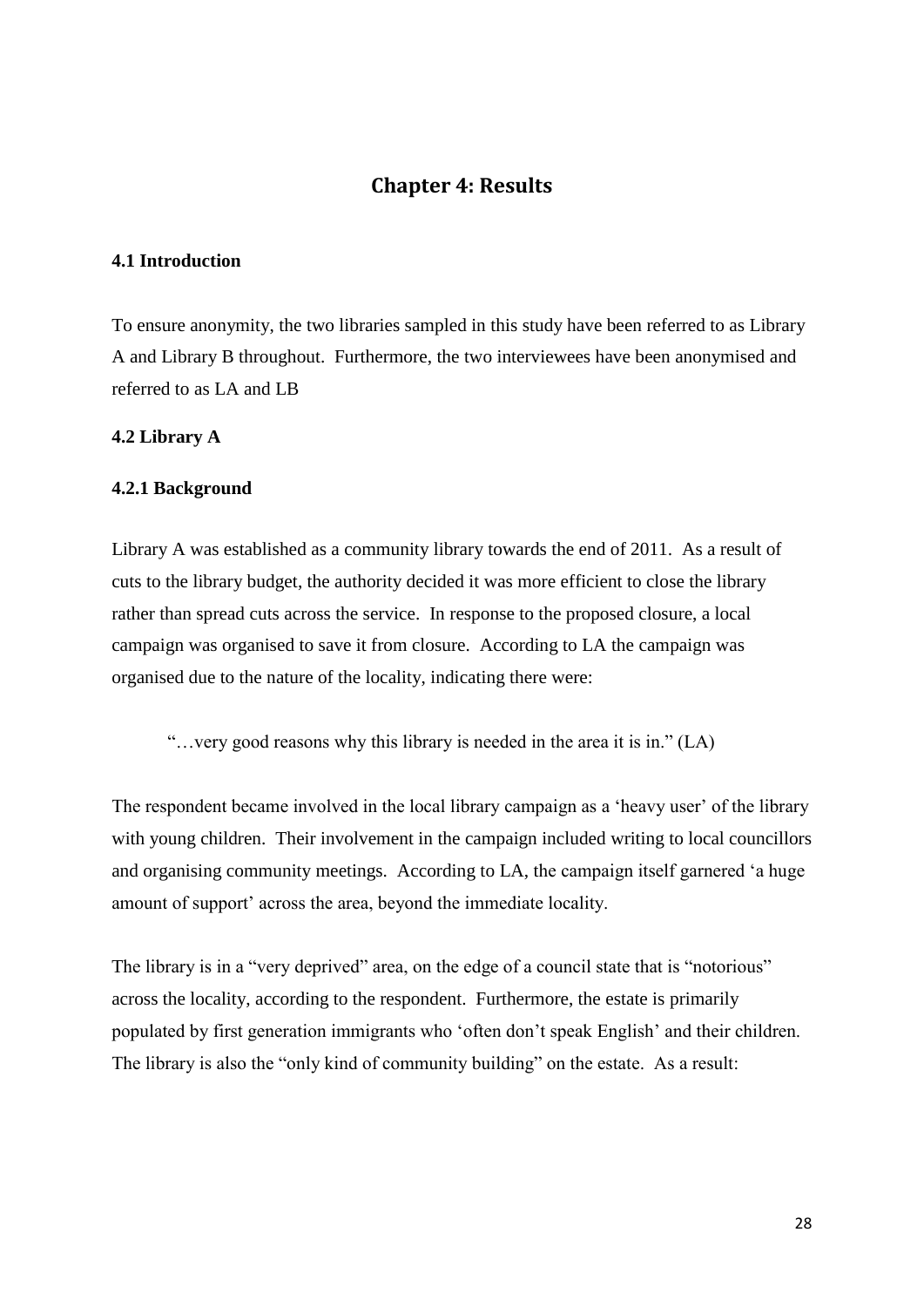"…even people who didn't use the library on a regular basis, or may not have even been aware that it existed before, sort of realised that it was something quite important in the area that it's in." (LA)

As a result of the campaign, the authority elected to abandon the closure plans in favour of retaining the library service with support from the local community. This allowed the council to meet their spending reduction targets whilst maintaining the provision of a library service in the area.

A formal community group was subsequently formed to take on the required community involvement in the running of the library. This group included a number of stakeholders including representatives from a local women's group, a charitable foundation run by a local school, representatives from two local schools and a member of the local 'anti-cuts' group. Each of these stakeholders are represented in the overall body organised to oversee the general running of Library A.

Furthermore, due to the perceived need of the local community, the library has adapted to become more of a children's library with a small adult section rather than catering for both adults and children. This also includes the provision of services such as a homework club which is run solely by volunteers.

#### <span id="page-28-0"></span>**4.2.2 Finance**

After the local campaigners had successfully managed to save the library from closure, the community group and the council entered into a partnership to maintain the delivery of the service. Operated under a Direct Services Organisation (DSO), the council still effectively runs and owns the library but with the support of the community of volunteers to ensure it remains open. According to LA, without the support of the volunteers, "it wouldn't be possible to keep it open".

Under the DSO arrangement, the council provides approximately two-thirds of the funding for the library, whilst the volunteers are responsible for raising the remaining third. This ratio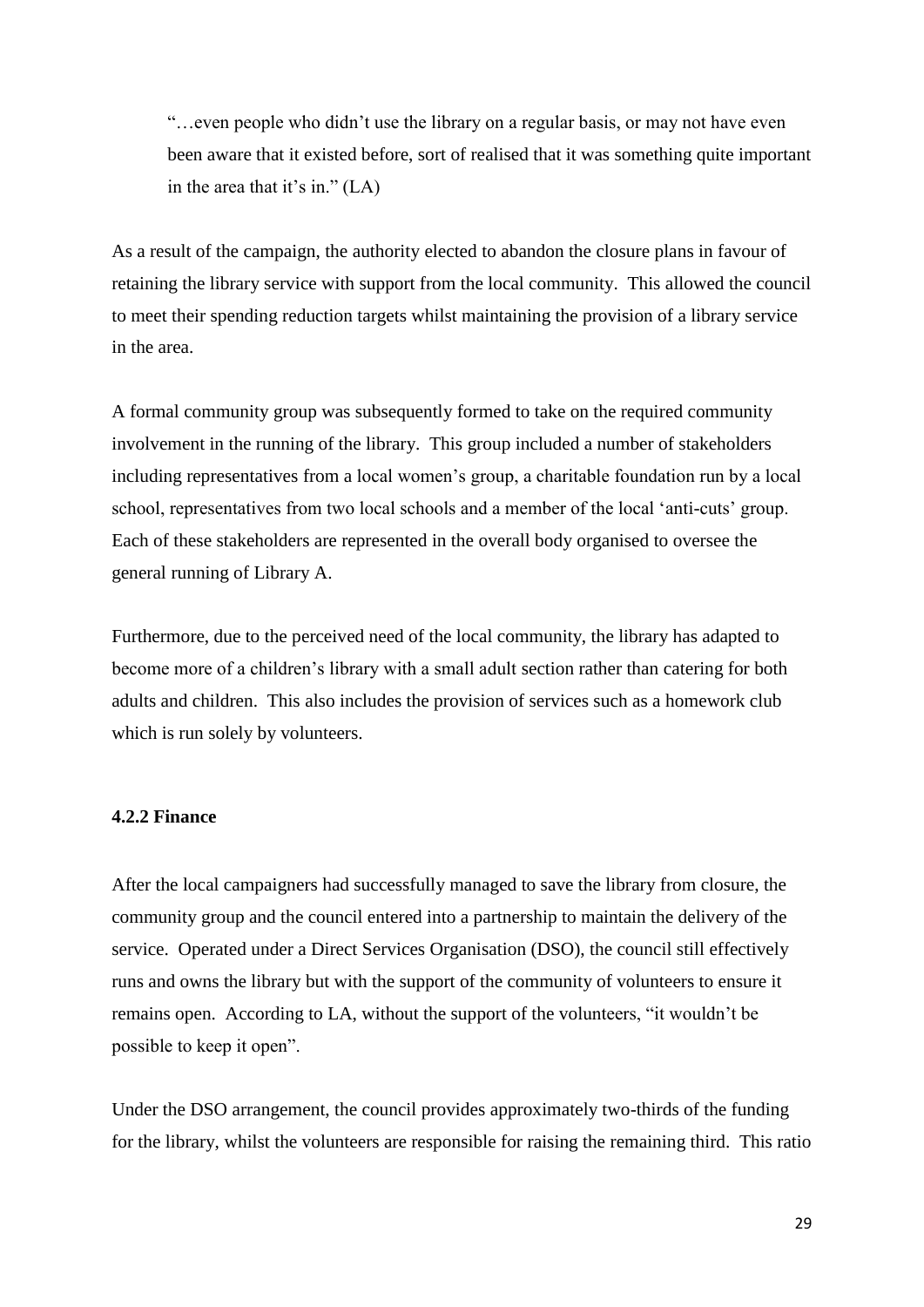also applies to the staffing with two-thirds of the hours being covered by council staff and the remaining third by volunteers.

In terms of finding the running costs, the community group are required to raise  $\text{\pounds}70,000$  per annum to ensure that the library remains operational. If the community group is unable to raise the necessary funds:

"…then the finance committee of the council will say, well, 'you're not breaking even' basically so it's not sustainable." (LA)

If they are unable to secure the funds, then the library will be forced to close. However:

"…because there have been various issues to do with the building and it being new and there being lots of uncertainty etc etc the council will almost certainly say 'don't worry about it this year'." (LA)

To resolve the situation in terms of funding, the community group intend on exploring a number of fundraising opportunities in order to sustain the library service. For example, they are looking into the possibility of applying for grants and have examined the possibility of obtaining charity status:

"…we found that the Charity Commission won't grant you charitable status if you're perceived to be doing what is a statutory requirement of the council." (LA)

However, the community library is not perceived to be fulfilling the statutory requirements of the local authority so they are unaffected by this aspect of fundraising.

There is also potential to raise funds by hiring out community room space within the library. However, whilst the 'responsibility for making money' lies with the community group, it is actually the council that sets the charges for the hiring of the room. This appears to present an issue for the community group:

"…we all kind of think the charges are too high but we have to live with them." (LA)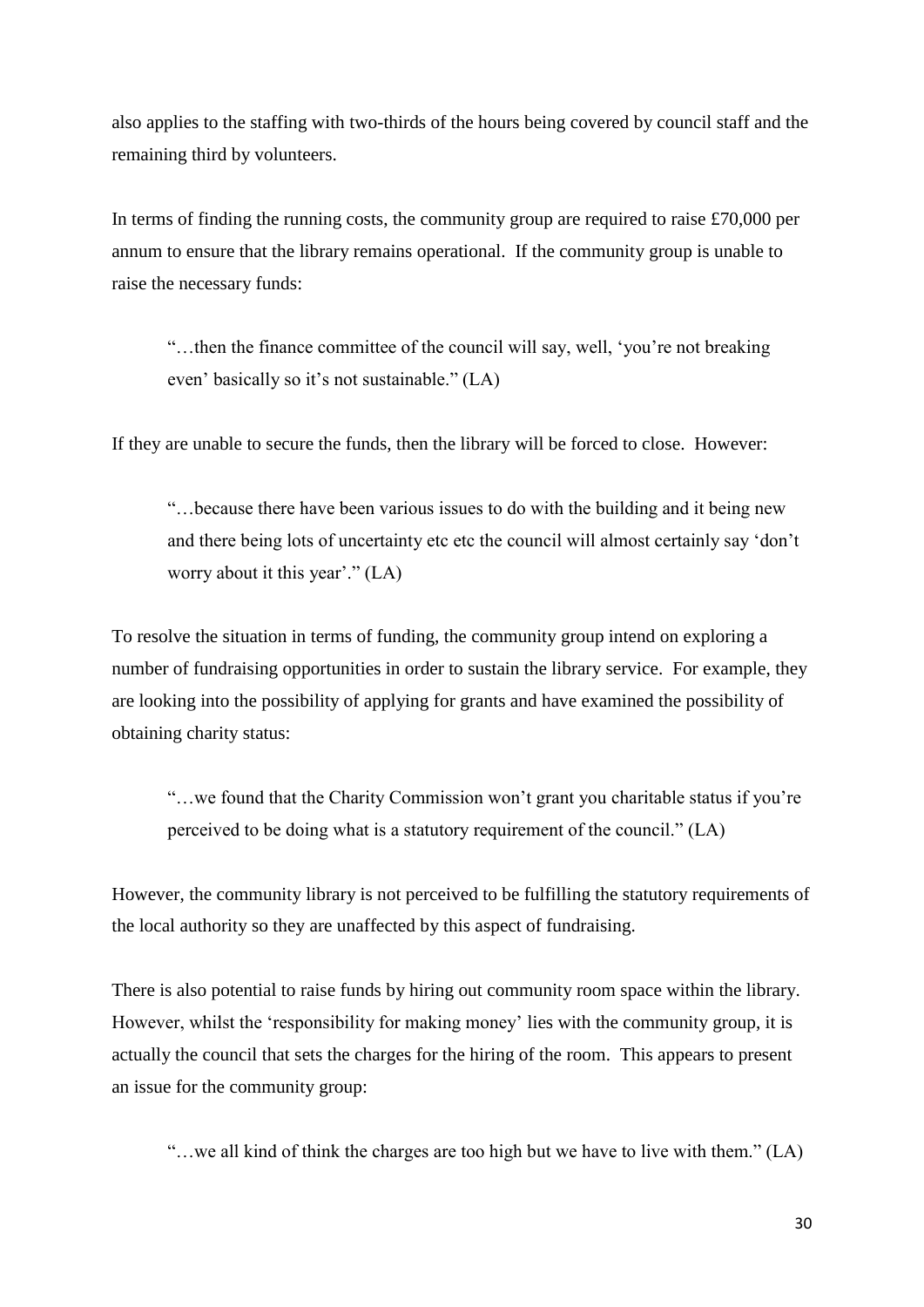Before entering into the partnership model, the council undertook a series of works to allow for the addition of an extra room for hiring out to raise funds. The creation of this extra space within the building resulted in a smaller floor space in the library making the library "about a third smaller".

In terms of sustainability, LA believes it would get 'harder and harder' the less input provided by the local authority. The future of the library is further cast into doubt due to the potential for the local authority to privatise its library service. At present there is a lack of clarity in the council as to what privatisation would mean for Library A given its existing operating model. However, passing full control to the local community is also an issue as, if this were to happen, the service "wouldn't last very long". In terms of a broader commentary on the issue of funding, LA also argued that there was, in general, a need for 'proactive' state funding of libraries otherwise they will 'wither away'.

#### <span id="page-30-0"></span>**4.2.3 Staffing**

 In terms of staffing, Library A operates with a mixture of volunteers and librarians. According to LA:

"…you get people like me who are amateurs really essentially taking over roles from[…]people who are real professionals[…]so I think it is a real risk because then what you end up with is either something that's not being run very well." (LA)

Two librarians are based at the library alongside a library manager that works in a 'community outreach role', both roles are staffed by the local authority ensuring that there is some professional staff available to support. Approximately a dozen volunteers provide shift cover. Due to health and safety concerns, a minimum staffing level (including volunteers) is required to ensure that the library can open. If the library was insufficiently staffed with volunteers, it would result in a temporary closure of the library.

When describing the volunteers involved in the delivery of the service, LA characterised them as: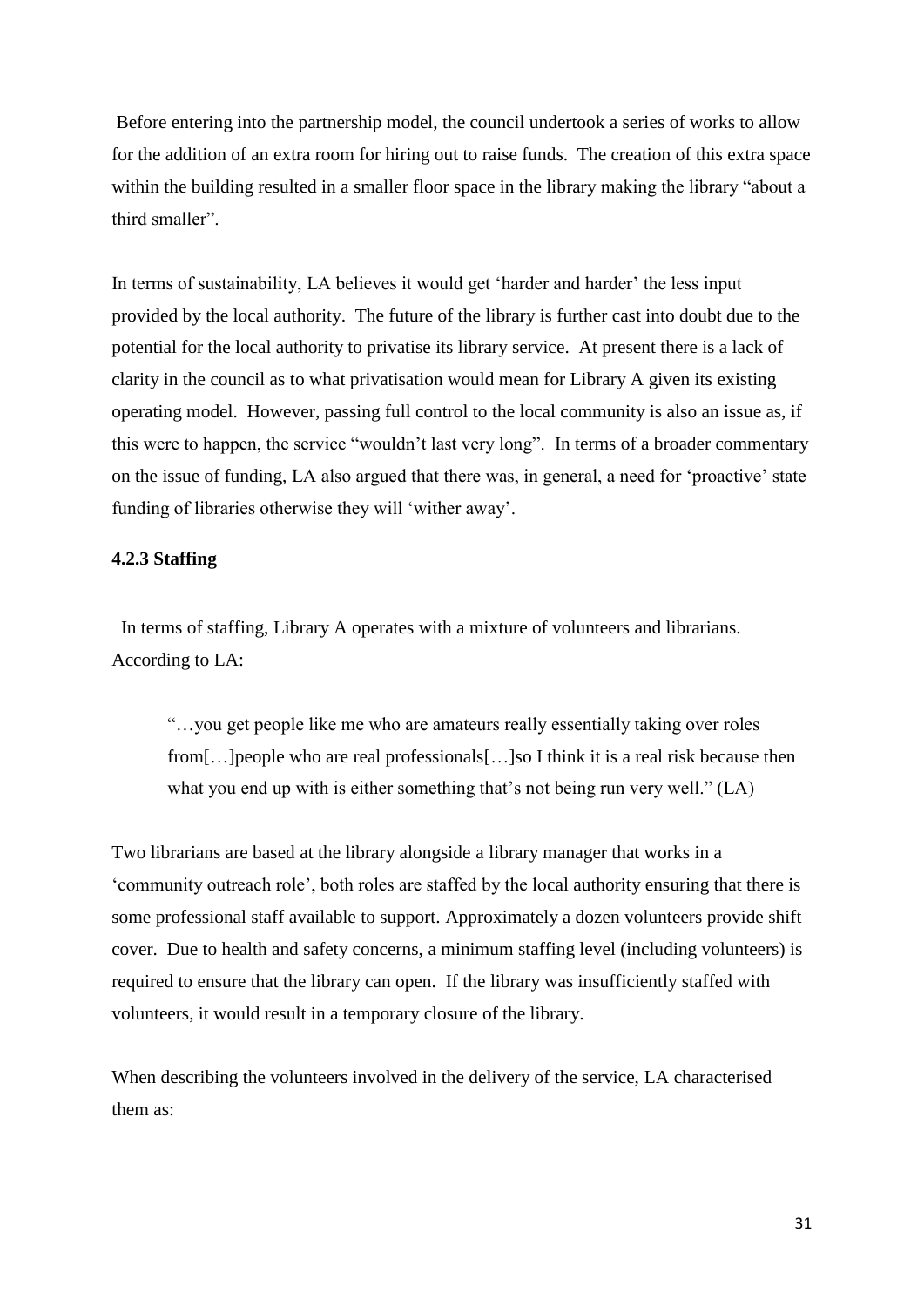"…women who don't work, you know, stay at home mum types from surrounding areas…people who have spare time because they're retired and that sort of thing."  $(LA)$ 

Furthermore, the majority of the volunteers do not come from the local estate, but from further afield. LA also added:

"We know about using a library. We don't really know about running a library." (LA)

In terms of recruitment, the library is still operating with the original team of volunteers and there has not yet been a recruitment drive. Whilst they have no funding for recruiting volunteers at present, they are 'connected' to a local organisation which pairs volunteers with organisations that require them. The community group are keen to recruit more staff from the immediate area when they are in a position to do so. This would be particularly advantageous in terms of providing support for the local immigrant population. However, attempts to recruit volunteers are complicated by the reputation the estate has in the local area and subsequently some are uncomfortable with working at the library.

In terms of providing IT support, volunteers at Library A are not required to be computer literate before taking up a role at the library. In terms of whether this would be a future requirement, according to LA:

"I don't think it ever would be because actually we can get volunteers to do different tasks and it wouldn't necessarily be relevant to everybody anyway." [LA]

Whilst there is no requirement, they do have one volunteer at the library that LA describes as a "computer specialist". Plans are apparently under development to establish training sessions at the library with this particular volunteer taking the lead, but the plans have not yet come to fruition.

Before the service was transferred to the community group, a basic package of training was provided for volunteers which was "more of an induction into the whole way the thing would work rather than training specifically". No specific computer training is provided for new recruits, instead they are provided with training by librarians on "specific activities they are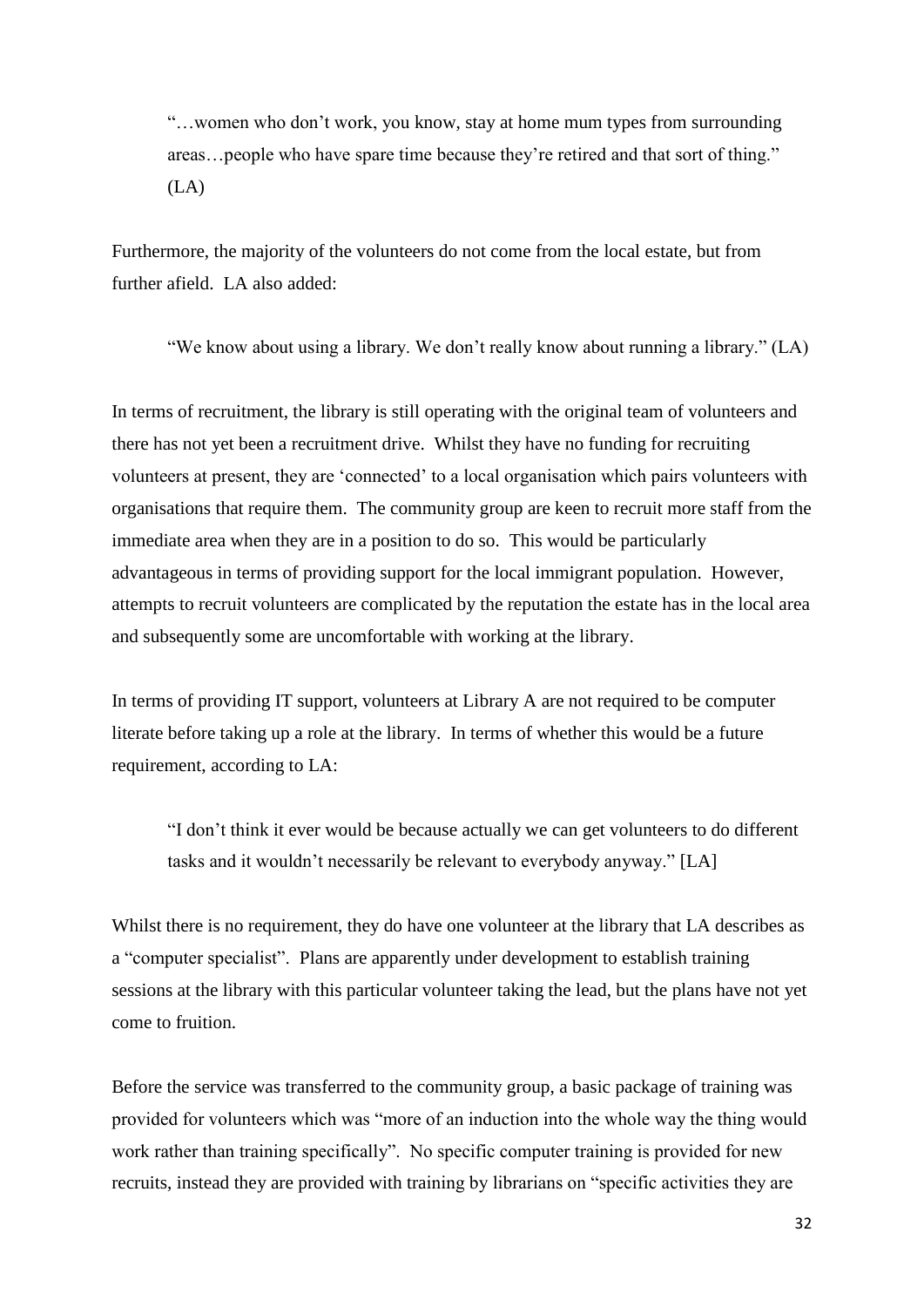going to do" such as "working behind the desk answering enquiries, answering the phone, doing a bit of shelf re-stacking."

LA also acknowledged that if the council was to cease its role in the partnership model altogether, leaving the delivery of the service purely down to the community group to deliver the service:

"…the library would probably have to close if that was the scenario. I don't think in our area you are going to get a situation where…things become completely community run. I just don't think we have the same level of interest and involvement from the right sorts of people." (LA)

Effectively without council support the library would no longer be able to function. Evidently, there would be issues for the community group in attracting suitable volunteers to help deliver the service, as well as the difficulties they would face in securing sufficient funding.

## <span id="page-32-0"></span>**4.2.4 Technology**

Library A provides "seven or eight" computer terminals for the local community within a dedicated computer suite. According to LA there were "more like ten or twelve" before the library took on the partnership model, but the council reduced the number of terminals available when the change in service took effect. Furthermore, the computer suite itself was not originally planned to be part of the partnership model:

"When the council's initial proposals came about you know saying to us there might be an option to keep the library open, they initially said we will lose the computer suite altogether and there was a big outcry about that." (LA)

However, due to the outcry from the local community, the authority left most of the computers in place, although, as previously noted, there was a reduction in the number available.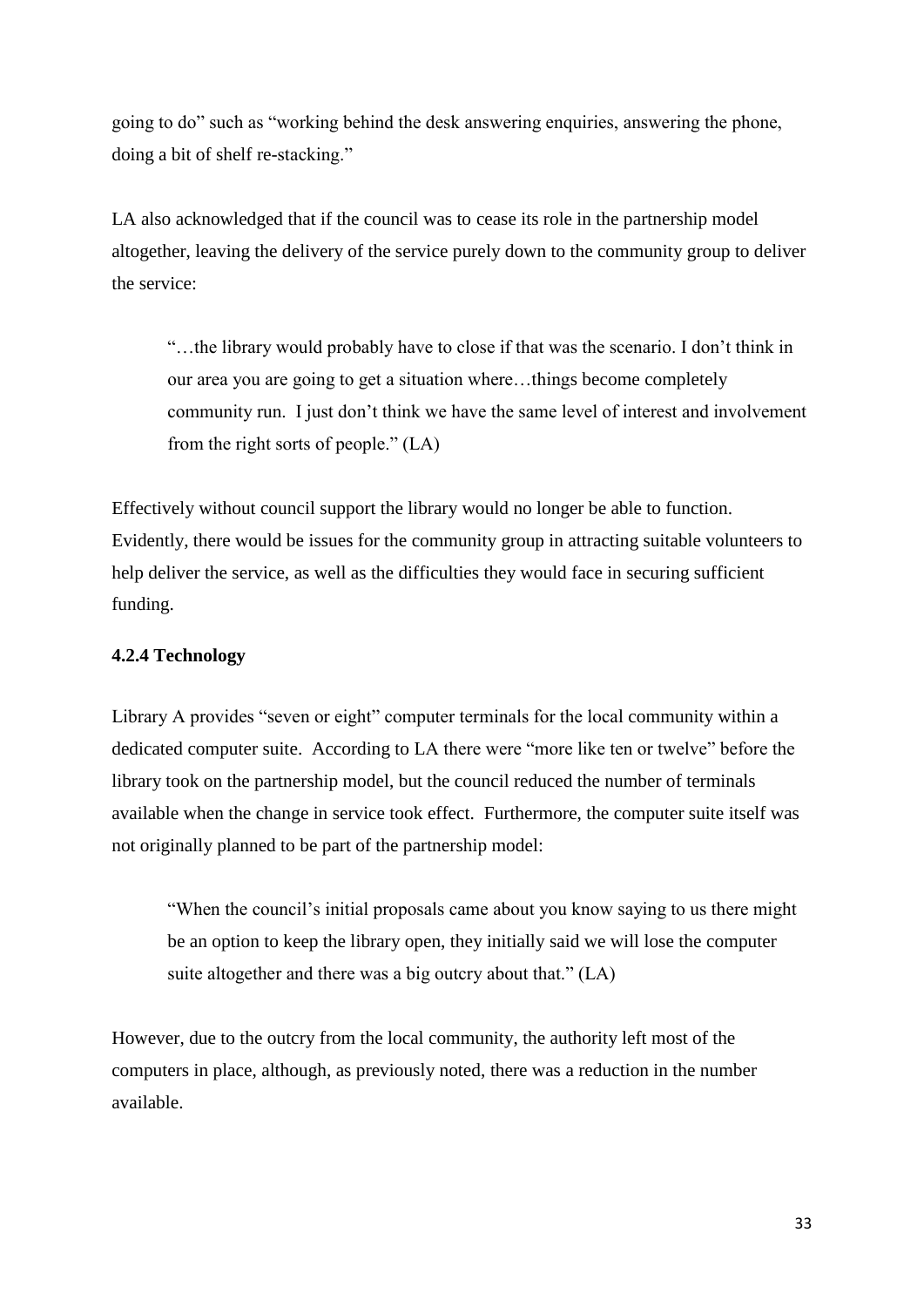In terms of the equipment within the library, this is currently owned by the local authority and any upgrading of the equipment would be the responsibility of the authority rather than the volunteers. Furthermore, according to LA, it is unlikely for the authority to do so unless things became "critical" as it is not a "priority". However, it is understood that the council has existing contracts that would cover the need to upgrade the equipment or provide basic maintenance. If there was no longer support provided by the local authority, it is unclear how such maintenance would be managed.

#### <span id="page-33-0"></span>**4.2.5 IT support provided for the community**

Before the local authority entered into the partnership model, a range of training was provided for library users:

"…real basics around how does Excel work, how does Word work, how does Powerpoint work, those sorts of things. And they used to do, is it ECDL?" (LA)

These courses were provided with "the expressed intention of bridging the digital divide". However, with the commencement of the partnership model, the training capability was moved to an alternative library within the authority. As a result, no training for the general public is currently provided at Library A.

According to LA, computer ownership is particularly low within the local community, "about 52% in the area, like a mile around the estate." This compares unfavourably with a national figure of around 77% of households with internet connectivity (ONS, 2011). Furthermore, the respondent claimed that "the computers are really well used, you know, from all ages."

Internet access is provided "completely free of charge" and this policy predates the partnership model that has been established in Library A. There are no plans to introduce charging for internet access, and such a decision would be the responsibility of the local authority. Despite this, if the community group found that they were not making enough money to run the library, they may consider looking at charging users to make use of the computer equipment. Although, according to LA, this option "would be pretty far down the list".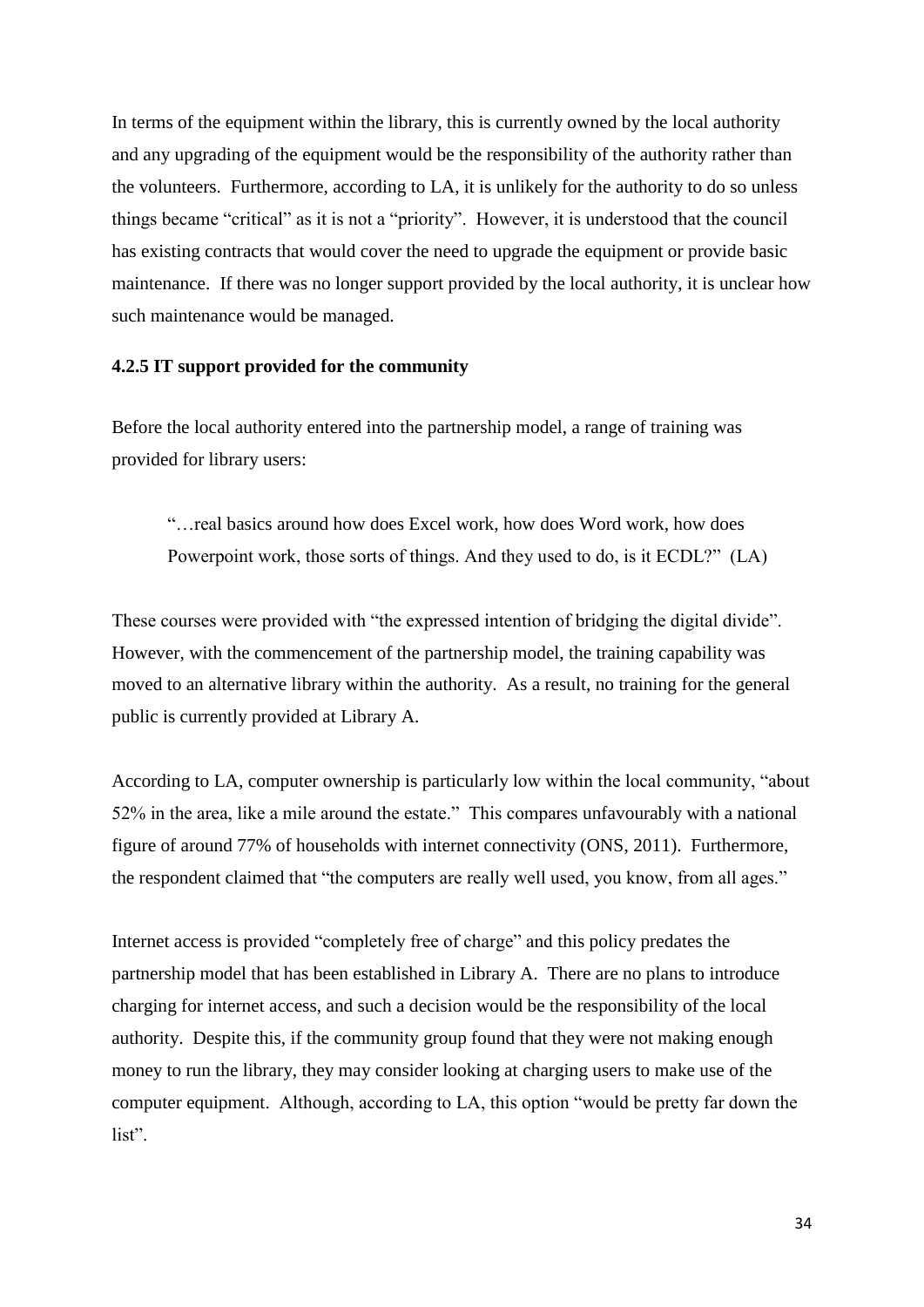If an individual experienced difficulties in making use of the equipment, LA was unclear "how good or otherwise the current librarians and volunteers are if there is an issue" with using the computers in the library. A previous manager was "very, very good" and was able to "answer most people's questions" but they are no longer employed at the library. LA suggested that they "have a feeling it's not quite the same now" in terms of the support available to the local community, although there is normally "at least one person" who is able to assist.

There are also issues around who can access the computers within the library throughout the day, which seems to have emerged as the library has become more focus on delivering services for children. During the weekdays:

"…they've had to impose rules about who can use the computers when because they don't want children in there at the same time as adults that aren't related to the children…from 12 until four adults can use it but from 4 until six or seven it's children only and on Saturdays it's a bit of a mix." (LA)

Due to dividing access across the day between children and adults:

"…we are getting all sorts of complaints people who are wanting to go in and use the computers and can't because it's allocated to children's time as it were." (LA)

As a result of this division in access, there are times when people are queuing to make use of the computers, particularly children at the weekend although this is "not usually for long". This is exacerbated by the apparent lack of alternative facilities provided in the immediate vicinity of the estate:

"..there's definitely nothing in the estate itself, but there are things in the peripheral area." $(LA)$ 

Whilst there are internet cafes beyond the immediate locality, the library offers the most convenient place for residents of the estate to make use of the computers and access the internet. It is also the only free point of access.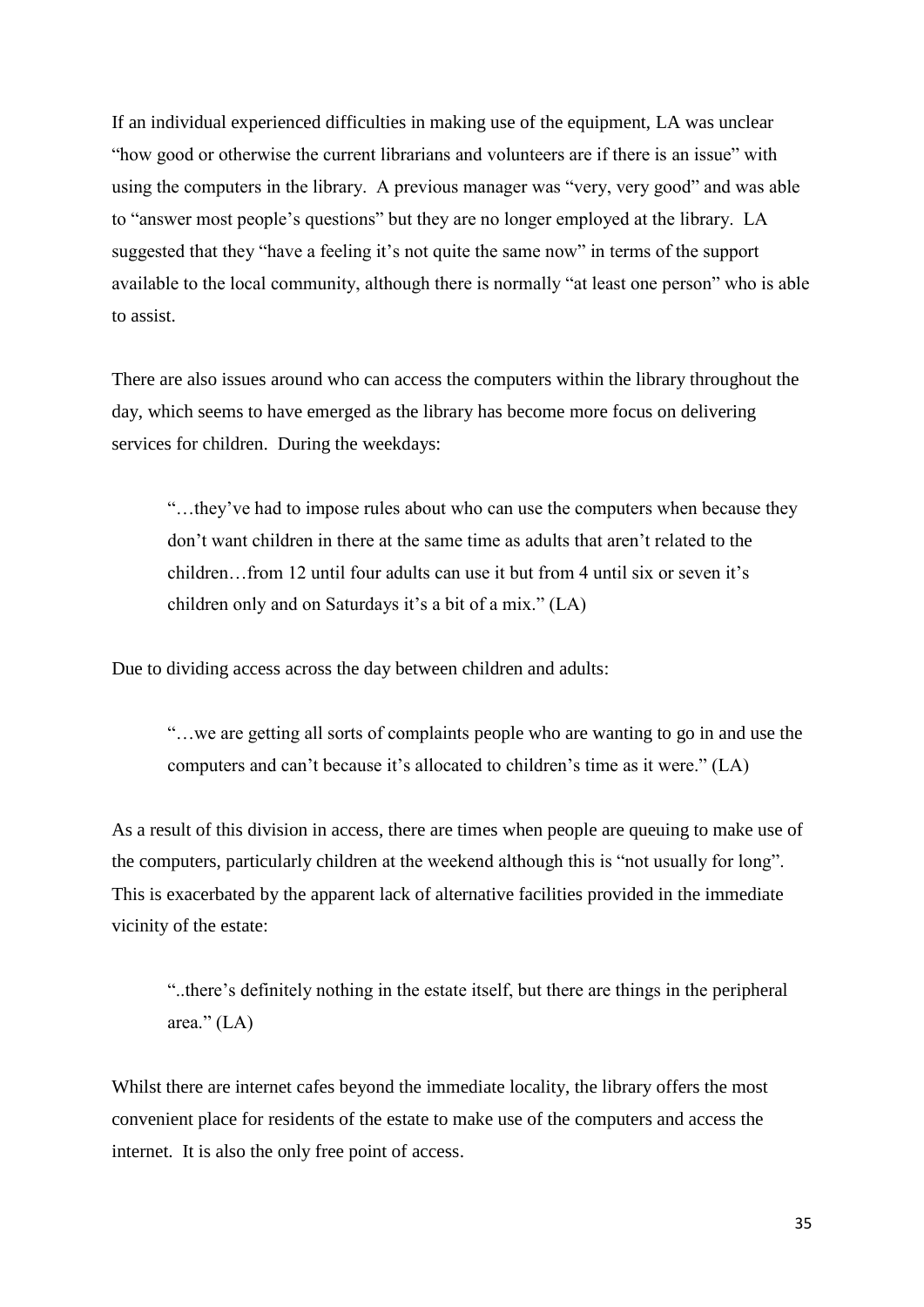#### <span id="page-35-0"></span>**4.2.6 Digital Divide**

In terms of the extent to which libraries have a role to play in addressing the concerns of the digital divide:

"Well, I think they are really important. I think, like I said, I'm not really sure what the alternative is if libraries aren't the main point." (LA)

LA also commented on the breadth of the digital divide in their local area, arguing that, despite the perception of young people as confident users of ICT, it is "not really the sort of experience" they see in the library. This is particularly exacerbated by the apparent literacy and numeracy issues amongst those in the community, particularly as it is predominantly a 'new' immigrant population.

LA also believes that both community and public libraries have a role to play in addressing a lack of skills and access:

"I think, again, to the extent that where else are people going to get that, build those skills, they are important[…]there's a lack of places for people to develop those sorts of skills once they are out of school." (LA)

However, LA acknowledged that there were limitations in this regard in terms of the amount of support the community library can provide:

"The problem we've got is the kind of formal learning, certainly anything council funded has sort of gone…we're limited to what we can do based on the skills set of the group of volunteers at the time." (LA)

Clearly without council funding and the required skills and expertise, the local community does not receive as much support from the community library in terms of formal learning as it had when the library service was delivered under the previous authority run model. As a result, they may need to rely on one of the other libraries in the district, which may not be suitable or easily accessible.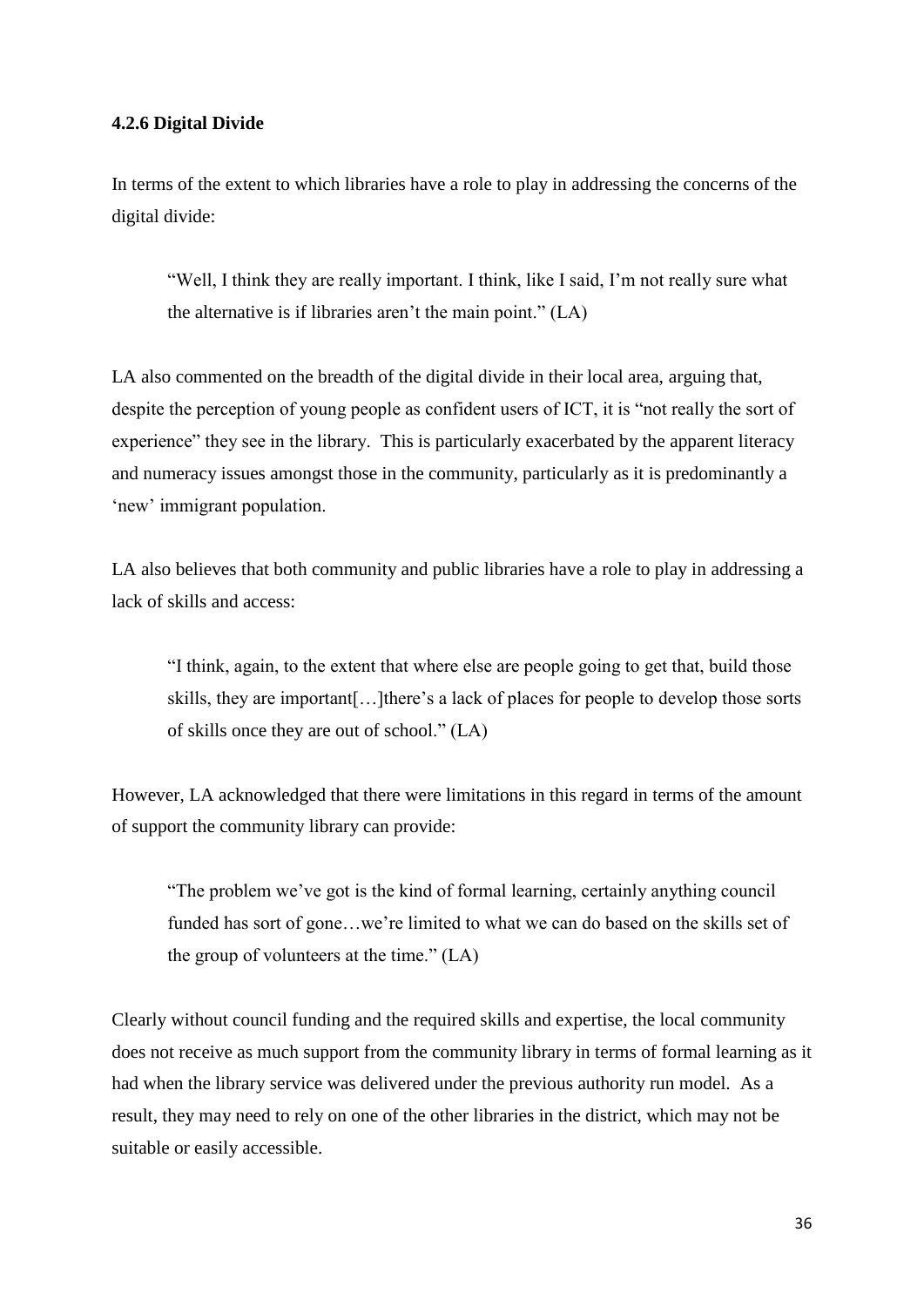LA also highlighted the negative impact of the digital divide in terms of the economic benefits available to those that are connected:

"I think it's very important and I know there is some statistic…about the amount of money you can save if you look around for deals online as opposed to just take what you find in a shop." (LA)

It was also acknowledged that providing both access and support is important in terms of aiding an individual's employment status:

"…it's more of an issue for…adults who haven't had any training…and now they find themselves trying to fill out a job application…and they don't really know where to start." (LA)

As well as the economic advantages both access and skills provide, the educational benefits were also identified as being one of the key advantages in closing the gap between the information rich and the information poor:

"And if you are not able to access that on home or on a really basic level type up your essay, then you're going to miss out on basically an educational point as well." (LA)

This particularly a factor for children without access in the area as there are no alternative facilities conveniently located nearby and they experience issues in terms of both numeracy and literacy.

Furthermore, LA commented on the extent to which removal of both the computers and internet provision, as originally intended by the council, would have a negative impact:

"I think, yes. I mean I think it would." (LA)

Again, this appears to be in relation to the lack of facilities and access in the area. However, LA believes that this may also be down to convenience: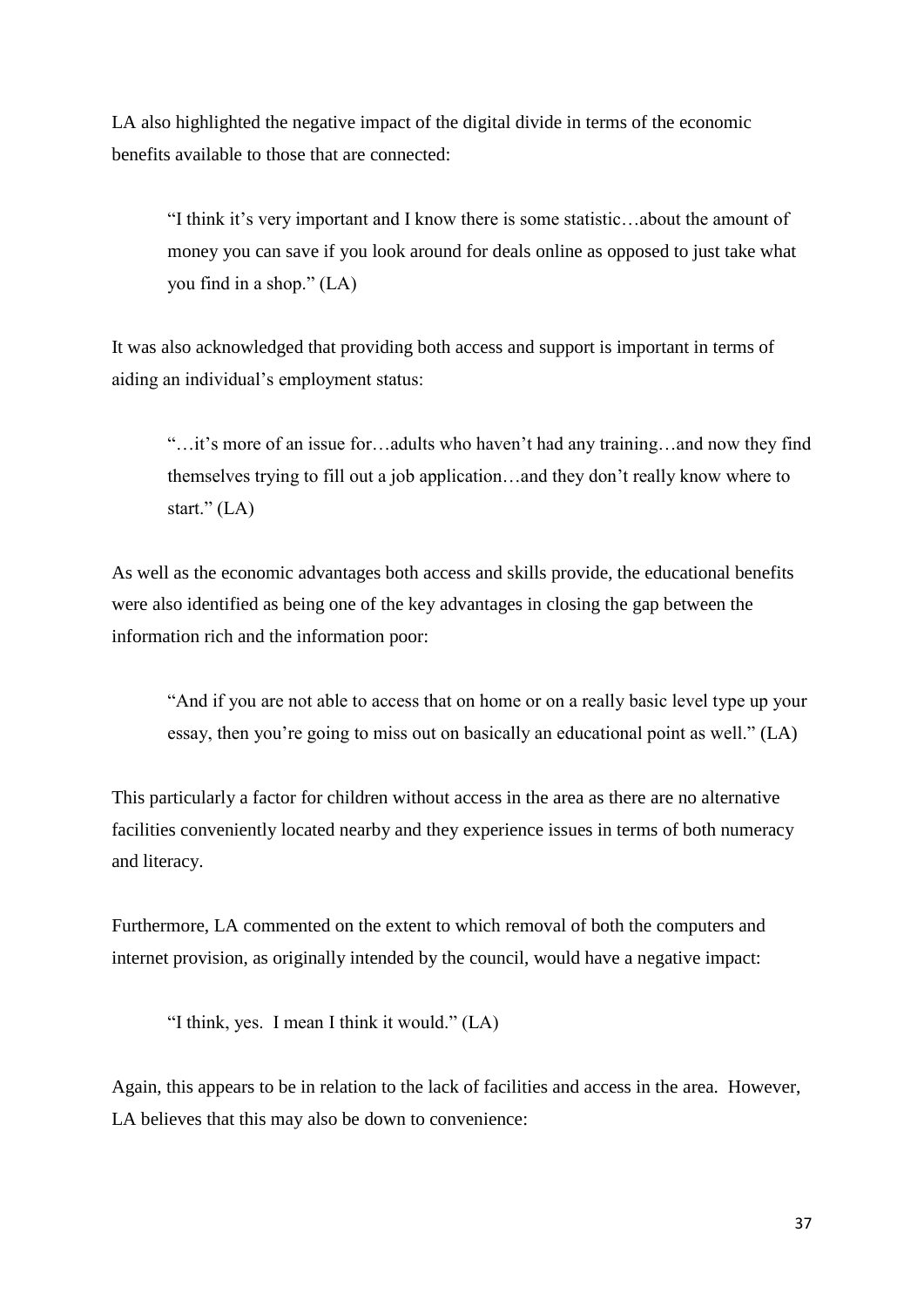"…many of the adults could go to other libraries…it's more about convenience…in the sense that if you're 15 and you need to do your homework on a Saturday afternoon then it might be a bit of a problem getting to another library." (LA)

Clearly a lack of provision in this area could potentially have an impact on the local community in terms of education and employability and exacerbate the extent of the digital divide, both within the community itself and the divide between it and areas of the country with a higher proportion of connected households.

#### <span id="page-37-0"></span>**4.2.7 Summary**

Library A resides within a deprived community with low household internet connectivity. As it is run in conjunction with the local authority, the community group that predominantly staff the library have little control over a variety of aspects, including how they raise funds. Due to the deprived nature of the area, and that there is a high proportion of first generation immigrants residing there with literacy and numeracy issues, there is a great need for providing support in accessing ICT. One could argue that this community is one which fits the description 'information poor'.

Whilst Library A does provide the access that people require, there is both a lack of skills to support the community and concerns about its long term survival in the area. Whilst there is support provided by some trained professionals, the volunteers themselves have limited computer literacy and it is unclear to what extent they would be able to provide the support that the community requires. Furthermore, it is clear that there is an understanding about the nature of the digital divide and the importance of addressing its concerns, particularly in terms of the local community.

#### <span id="page-37-1"></span>**4.3 Library B**

#### <span id="page-37-2"></span>**4.3.1 Background Library B**

Library B was established as a community library in 2008 after the local authority attempted to close down a number of libraries across the county. The campaign was established to save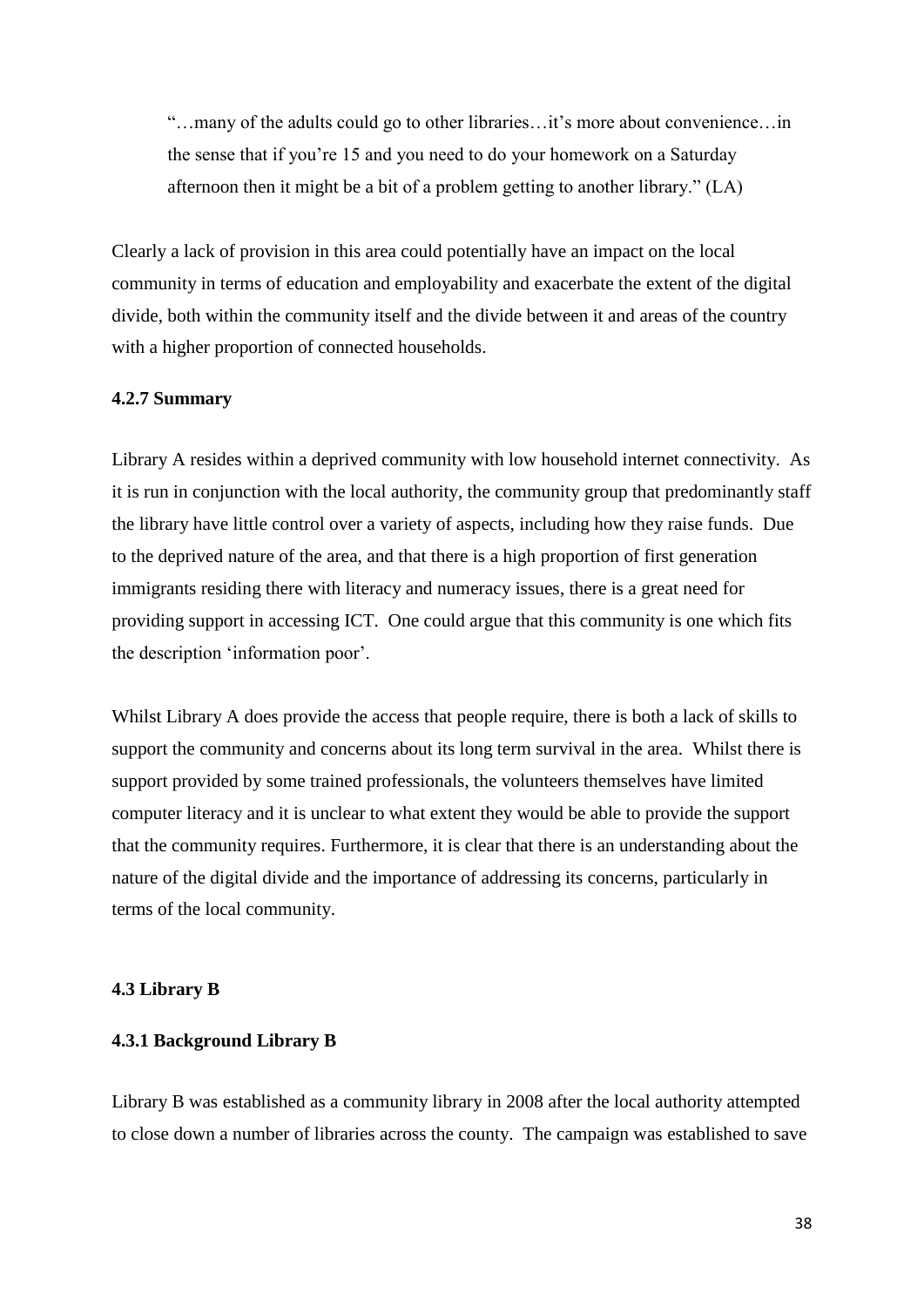a total of seven libraries across the authority but only three of the seven were ultimately reprieved.

As part of the agreement in allowing the local community to take over the running of the library, the community group were required to put together a business plan and present it to the local authority:

"We all had to put in business plans that showed we could actually run the library on a community basis without any cost to the council whatsoever." [LB]

This meant that the community group was required to propose a business plan that could demonstrate sufficient capability to fund, staff and run the library as well as pay the council the full costs of any service the group needed to utilise.

LB's involvement commenced when the action group was established to oppose the proposed closure. Initially, LB was responsible for the delivery of the sales, marketing and PR of the campaign group. After the campaign successfully prevented the closure, the founding chairman stood down and LB took over as chairman for the community library.

In terms of the transition from a traditional public library to a community library, there was initially some support from the council:

"…we actually took some money from them but it was very small. Because unlike some of these other community libraries that are setting up where they're basically co-operative ventures with the council we are completely independent." [LB]

Despite receiving this small grant, Library B is completely independent of the local authority. They have no meetings with the authority, they do not report back and they are not required to abide by policies established by the local authority.

In terms of the service that it provides, Library B is predominantly a lending library focusing on fiction. Approximately £20,000 has been invested in book stock making Library B the "envy of the much bigger county run library" to the extent that they "look like Waterstones" according to LB.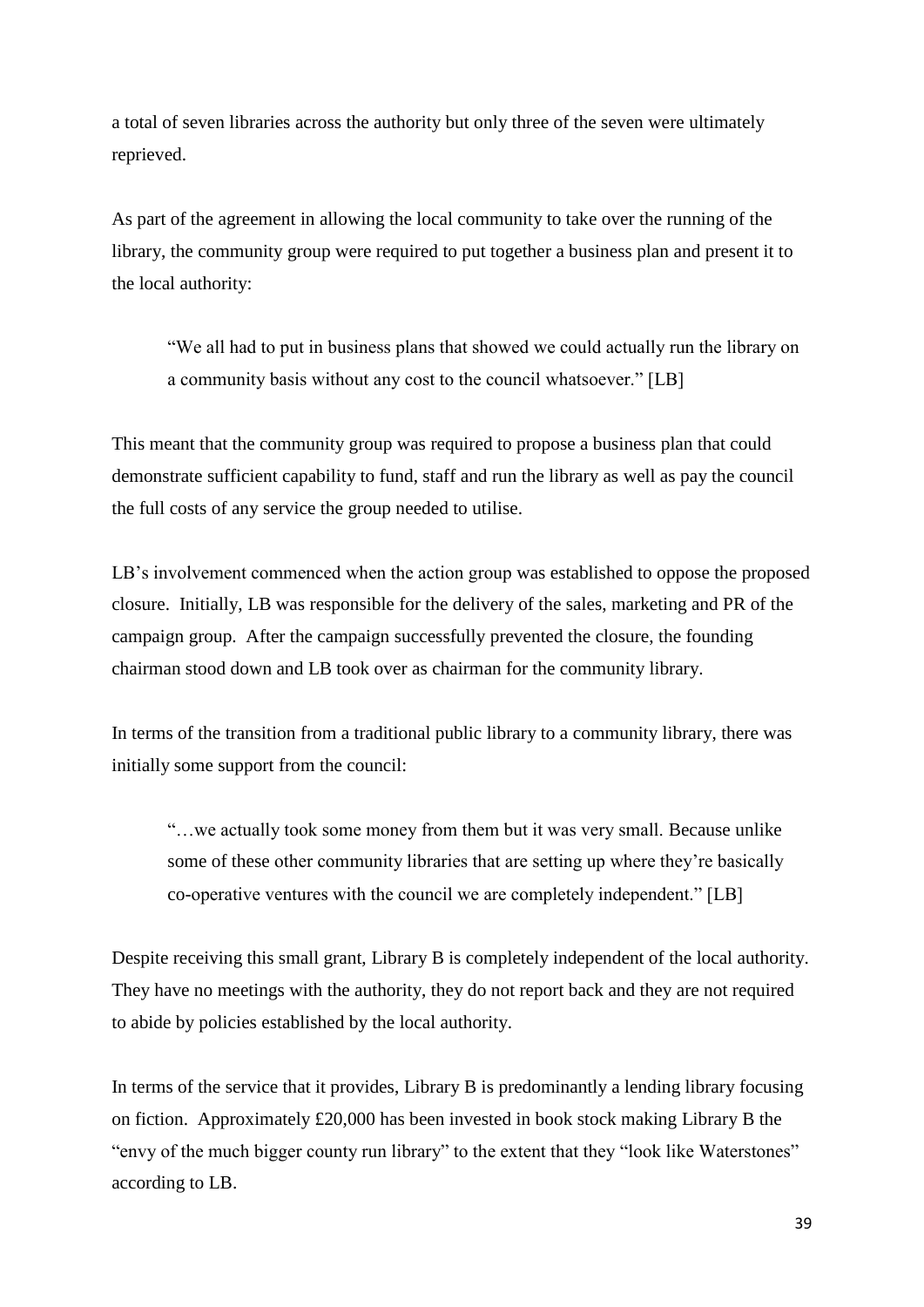#### <span id="page-39-0"></span>**4.3.2 Financial**

As noted above, in taking on the delivery of the library service from the local authority, the local campaign group were required to provide a business plan to demonstrate that they would be able to run the service without assistance from the authority. To ensure that they were able to fulfil their obligations, the campaign group took a number of measures to address the need for funding to maintain the library service.

In the first instance, the campaign group contacted both the parish and district councils to request start-up funding which they were successful in obtaining. Funding from the parish council amounts to £6,000 per year and has been sustained over the course of the five years since the library was taken over by the community. They also ran an appeal to the local population which raised £6,000 in funding. Furthermore, they contacted all the local businesses and organisations to secure financial support and, if this was not possible, other forms of support:

"…for example, the county council stripped the building of equipment when they left, they even took the books. And they even took the till. So we needed a new till. So we approached a local till company and said give us a till for nothing and they did." [LB]

Funding was also obtained from a number of local employers and some residents have agreed to provide regular donations via standing order. The personal donations provide around £2,500 in funding per year leading to a basic core of £5,000 per year. The community have also registered themselves as a charity and, under Charity Commission guidelines, hold £30,000 in reserve against future running costs.

LB acknowledges that there will be increased pressures on Library B's funding sources:

"…I mean the number of new charities formed in the last year or so has been absolutely enormous. And all of those are now fighting for the same funds." [LB]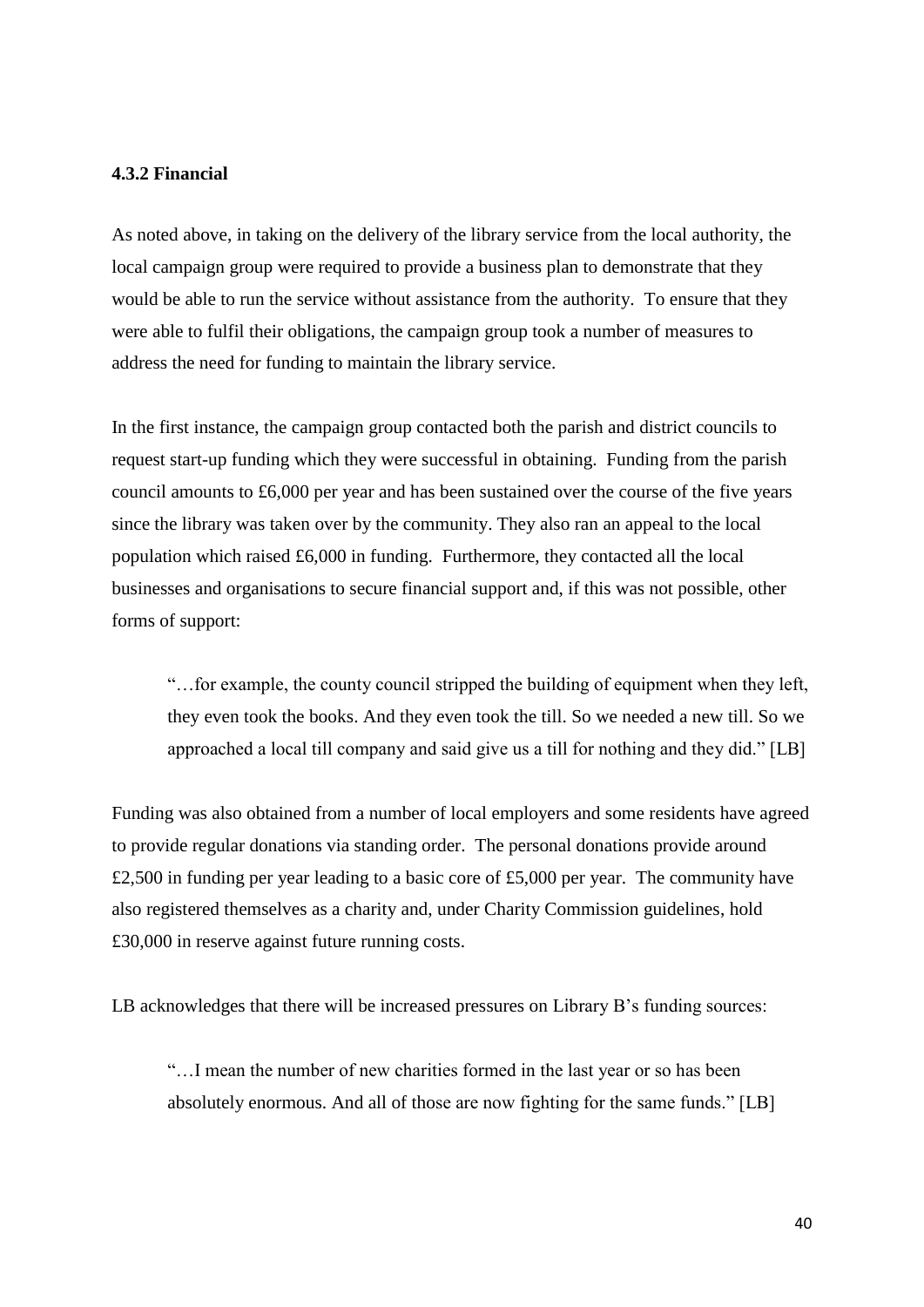If a funding issue emerged, the community group has a 'reserve policy' in place that would require an automatic wind-up of the facility if only 60% of the reserves remain. Coupled with this, the community group would also appeal to the public and existing donors providing a twelve month deadline for more funding or the facility would close.

A number of income generating schemes are operated by Library B. Approximately £50 per week is generated through the till, including charges for photocopying and printing. Money is only charged for use of materials that have a direct cost on the library. The library is also rented out to groups in the local community for a small fee and film nights have been provided at the library with the request of a small donation from attendees.

According to LB, the local authority has taken onboard how the community library operates and have changed their stance regarding communities taking over:

"What they're doing is they're now effectively saying to communities if you take it over we will provide all the support we possibly can including making sure you have the skills to run it and on top of that we'll give you a cash grant." [LB]

Whilst campaigners for Library B had to provide a business plan and take care of all financial aspects of the library, the council is now prepared to offer some funding to finance future library projects and provide a degree of staff training. As a result, the local authority is offering £20,000 as a start-up fund for those in the local community who wish to take on the running of the library. This appears to be on the basis of savings made from the salary budget.

LB argued that the model employed at Library B "just would not work in an underprivileged area" because "basically what you need is a population that is reasonably well to do". Without a pool of skilled, well educated volunteers LB argues that the service would not be able to meet the needs of the local community. LB also passed comment on the Localism Bill and suggested it was not meeting expectations:

"There were three planks to the localism stuff. One was devolution of responsibility, then it was devolution of knowledge then devolution of money…But what happened to the knowledge, what happened to the money?" [LB]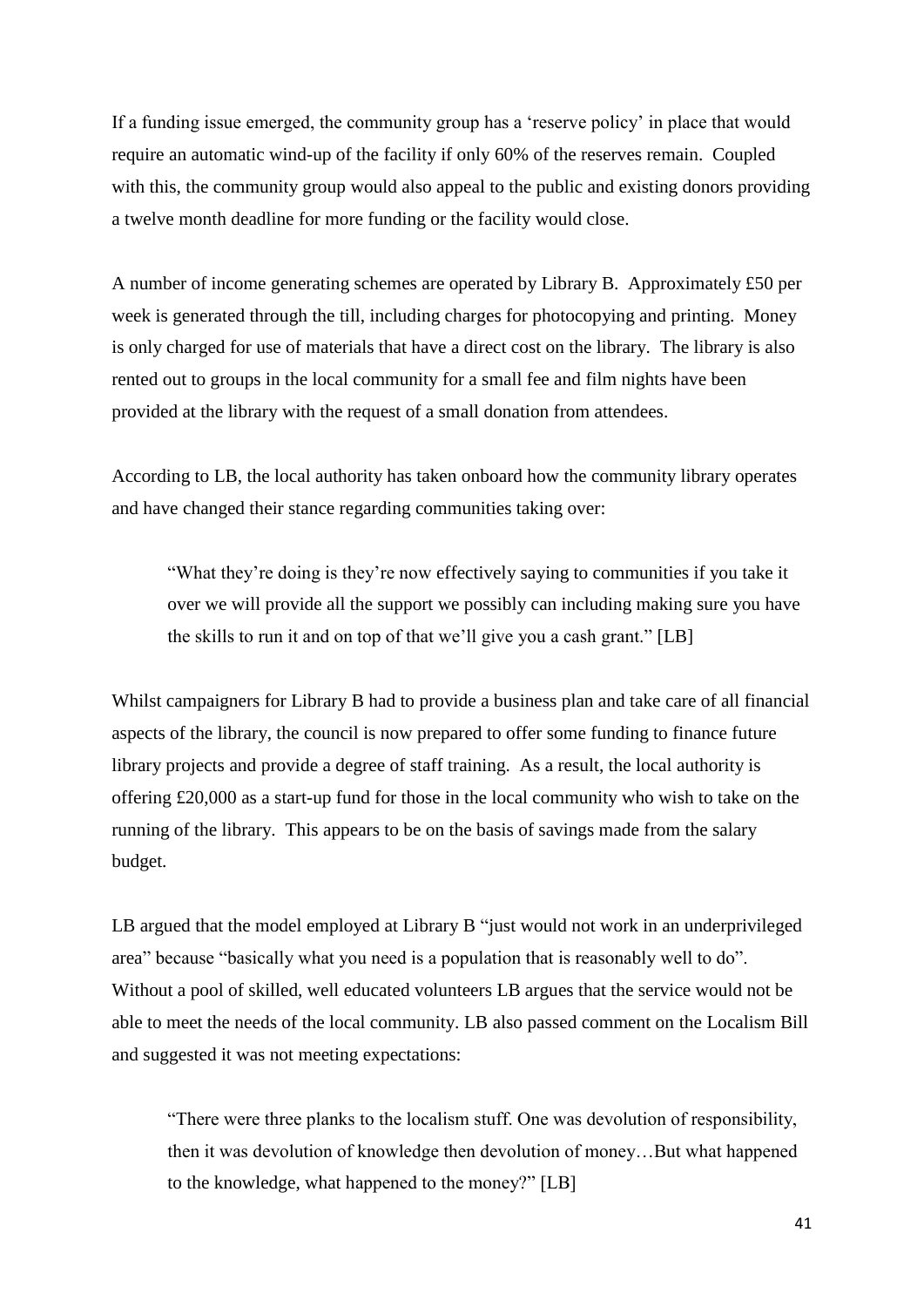Clearly there is a feeling that there is a lack of knowledge and money being distributed to community libraries which then impacts on the level of service that is provided.

## <span id="page-41-0"></span>**4.3.3 Staff**

Library B has a ten person management team with a further forty volunteers working a flexible shift system to cover opening hours. A management team was required because, as it is independent from the local authority, there was a requirement to take on a range of administrative duties:

"…we have to do everything that a business does except for payroll as we haven't got anybody on payroll." [LB]

The management team also takes responsibility for legislation such as health and safety, data protection and diversity. Alongside the legislation, the management team is required to manage, induct and train the volunteers as well as act as secretary and treasurer. This appears to be the most difficult area of the recruitment process:

"So the most difficult thing if you ask me about trying to get manpower in is actually getting people who are appropriate to the management team...That's the real challenge." [LB]

However, recruiting volunteers in general is not an issue for Library B:

"…to get people who are going do the routine library type functioning type service is not difficult because actually it is quite an attractive job." [LB]

Volunteers that have been recruited to the library also hold a variety of community roles, including positions such as scout leaders and school governors.

Whilst they have a substantial number of volunteers delivering the service, Library B does not have any professional librarians. According to LB: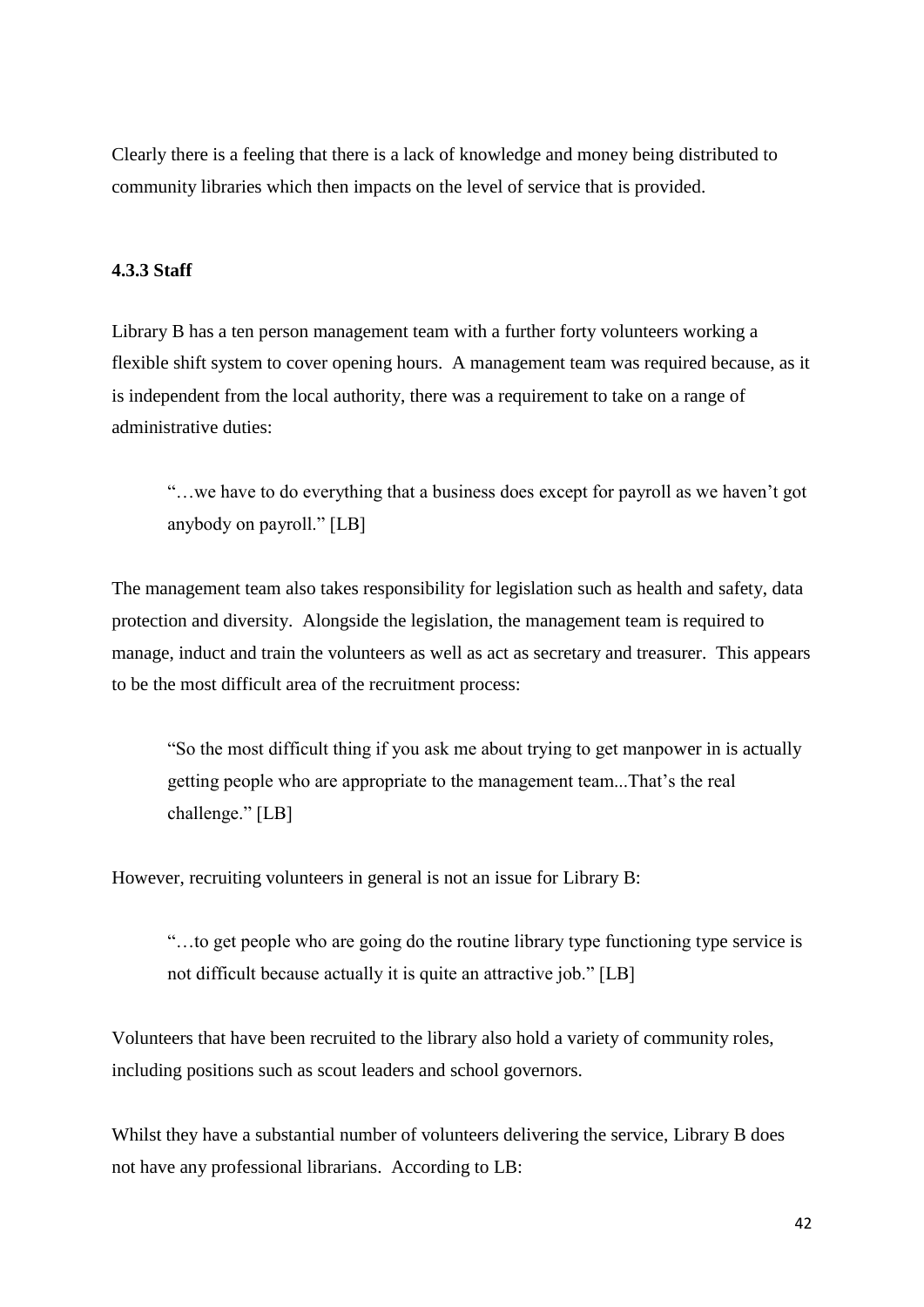"…if you are looking for librarian expertise then you need a big well funded librarian run library." [LB]

Whilst Library B does not currently have any professional librarians supporting the delivery of the library service, a professional librarian did support the delivery of the service for the first six months after it had been transferred to the community group. As a result of this experience the community group have advised the local authority to place a professional librarian in the library:

"…in fact they're now putting in fully paid librarians for at least the first few months just to keep them on the straight and narrow and actually teach them the process. And if you do that it works." [LB]

In terms of training the staff, they are provided with basic training upon induction and are shown the basic operational matters. In terms of the computerised library management system:

"They are given a basic grounding, and I mean a very basic grounding, in how the library management system works and then what we do is our library volunteer manager basically pairs the people up with more experienced volunteers." [LB]

Due to the apparent complexity of the handbook used by the council to train staff on the library management system (LMS), the manual was simplified by a volunteer at library B which summarised all the basic functions of the LMS (Spydus) to be used by the staff as a reference guide. However, there is no programme of formal IT training at the library:

"…they don't have formal computer training what they do is learn on the job." [LB]

Essentially there is no computer based training provided other than very basic training on the LMS. Volunteers learn through experience and are partnered with an experienced member of staff initially to provide support. As LB acknowledges, there is a need to ensure experienced people are available to provide support and ensure volunteers don't "fall flat on their face".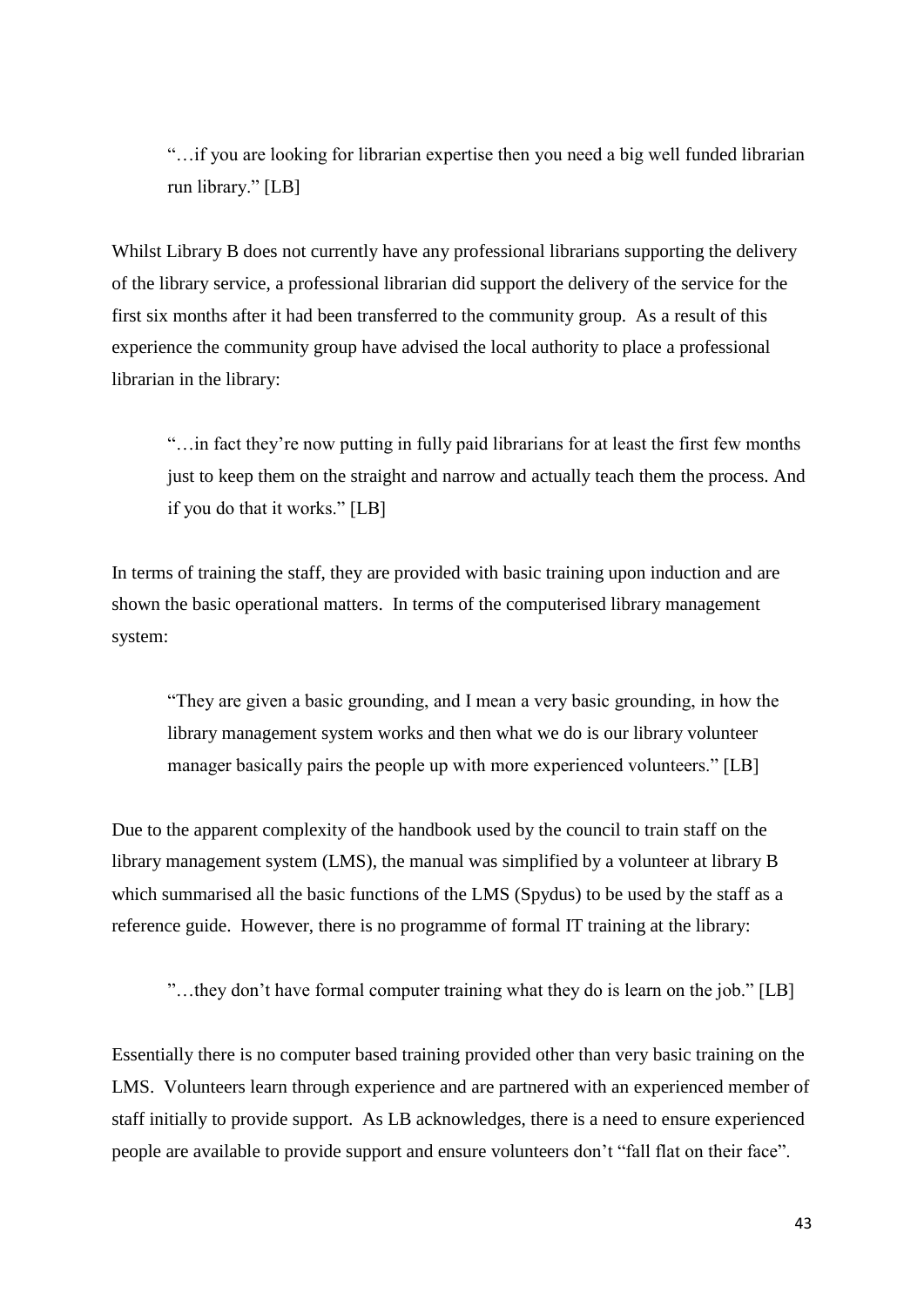In terms of the overall level of IT expertise at Library B, LB commented that:

"…a lot of our volunteers are not particularly at the leading edge of computing skills. I mean, they've been taught to use Spydus but if you ask them to use Word they probably wouldn't have a clue." [LB]

Certainly, the level of IT literacy amongst the volunteers appears to be fairly mixed:

"Some of our volunteers are quite computer literate others frankly are not at all." [LB]

However, they do appear to have staff that are skilled and highly computer literate. With one volunteer having about thirty years expertise "working in everything to do with IT".

#### <span id="page-43-0"></span>**4.3.4 Technology**

Library B provides two public access computers for library users. Initially the library adopted the same charging practice as the local authority, charging users £1 per half-an-hour on a PC. However, they found that the computers were "hardly ever used" when that system was employed so they removed the charges for PC usage on the basis that:

"…we have to make the equipment available. In terms of what is it possible for us to do is to make free computing facilities available to the public." [LB]

Consequently, they found use of the computers increased significantly by remove the fee barrier for users.

As well as providing free access to the internet, Library B has also invested in free wi-fi at the library which means that it is the only wi-fi hotspot in the area. They also have intentions to build a dedicated computer suite and are in the process of putting aside funds to build an extension for such a suite. Furthermore, they are considering the possibility of lending out ereaders such as Kindles to library users.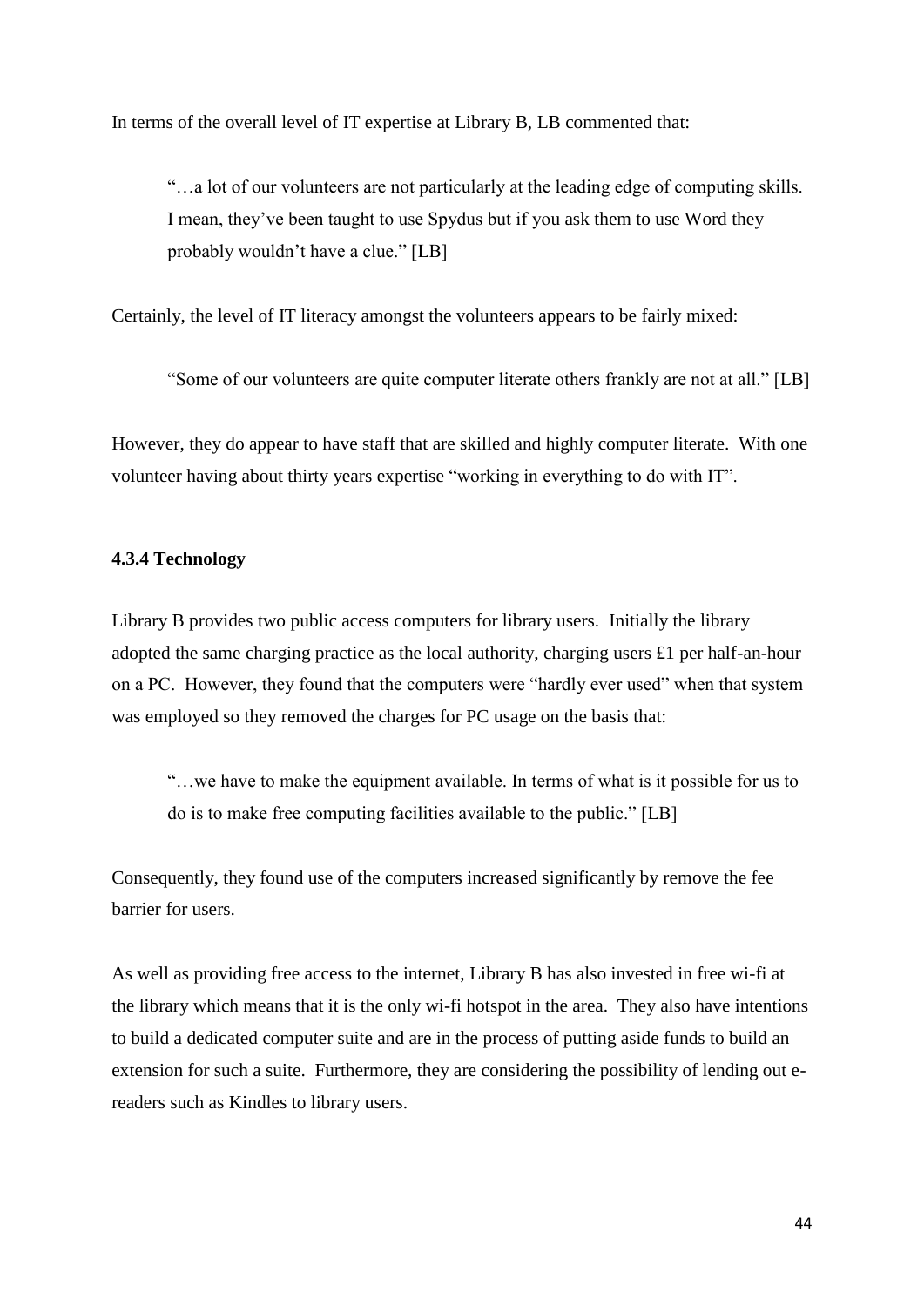#### <span id="page-44-0"></span>**4.3.5 IT support provided for the community**

Users at Library B are generally left to their own devices in making use of the public access computers and it appears that they do not require much support:

"Our public generally don't generally need any help to operate them. The people who come in and want to work on a PC know what they're doing and, in fact, most of them have been using our machines for years." [LB]

In terms of the support provided by volunteers, if users require assistance LB states that:

"…we'll do our best to help, but don't expect a computer expert to come and help you." [LB]

This suggests a limited level of support within the library for users. However, the library does offer computing classes for beginners and 'improvers' at no charge. As they do not have a dedicated computer suite, these classes are run in the library during regular opening hours and by the more skilled volunteers.

In terms of children making use of the library computers, they appear to be confident in using them and often utilise the service after school to assist in completion of their homework. LB comments that:

"They all know exactly what they are doing. In fact they could probably teach our volunteers a trick or two." [LB]

Furthermore, there appears to be a particular focus at Library B on supporting the older users rather than the younger generation:

"…the younger generation are, you know, it doesn't occur to them to think of it as an issue they just do it. I mean why would it be an issue to them? Which is why we focus on older people…" [LB]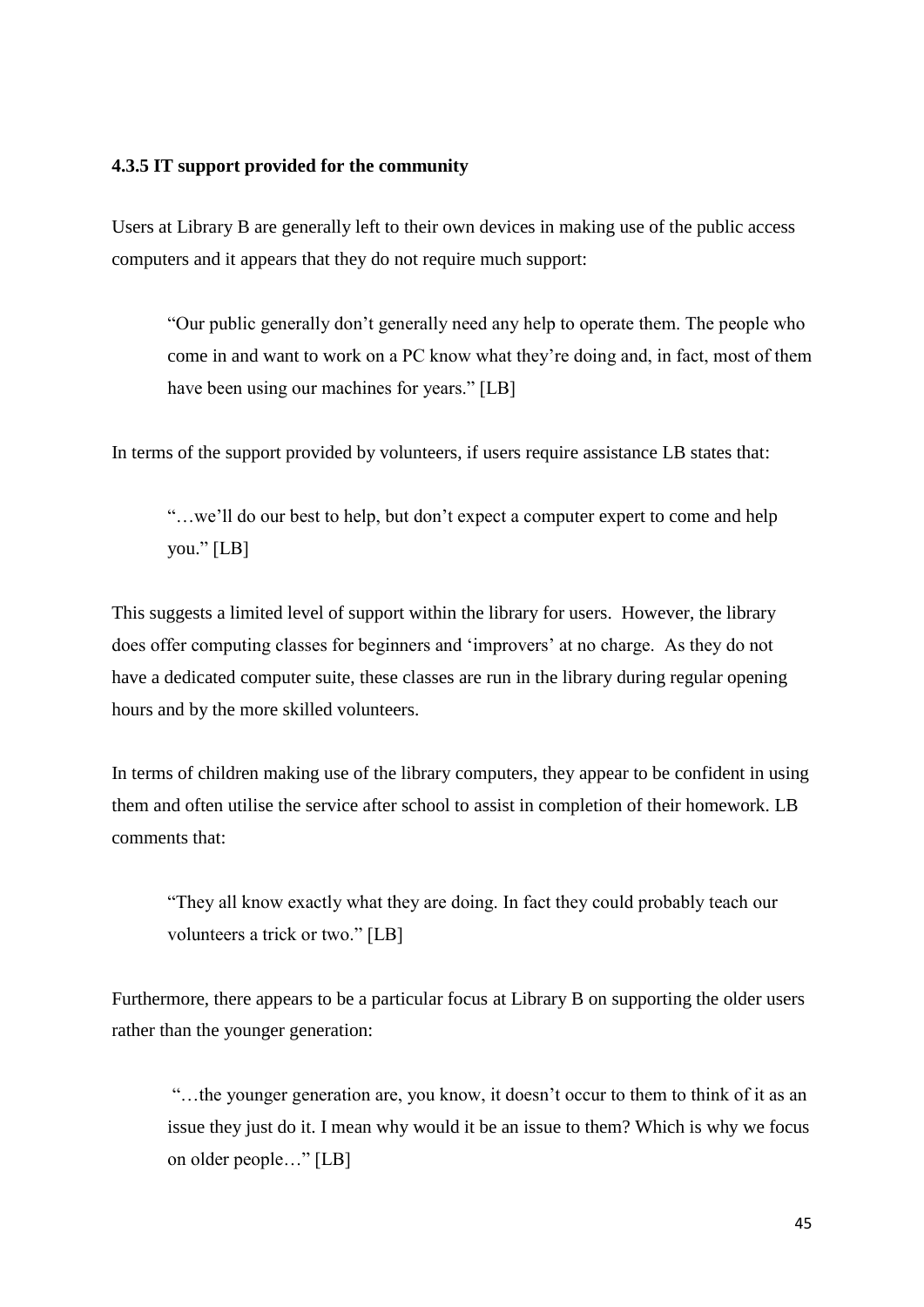Despite this apparent focus, there is also an acknowledgement that some children in the local community do require support in making use of the ICT facilities:

"…the only ones that are going to have problems are those that haven't been to school. Admittedly there are some but not many." [LB]

This is potentially due to the relatively affluent area in which the library is located which may lead to the assumption that little support is required for the younger generation, particularly if connectivity is relatively high within the community

## <span id="page-45-0"></span>**4.3.6 Digital divide**

LB noted that libraries play an important role in addressing the concerns of the digital divide. It was acknowledged that not only is it important to provide access, it should also be free at the point of access. It was stressed that this was important as:

"…most of the people who use our computing facilities are people who will not have computing equipment at home." [LB]

Furthermore, it was suggested that they come from the socio-economic groups who cannot afford to own a computer. As a result, it was felt that it was important to offer access to computers for free to the local community because:

"…some of these people can't afford a pound for half an hour. Or, put it this way, they are not going to pay it." [LB]

As a result of this, it was considered 'important' to 'get them' into computing as 'that is the way the world works'.

However, this seems in contrast to earlier statements about the amount of support that library users required in making use of the computers. Despite suggesting that most users do not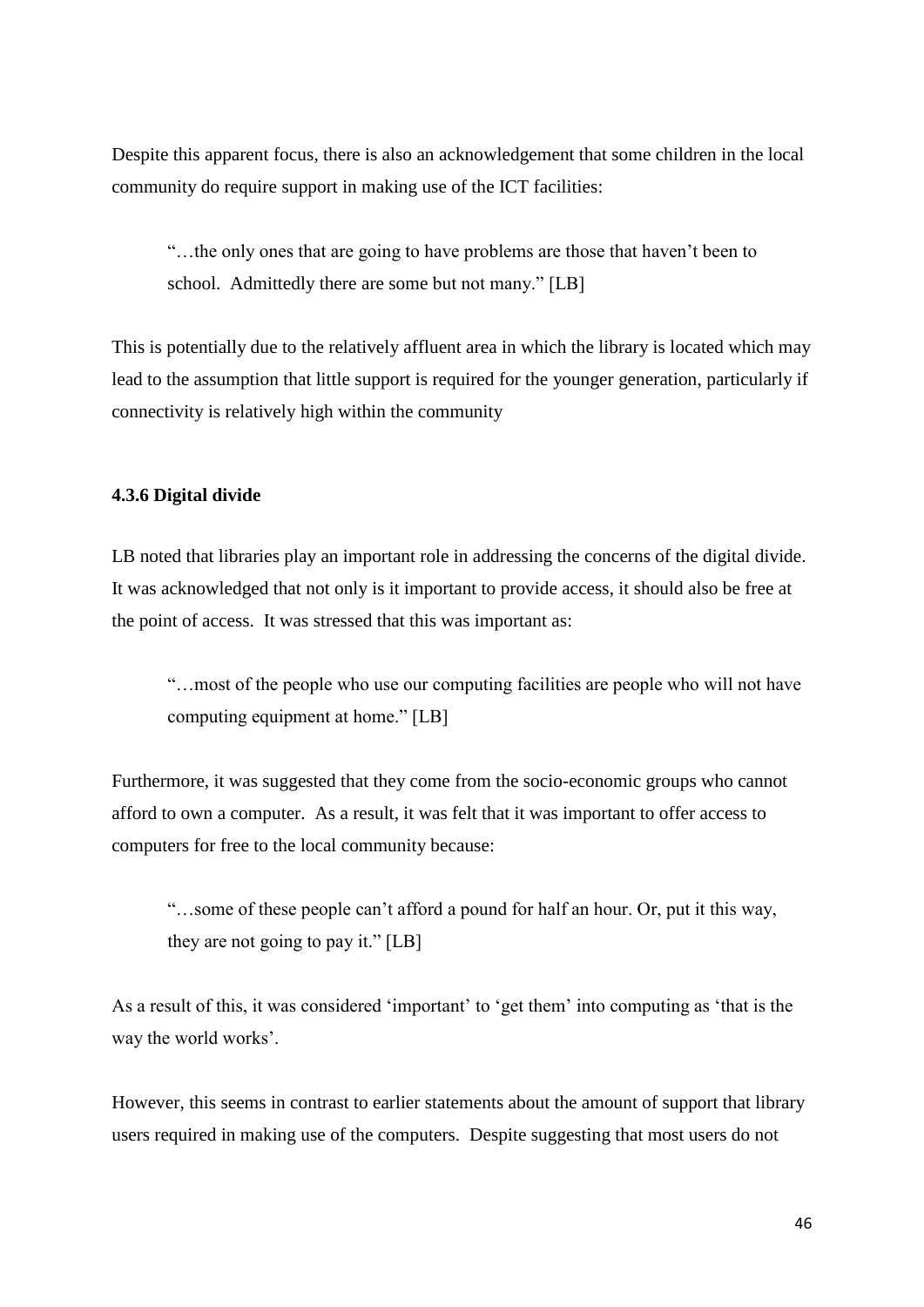require any assistance, it is also claimed that most of the people who use the computers do not have access at home, which would suggest they may require some support.

### <span id="page-46-0"></span>**4.3.7 Summary**

Library B is run entirely independently from the local authority. It is predominantly book orientated and much of the focus until now has been on stock development. It has a number of income revenue streams which ensure the delivery of the service, with plans in place should there be a significant decline in revenue. It also provides ICT equipment free of charge and has plans to increase the number of computers available to the local community. Furthermore, it offers a range of training sessions for those that require more support in utilising ICT.

However, computer literacy is not a requirement for those volunteering at the library and there are a number of volunteers who lack basic ICT skills. Furthermore, users are generally left to get on with using the computers and the assumption is that they require no assistance as they have plenty of experience using the equipment. Despite this, it is also conceded that many who use the computers do not have the equipment at home and would not be able to afford to use the equipment if a charge was applied for its use.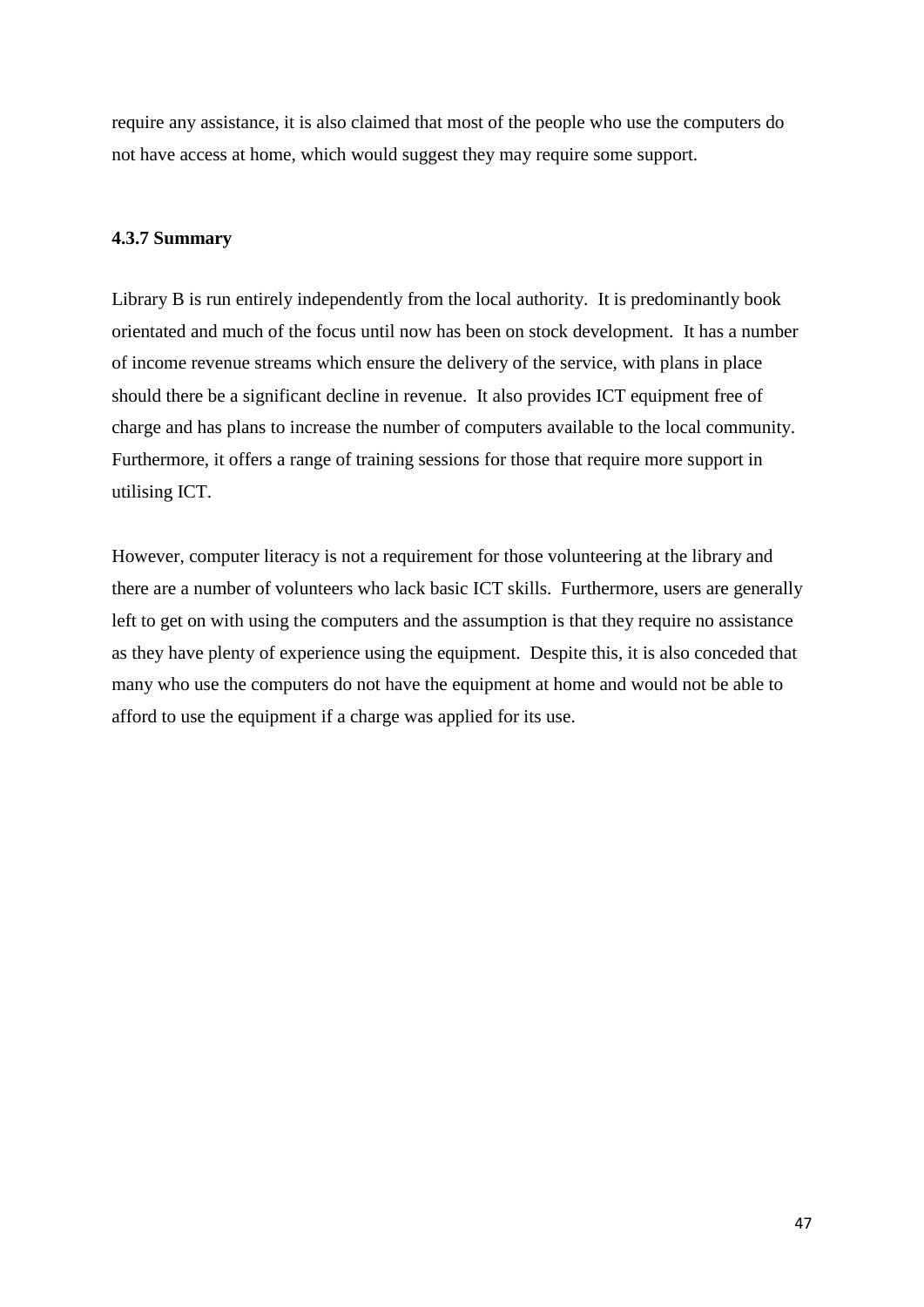## **Chapter 5: Discussion**

## <span id="page-47-1"></span><span id="page-47-0"></span>**5.1 Introduction**

This chapter brings together the findings in the previous chapter and relates them to the findings in the literature review and the aims and objectives.

#### <span id="page-47-2"></span>**5.2 Background**

Both community libraries studied emerged as a result of local campaigns to maintain existing services. However, both libraries have taken on very different types of ownership model. Library A is operated in partnership with the local council, and is also partly staffed by librarians with a core of volunteer support. Library B operates completely independently of the local authority and is fully staffed by volunteers.

Alongside the issue of ownership and delivery of the service, the two libraries operate in very different environments. Library A resides in a "very deprived", "notorious" area with internet connectivity at around 52% of households, lower than the national average (77%). A significant minority of households (48%) therefore do not have access at all and are consequently subject to the first order effects regarding inequality of access that Dewan and Riggins highlighted (Dewan and Riggins, 2005).

Furthermore, it is not just in terms of access that a divide exists within the local community. LA underlines that many of the people who live on the estate are recent immigrants  $-$  a group that, as the literature review demonstrated, were particularly disadvantaged economically by a lack of access to the internet (Morton, Zettelmeyer, Risso, 2003). Due to the fact that they are recent immigrants, many adults within the community are unable to speak English and, consequently, children on the estate need support in basic literacy and numeracy. This subsequently has an impact on their ability to make use of ICT and, consequently, their ability to make full use of the internet. Without a certain degree of literacy, they will likely experience difficulties in taking full advantage of the resources available online, particularly when completing their school homework. As the literature review revealed, access to ICT does appear to have a link to academic achievement and those that are unable to do so effectively will likely suffer academically.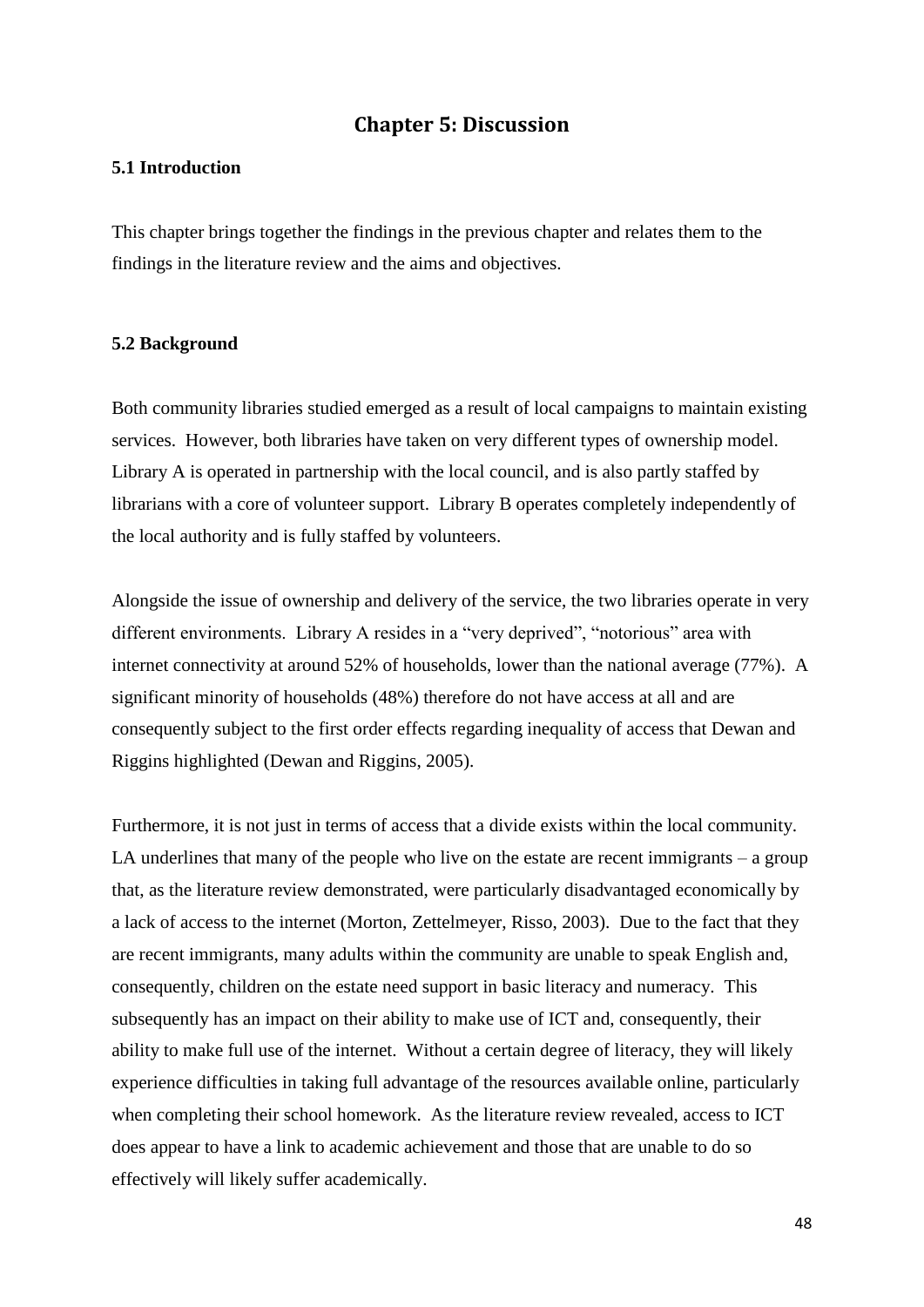It is clear, therefore, that applying Dewan and Riggins' criteria, the community surrounding Library A are subject to both distinct effects of the digital divide. Many on the estate do not have the access available to others, and a proportion of the population on the estate do not possess the skills to take advantage of the access that is available to them in the local community library. The protests that emerged when the local community believed that the facility would be removed, suggests that the service is valued by the local community, particularly as the local authority eventually relented.

In contrast, Library B operates in a relatively affluent community. However, they do encounter a number of people who need to use the facilities in order to access the internet as they do not have the provision at home. For those that do require a degree of support and training, classes are offered on a beginner's and 'improver's' basis. These classes are provided without charge to ensure that anyone who requires the support is able to receive it, regardless of their financial status.

When the community group initially took control of the library, they maintained the authority's policy of charging for using the computer facilities. This barrier has now been removed and, as a result, they have found that the computers are used to a greater extent than they were before. Due to the popularity of the computer access within the library, the community group intends to expand provision by building a new computer suite, enabling more suitable training facilities.

Overall, whilst the two communities are very different in demographics, they both provide free access to the internet for the local community. This is particularly crucial for library A is it resides in a community that very much requires access given the low percentage of households that are connected to the internet. Given also that the community is one that would benefit significantly from the provision of access, the availability of computers connected to the internet is vital to enable the community to take advantage of the economic and educational benefits that it provides.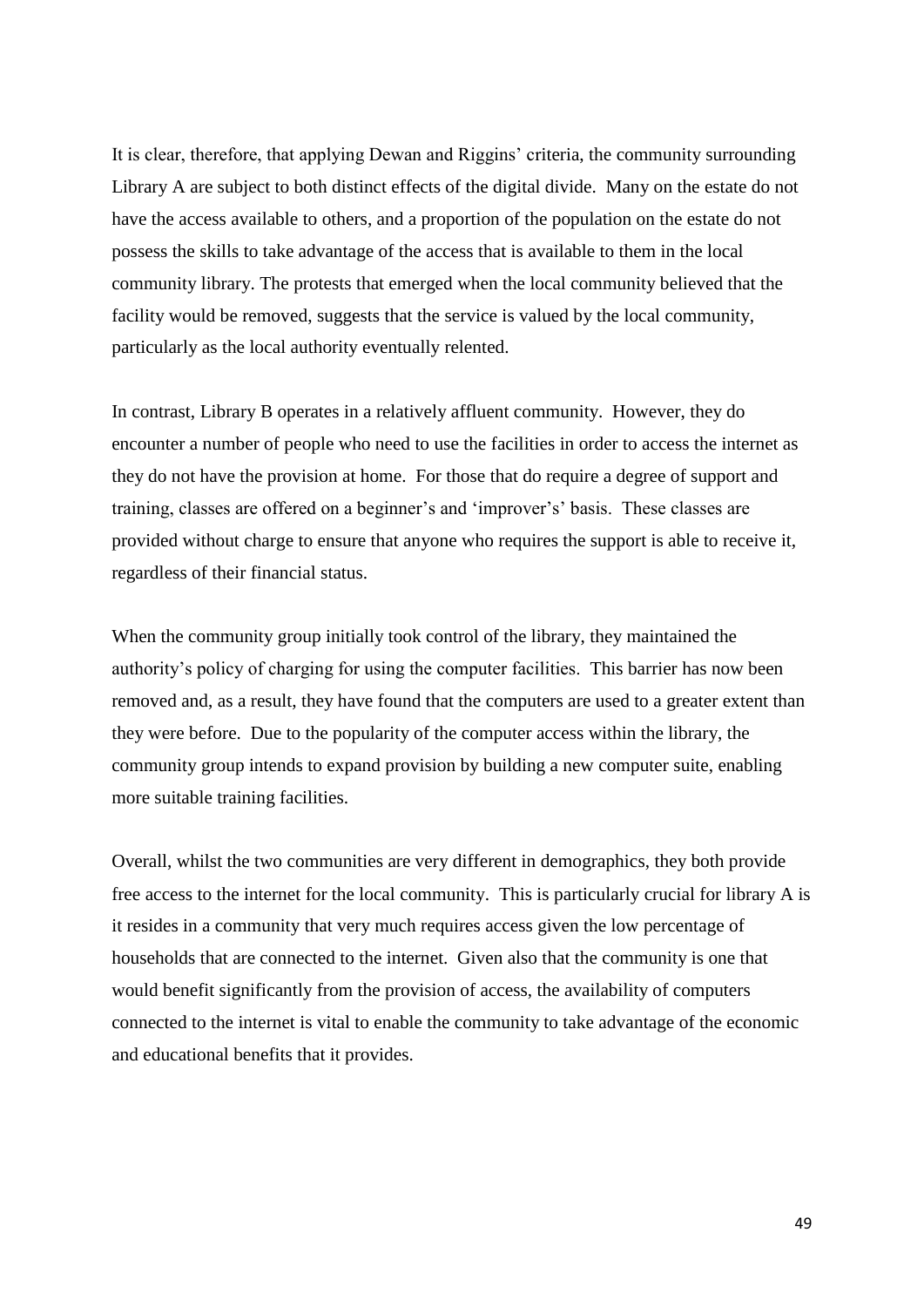#### <span id="page-49-0"></span>**5.3 Financial**

Both libraries have to obtain external funding to ensure the long term survival of the services they provide. However, this appears to be an easier task for Library B than for Library A. As Library A is in a relatively deprived area, it faces significant difficulties in obtaining the money it needs to survive. Whilst it appears that in the first year the council is prepared to overlook any shortfall in funding, the community group are required to raise £70,000 each subsequent year.

Library A's difficulties in raising funds is further hampered by its inability to have full control over the delivery of the overall service. The local authority still owns the building, including the equipment and fixtures within it. As a result, the community group are unable to set fees for the meeting room space they provide, which they believe are currently too high. Given the ability to set their own charges may help alleviate the problem, although it would raise further issues that the community group would need to resolve. There was also an acknowledgement that charges for the use of ICT may be a possible option to raise funds. However, as the literature review revealed, this has led to declines in usage previously where it has been introduced and may have a detrimental effect in addressing digital exclusion within the local community (Goulding, 2006).

Library A also relies on council support to ensure that the service can continue. It appears likely that the library would close if the authority were to expect the community to entirely fund the service without their support. As the literature review revealed in terms of Portland Underhill and Walcot library in Swindon, without the required support hours may be cut or the library may close altogether. This would leave the community without a source of free internet provision within the immediate area and would then mean that they would have to make use of the next nearest facilities. Whilst this might be possible for adults, it would be more difficult for children who need to access the library for their homework, particularly considering that children appear to queue for access to the internet. Furthermore, as was demonstrated by Proctor et al (1998), a library closure (even if an alternative is available) can result in a significant decline in children's use of the library. This is particularly a crucial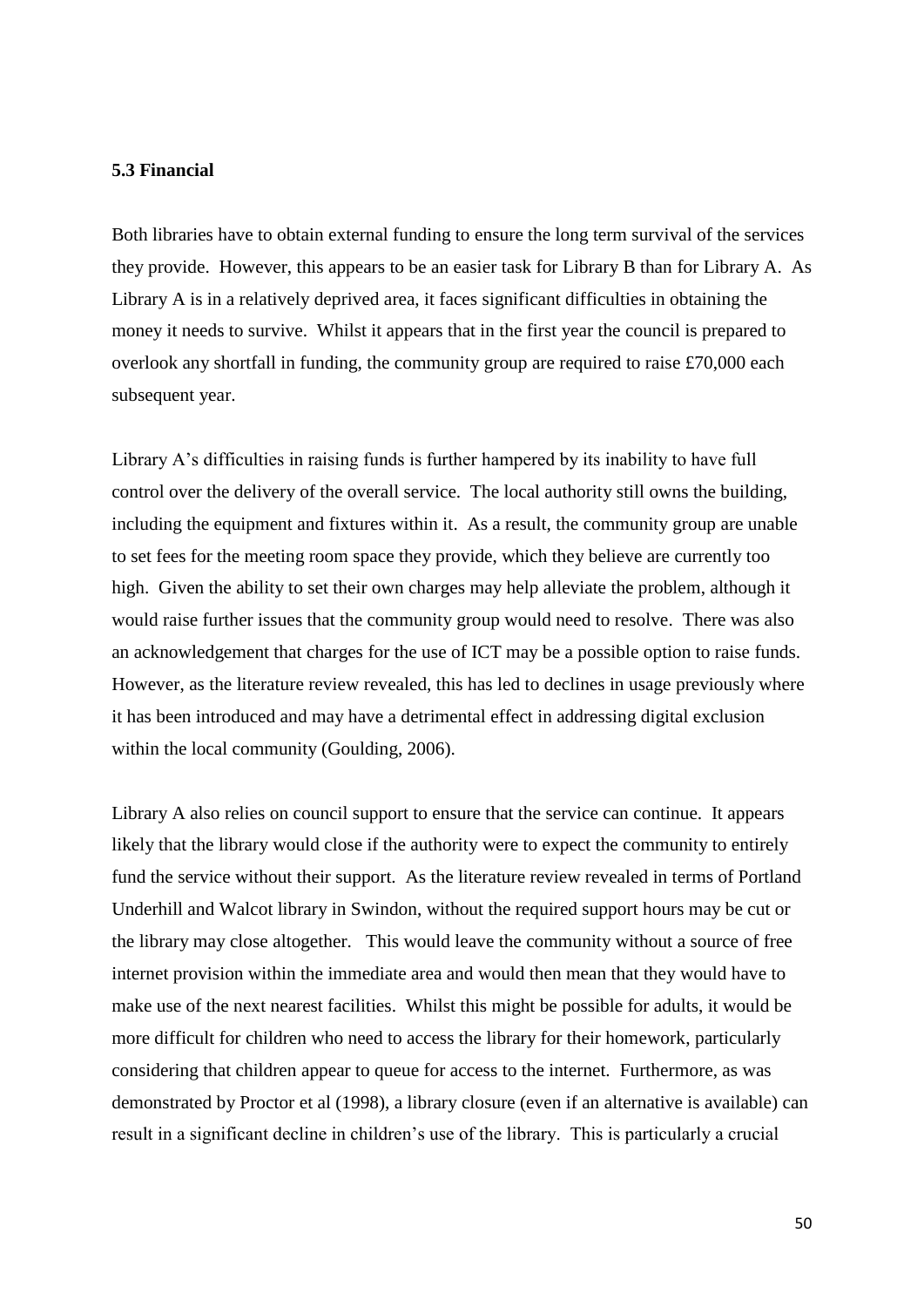factor in a community where a proportion of the population are first generation immigrants and, consequently, the children require a large degree of support.

However, Library B appears to be in a more stable financial situation. It receives regular grants from local authorities and receives regular donations from the local population. It has also accrued a substantial reserve that would enable it to operate for a further three years without funding, providing suitable time to raise the required funds from the local community. It is also completely independent of the local authority so it is able to set its own charges and fees for the services it provides (including the renting out of community rooms).

Although both libraries have different financial arrangements, there would certainly be an impact on the local community if either facility was to close. For a significant proportion of the population local to Library A, the library is the only place that they can gain access to the internet and take advantage of the employment and education benefits that such access provides. Whilst the community around Library B is more affluent, there are still those who use the computers because they cannot afford to own the required equipment. In both cases, closure of the library would have an impact on the first order effects of the digital divide (access). However, it would appear that the impact would certainly be greater felt amongst the community using Library A.

#### <span id="page-50-0"></span>**5.4 Staff**

In both Library A and Library B no staff training is provided on supporting the public in utilising the internet. Furthermore, in both cases, computer literacy is not a pre-requisite of volunteering at the library. Basic training is provided on general day to day duties in each library, but this is generally restricted to duties such as shelving and issuing and discharging books. Whilst there is no specific training, each library does have volunteers that are described as knowledgeable in terms of ICT.

In terms of Library B, there appears to be little in terms of support aside from the classes that are held for beginners. When using the computers, the general public are expected to 'get on with it' but if they come into difficulties they shouldn't expect a 'computer expert' to assist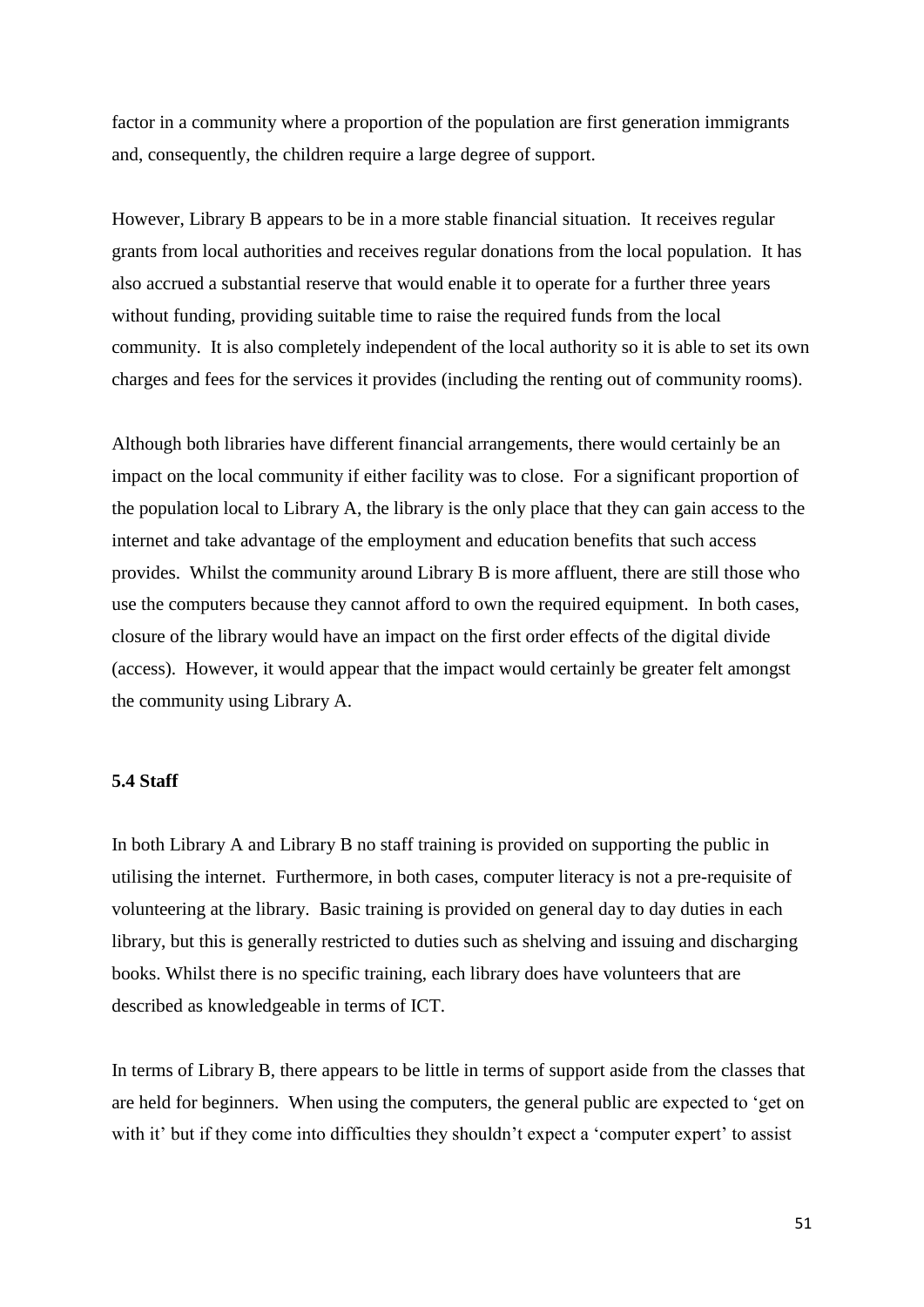them. Furthermore, there is a perception that the people who do use the computers in the library "know what they are doing" and have been using the machines "for years".

However, there was also an acknowledgement that a number of people utilising the computers at Library B do so as they do "not have computing equipment at home" because they either "can't afford it" or it's "not something that happens in their family". Consequently, it is difficult to judge whether or not they are actually confident in utilising the computers. Certainly it appears that at Library B they believe that they are as they appear to "know what they are doing".

Furthermore, there was a general acceptance that many of the volunteers do not have the skills to provide support for users in using computers or accessing the internet. As a result, it is unclear to what extent either library is able to address the second order concerns of the digital divide (lack of skills). As was noted by King et al (2006), ICT training was a crucial component of the implementation of the People's Network in providing a degree of computer based training to ensure suitable support for the general public. In the case of both libraries, a programme of ICT training is not built into the delivery of the service and there is no prerequisite for such training before volunteering at either library.

The ICT programme of training stipulated a number of outcomes, including competence and understanding of ICT, finding information for users and supporting users in effective learning. Amongst public library staff this degree of training was generally rated as 'good' and a majority felt confident in helping users access the internet. However, at both the libraries studied in this paper, no staff training has been provided and there are no expectations in terms of IT literacy for new recruits. As a result, it appears that both libraries are unable to provide the support required to address the second order effects of the digital divide, a lack of skills.

#### <span id="page-51-0"></span>**5.5 Digital Divide**

There is, however, recognition at both libraries of the importance of addressing the concerns of the digital divide. This is particularly the case at Library A where it was acknowledged there are significant advantages provided through access in terms of a range of outcomes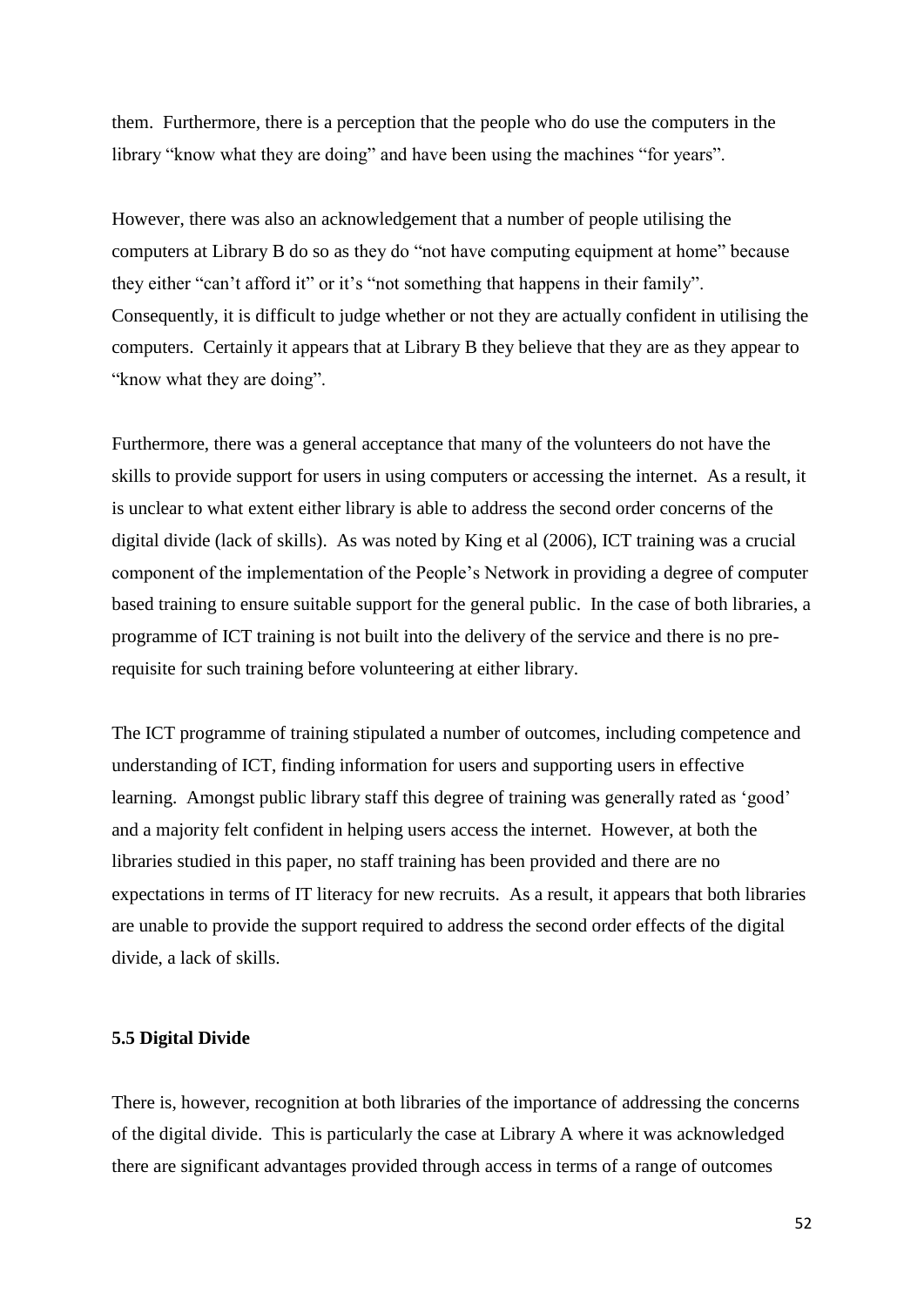including education and employment. This recognition is perhaps due to the nature of the community in which Library A resides. There was certainly specific recognition that access to the internet has certain financial benefits.

There is also recognition at Library A that despite the stereotype that all young people are able to access the internet and utilise it to its fullest extent, the situation is a little more complex. It would appear that issues in terms of skills cut across the whole of the local community, with difficulties experienced by children in completing their homework and adults applying for jobs. As a result, it is acknowledged that libraries play an important role in addressing both the lack of access and skills as there are a lack of places for these skills to be developed within the community.

Library B also recognises the important role of the library in addressing concerns in terms of the digital divide. It is committed to building a dedicated training room to ensure that the local community can receive the level of support and training they require. There is a belief that getting people connected is important, with a particular focus on the older generation. To that end they have made some 'breakthroughs' in terms of providing the skills required.

There was also, as with Library A, awareness that there is an opportunity to provide support to people in the local community to develop skills as well as ensure that the local community has access to the equipment and at no cost. However, unlike Library A, there is a belief that there is a big need for computing but predominantly focused on the older generation rather than the younger.

#### <span id="page-52-0"></span>**5.6 Summary**

Overall it appears that in both cases the libraries address the first order effects of the digital divide but there is no clear evidence that they suitably address second order effects. Both libraries provide free internet access to their local communities, although there is a clear disparity between the two communities themselves in terms of their economic situations. Furthermore, both libraries either provide support in terms of classes or there is the intention to do so.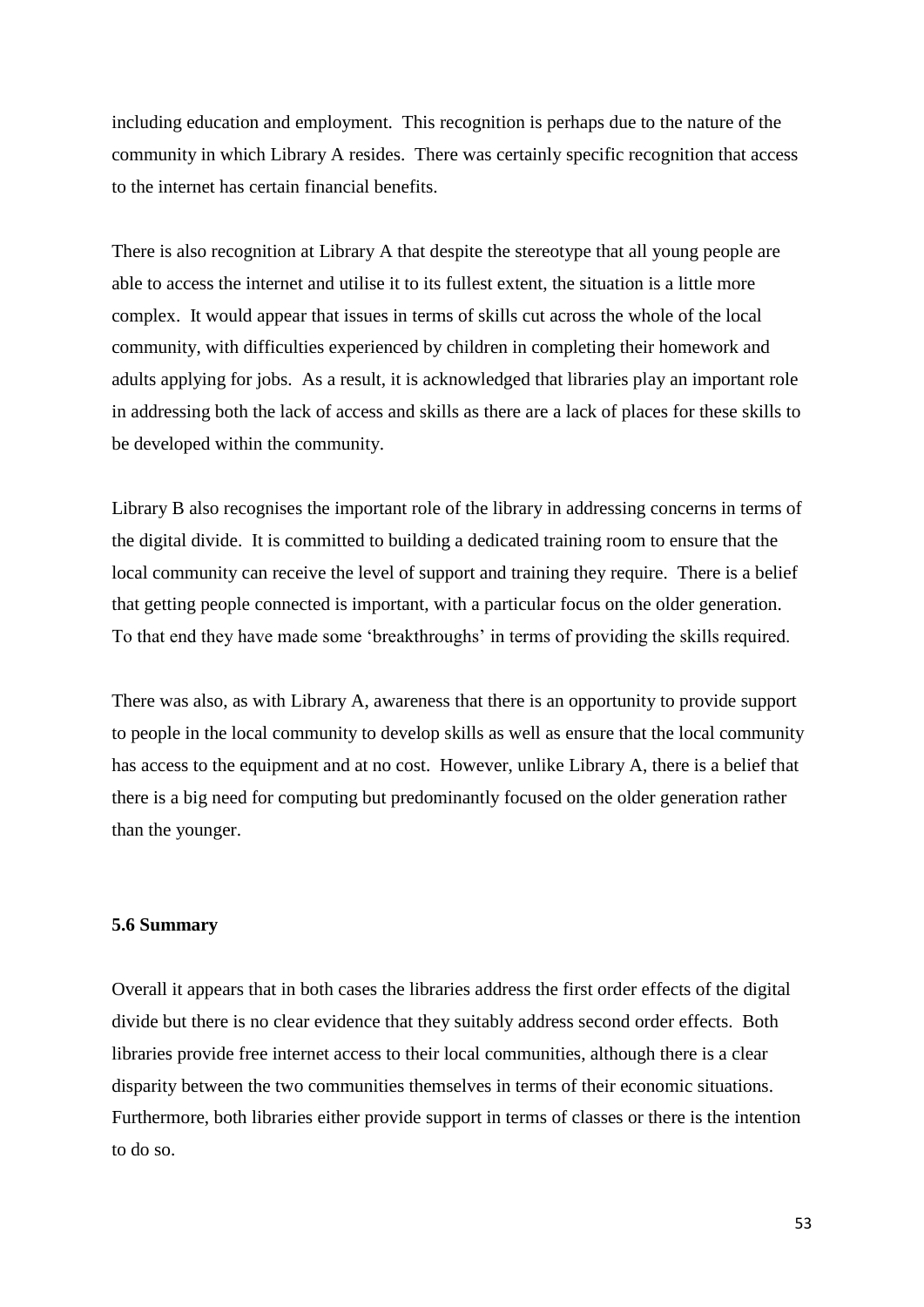However, it is unclear to what extent they are able to address second order effects of the digital divide (skills). Neither library provides ICT training for staff and ICT literacy is not a pre-requisite for volunteers wishing to offer their services to the local library. As the literature review revealed, as well as providing access to computers, the People's Network also helped users gain significant benefits as a result of 'interventions and interactions' with suitably trained library staff (Somerland, 2004). It is unclear whether users would provide similar feedback in community libraries where staff have not received the same degree of training and support, particularly for disadvantaged sections of the community who lack the skills to utilise ICT to their advantage. Despite this, as Loader and Keeble (2004) suggested in their report, it is also not clear to what extent public libraries had addressed the extent to which the disadvantaged have been excluded ICT and, therefore, it is not possible to make a satisfactory comparison of the two forms of service delivery at this stage.

Furthermore, as well as addressing the digital divide within the communities in which they operate, there is also an issue in terms of the disparity within these two communities. Whereas Library B resides in a relative affluent area where the needs are perhaps not as great, Library A resides in an area where only slightly more than half of the population have access to the internet. As a result, it is arguable that a greater proportion of the community surrounding Library A require in utilising ICT than in Library B.

On the basis of the evidence presented here, it would appear that the community in Library A are certainly disadvantaged compared to the community in Library B. With the model of service delivery utilised and the financial pressures on Library A, there is potential for the divide between these two communities to grow. The fact that there is no standardisation in how the divide is addressed could potentially exacerbate the situation. However, it is also apparent that both communities need to address digital exclusion (although to varying degrees) and it is unclear on the basis of this research whether they are able to reduce the extent of the digital divide within their respective communities.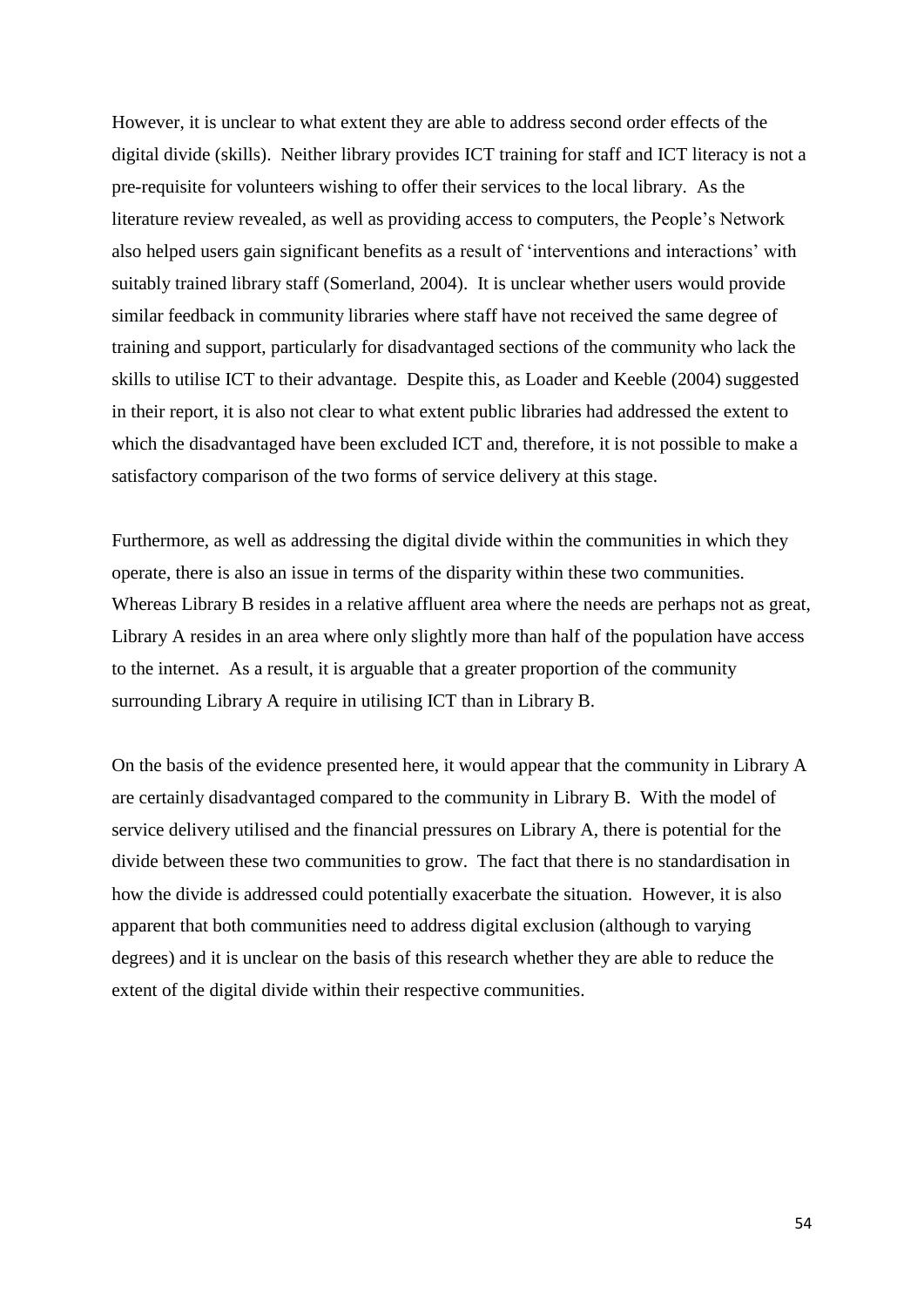# **Chapter 6: Conclusion**

#### <span id="page-54-1"></span><span id="page-54-0"></span>**6.1 Introduction**

This chapter reviews the discussion of the findings and relates them back to the aims and objectives to reflect on whether they have been met. It also includes recommendations for future research.

#### <span id="page-54-2"></span>**6.2 Conclusion**

The aim of this research was to identify the role of community libraries in addressing the digital divide and the extent to which they are positioned to address it. For the purposes of this study, the term digital divide encompasses both the first order effects caused by lack of access, and second order effects in terms of skills.

Community libraries have become increasingly common as local authorities seek to save money as a result of budgetary cuts. This raises a number of issues as the service in such libraries is delivered by volunteers rather than by paid, trained staff. As a result, it is important to consider what impact the growth of such services would have in terms of the People's Network and, consequently, the digital divide.

## <span id="page-54-3"></span>**6.3 Literature review**

The literature review revealed a number of key themes. Firstly, it highlighted the two effects that consolidate the digital divide: access and skills. The digital divide should not be characterised as a simple issues of access, skills are also a significant contributor to the depth of the divide between the information rich and information poor. Consequently, there is a need to address both the lack of access and lack of skills in order to address the impact of the digital divide.

The literature also revealed that there are significant advantages available to those with access to the internet and the ability to use it to its fullest extent. In terms of education, healthcare and economic welfare, there are substantial advantages available. As was demonstrated in the literature review, access to the internet improves attainment for school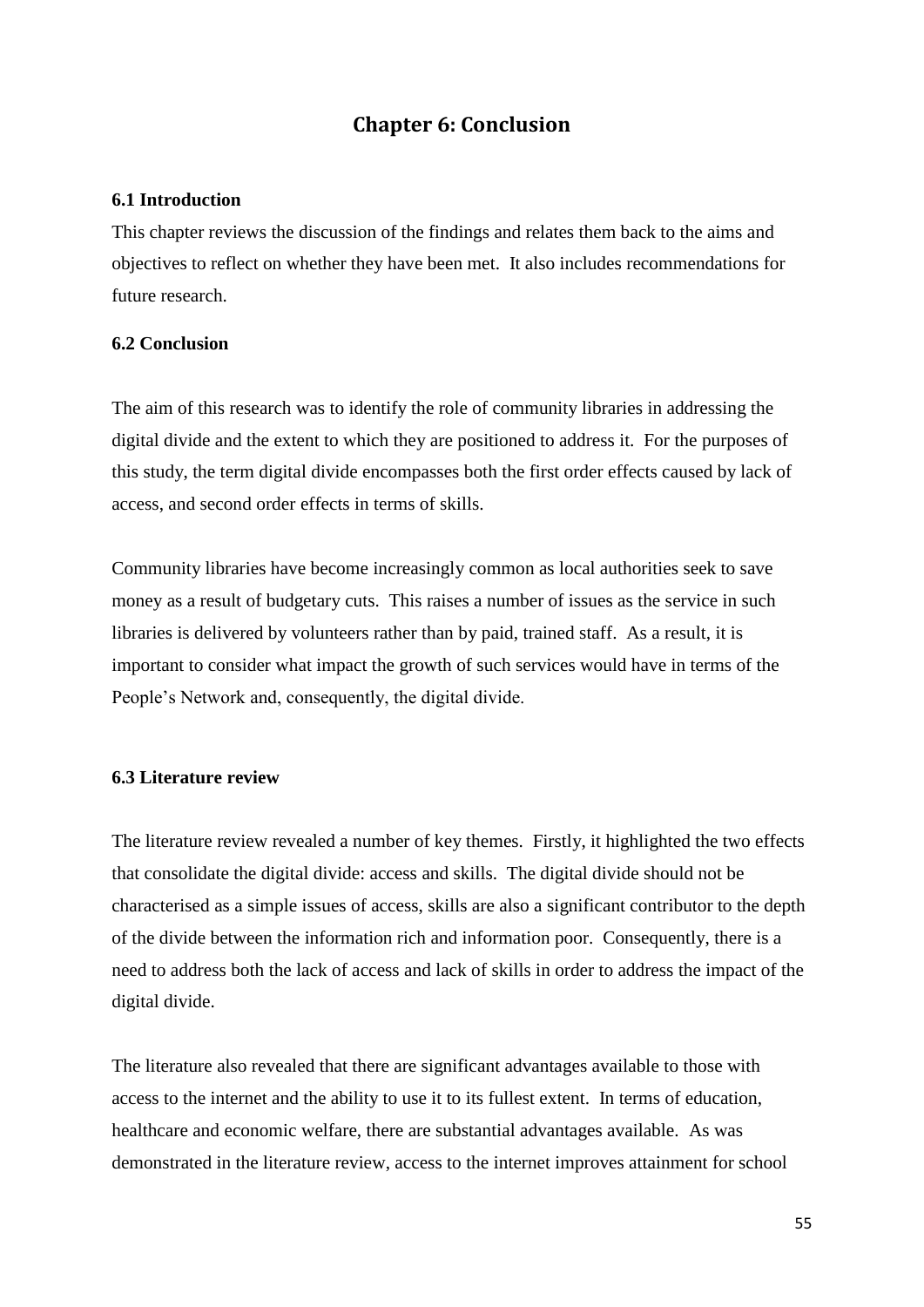pupils, enables individuals to benefit economically (both in terms of employment and their financial situation) and has a positive impact on engagement with the democratic process. As a result, those that do not have either the skills or the access are seriously disadvantaged in comparison.

Furthermore, the literature revealed the extent to which training staff had been successful in giving them confidence in supporting members of the public in using such resources. Effective training of staff in the use of ICT provided significant benefits in terms of enabling staff to feel confident in addressing both first and second order effects of the digital divide.

#### <span id="page-55-0"></span>**6.4 Methodology**

The findings presented in this paper were obtained through interviews with key contacts at each library by telephone. This was not an ideal method for obtaining information in which to draw significant conclusions about the nature of the relationship between the individual libraries and the digital divide.

The original intention was to survey all members of staff at each library to gain an understanding of their experiences in terms of both ICT and providing support for library users in utilising it. However, it emerged through the process that there was a lack of understanding of how community libraries operate and, as a result, the methodological approach was adjusted to take this into account. Instead of focusing solely on the level of ICT support provided, it became clear that there was a need to establish the way in which community libraries are operated and the relationship they have with their local communities.

Whilst the telephone interviews provided information on the nature of each community library, including staffing and the level of ICT support provided, it would have been beneficial to speak to individual members of staff at each of the libraries to gain a greater understanding of how they view their role in terms of ICT support and the extent to which they are able to provide support. As a result, it is difficult to make firm conclusions about the extent to which community libraries address both first and second order effects of the digital divide.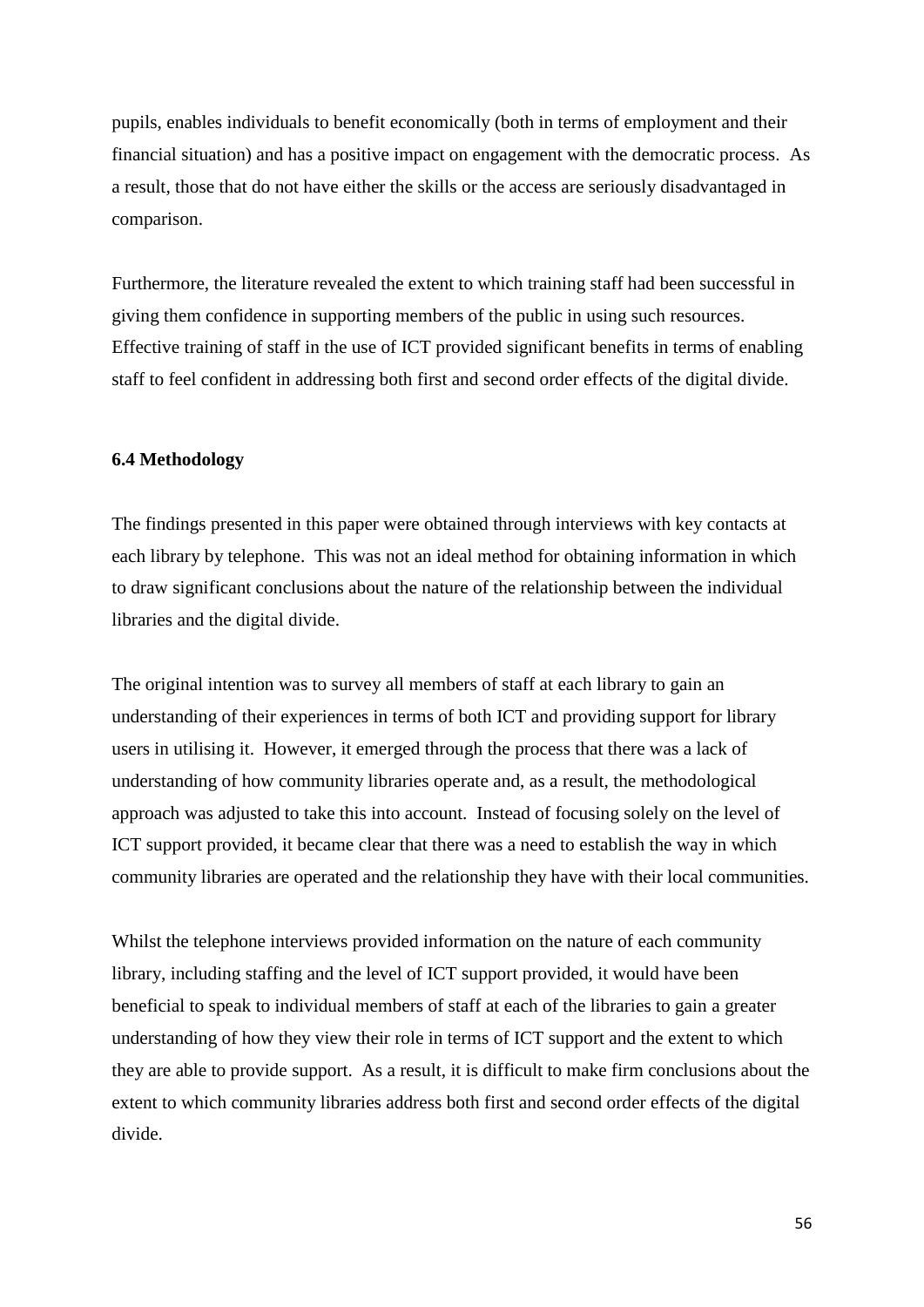#### <span id="page-56-0"></span>**6.5 Overall conclusion**

The research found that whilst both community libraries do address first order effects (access) in terms of the digital divide, they do not appear to do so in terms of second order effects (skills). At both libraries there appears to be a lack of ICT skills amongst volunteer staff and therefore an inability to provide suitable support for the local community. However, this affects each library to a very different degree.

Whilst there are those in the community surrounding Library B that requires support, there is clearly a greater need for those local to Library A. As a result, the shortage of skills available at Library A to address the needs of the local community means that while it can address the lack of access, it does not appear to be in a position to address the lack of skills. Library A is further compromised by a lack of clarity regarding the future for the library. Should the library close and the local community be unable to access similar facilities in the locality, there could be serious implications for many in terms of the digital divide, particularly for children (to which the library particularly caters) and the elderly.

As access to the internet can provide significant advantages in terms of education, healthcare and employment opportunities the lack of both access and skills support could be particularly detrimental to those living in the local community. Consequently, the community could find a greater divide in terms of both first and second order effects. Furthermore, a greater divide could emerge between the two communities subject to the study due to the significant difference in their respective library services combined with the substantial differences between the communities themselves.

#### <span id="page-56-1"></span>**6.6 Further research**

This study is an exploratory first step in understanding the development of community libraries run by volunteers. The following recommendations are made for further study:

 Observe support available in community libraries, interview users and staff to determine the quality of support provided by the community library.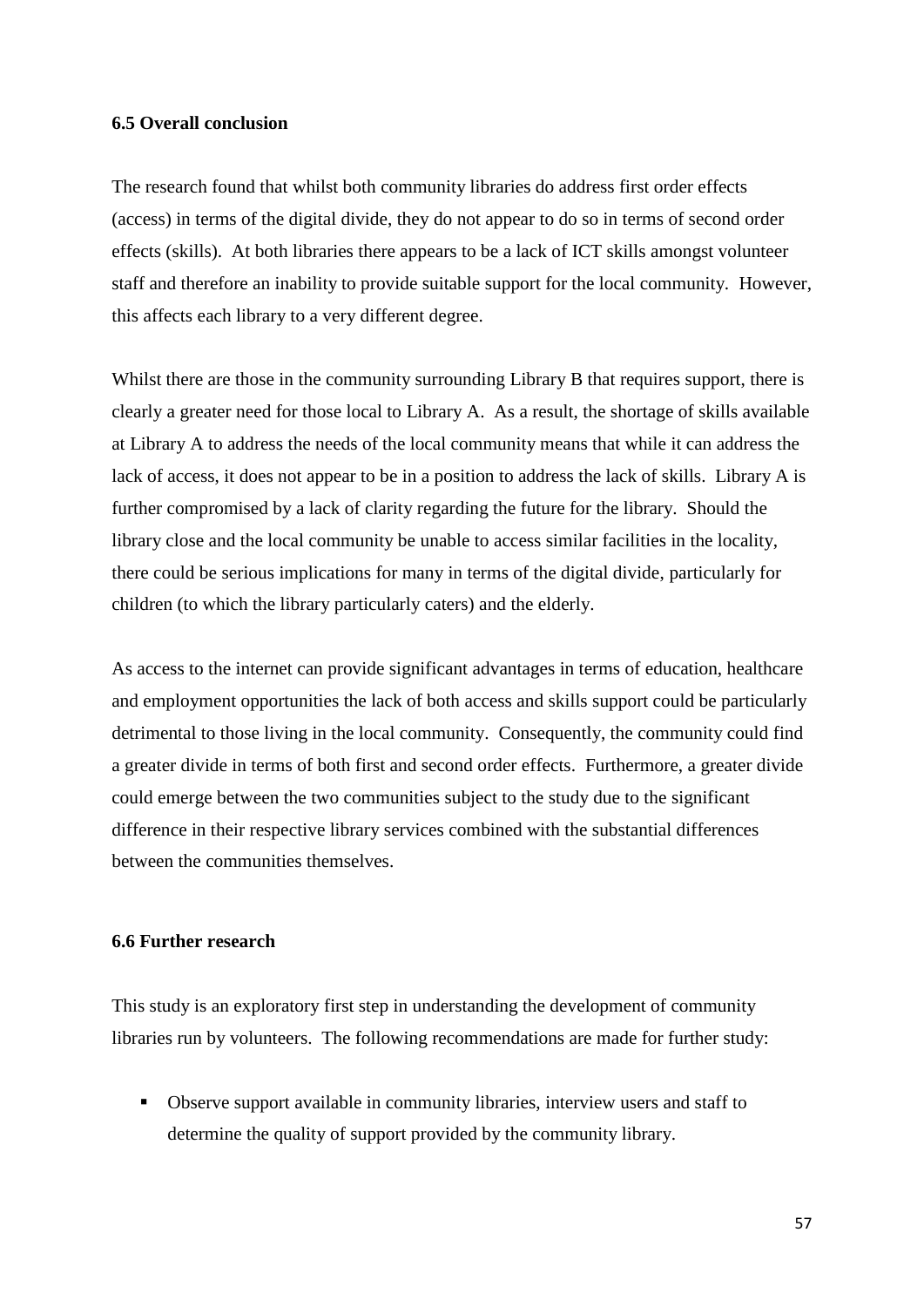- Conduct a comparative study of community library users and public library users to note advantages and disadvantages of each service.
- Conduct further study on Library A to determine if change in service has impacted upon the local community academically, economically or in terms of democratic engagement.
- Investigate whether community libraries are succeeding in attracting the disadvantaged to utilise the service.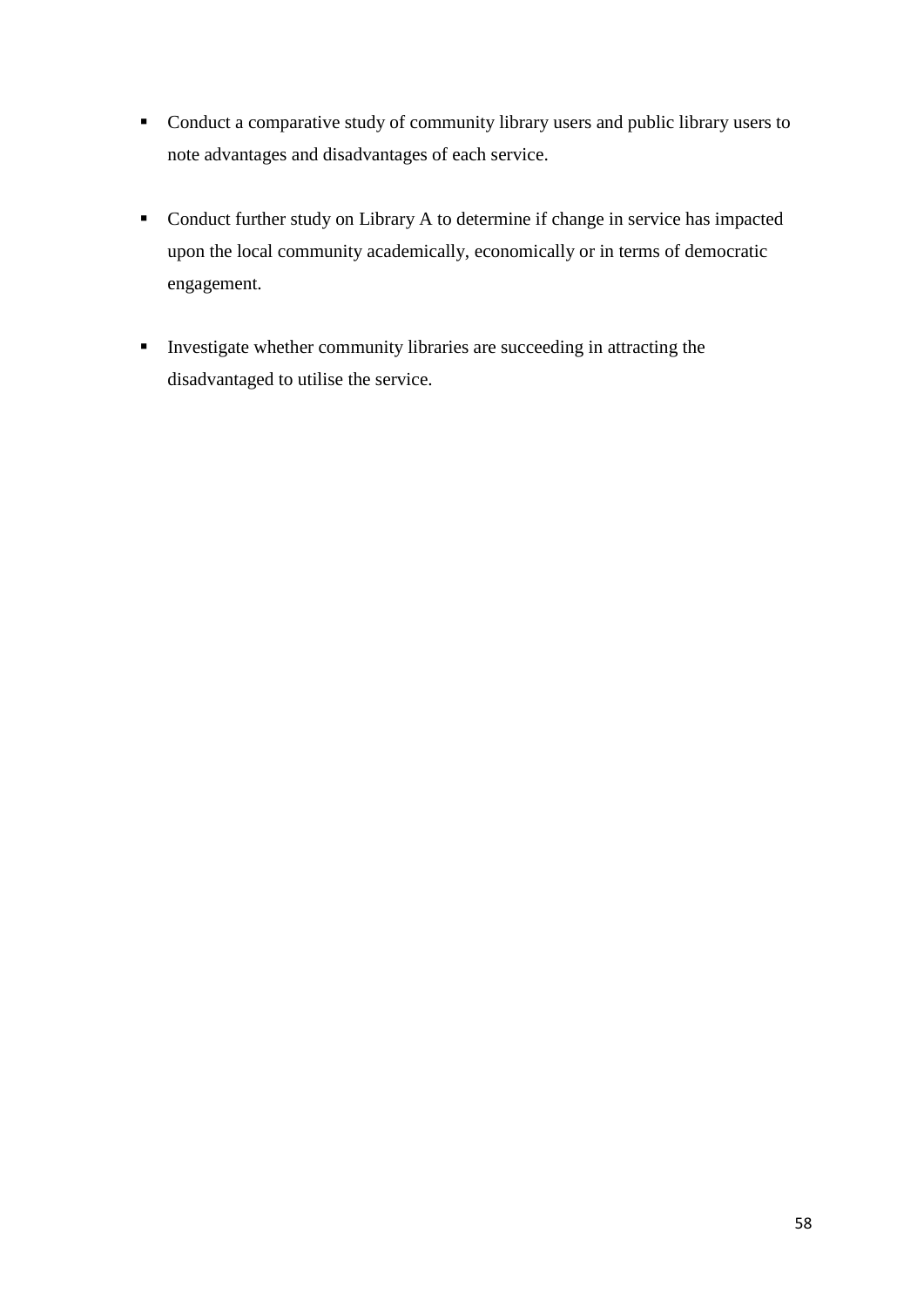## <span id="page-58-0"></span>**References**

- Attewell, P., Suazo-Garcia, B., & Battle, J. (2003). Computers and Young Children: Social Benefit or Social Problem? *Social Forces*, 82(1), 277-296. Retrieved from http://www.jstor.org/stable/3598146.
- Baye, M.R., Morgan, J., & Scholten, P. (2003). The Value of Information in an Online Consumer Electronics Market. *Journal of Public Policy & Marketing*, 22(1), 17-25. Retrieved from http://www.jstor.org/stable/30000838.
- BBC (2010). *Core funding being cut by 12.1%, say councils.* Retrieved December 14, 2010, from http://www.bbc.co.uk/news/uk-politics-11990047.
- BBC (2011a). *Benefits system overhaul 'to make work pay'.* Retrieved November 11, 2011, from http://www.bbc.co.uk/news/uk-politics-11728546.
- BBC. (2011b). *Warwickshire council offers community library funds*. Retrieved April 8, 2011 from http://www.bbc.co.uk/news/uk-england-coventry-warwickshire-13014358.
- BBC. (2012a). *High Court orders Surrey library plans judicial review*. Retrieved February 4, 2012 from http://www.bbc.co.uk/news/uk-england-surrey-16885801.
- BBC. (2012b). *Surrey library volunteer decision ruled unlawful by High Court*. Retrieved April 3, 2012 from http://www.bbc.co.uk/news/uk-england-surrey-17597811.
- BBC. (2012c). *Portland Underhill Library to shut due to lack of volunteers*. Retrieved January 28, 2012 from http://www.bbc.co.uk/news/uk-england-dorset-16770542.
- Bertot, J.C., Jaeger, P.T., McClure, C.R., Wright, C.B., & Jensen, E. (2009). Public libraries and the internet 2008-2009: issues, implications and challenges. *First Monday* 14(11). Retrieved May 26, 2011, from http://firstmonday.org/htbin/cgiwrap/ bin/ojs/index.php/fm/article/view/2700/2351.
- Big Lottery Fund (2004). *The People's Network: evaluation summary.* Retrieved August 14, 2011, from http://www.biglotteryfund.org.uk/er\_ eval\_peoples\_network\_evaluation\_summary\_uk.pdf
- Boucq, I. (2007). *Social media will influence the next presidential campaign. Or will they?* Retrieved April 6, 2012, from http://www.atelier.net/ node/213660.
- Bryman, A. (2008). *Social Research Methods*. Oxford: Oxford University Press.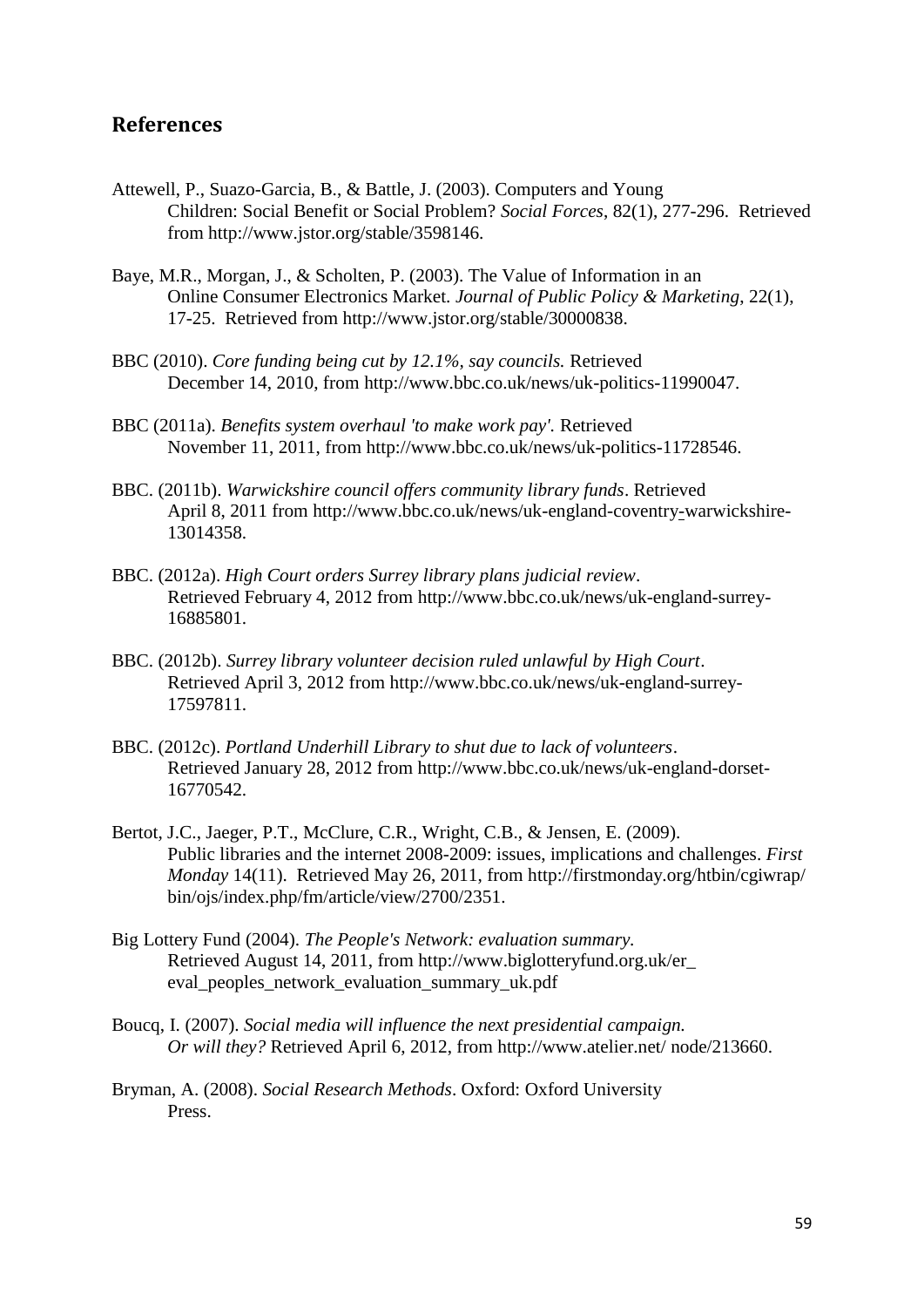- Coxall, O. (2006). *A Study of Library Staff Attitudes to IT and the Provision of Public Access to IT and the People's Network in Public Libraries*. Master's thesis. The University Of Sheffield. Retrieved February 13, 2011, from http://dagda.shef.ac.uk/dissertations/2005-06/External/Coxall\_owen\_MALib.pdf.
- Dewan, S., & Riggins, F.J. (2005). The Digital Divide: Current and Future Research Directions. *Journal of the Association for Information Systems*, 6(12), 298- 336. Retrieved from http://aisel.aisnet.org/jais/vol6/iss12/13.
- The Electoral Commission (2005). *Social exclusion and political engagement.* Retrieved April 6, 2012, from http://www.electoralcommission.org.uk/ \_\_data/assets/pdf\_file/0007/63835/Social-exclusion-and-political-engagement.pdf
- Fear, J., & Denniss, R. (2011). What you don't know can hurt you: How market concentration threatens internet diversity. *The Australia Institute*. Retrieved April 6, 2012, from https://www.tai.org.au/index.php?q=node%2 F19&pubid=899&act=display.
- Flood, A. (2010). *Andrew Motion attacks 'catastrophic' plan for volunteers to run libraries*. Retrieved June 11, 2010 from http://www.guardian.co.uk/ books/2010/jun/11/poet-laureate-motion-kpmg-libraries.
- Fox, S., Fallows, D. (2003). Internet Health Resources. *Pew Internet & American Life Project*. Retrieved June 19, 2011, from http://www.pewinternet.org/ Reports/2003/Internet-Health-Resources.aspx.
- Gomez, R. & Gould, E. (2010). The "cool factor" of public access to ICT: Users' perceptions of trust in libraries, telecentres and cybercafés in developing countries. *Information Technology & People*, 23(3), 247-264. doi: 10.1108/09593841011069158.
- Goss, E.P., & Phillips, J.M. (2002). How information technology affects wages: Evidence using internet usage as a proxy for IT skills. *Journal of Labour Research*, 23(3), 463-474. doi: 10.1007/s12122-002-1047-x.
- Goulding, R. (2006). *Public libraries in the 21st century : defining services and debating the future*. Ashgate Publishing Ltd. Retrieved April 6, 2012, from Dawsonera database.
- Gurstein, M. (2003). Effective use: A community informatics strategy beyond the Digital Divide. *First Monday* 8(12). Retrieved May 26, 2011, from http://firstmonday.org/htbin/cgiwrap/bin/ojs/index.php/fm/article/view/2700/2351.
- Hill, A. (2010). *Cutbacks at councils could wipe libraries off the books*. Retrieved September 26, 2011 from http://www.guardian.co.uk /society/2010/mar/17/libraries-closures-volunteers-public-services?INTCMP=SRCH.
- Kim, E., Lee, B., & Menon, N.M. (2009). Social welfare implications of the digital divide. *Government Information Quarterly*, 26(2), 377-386. doi: 10.1016/j.giq.2008.11.004.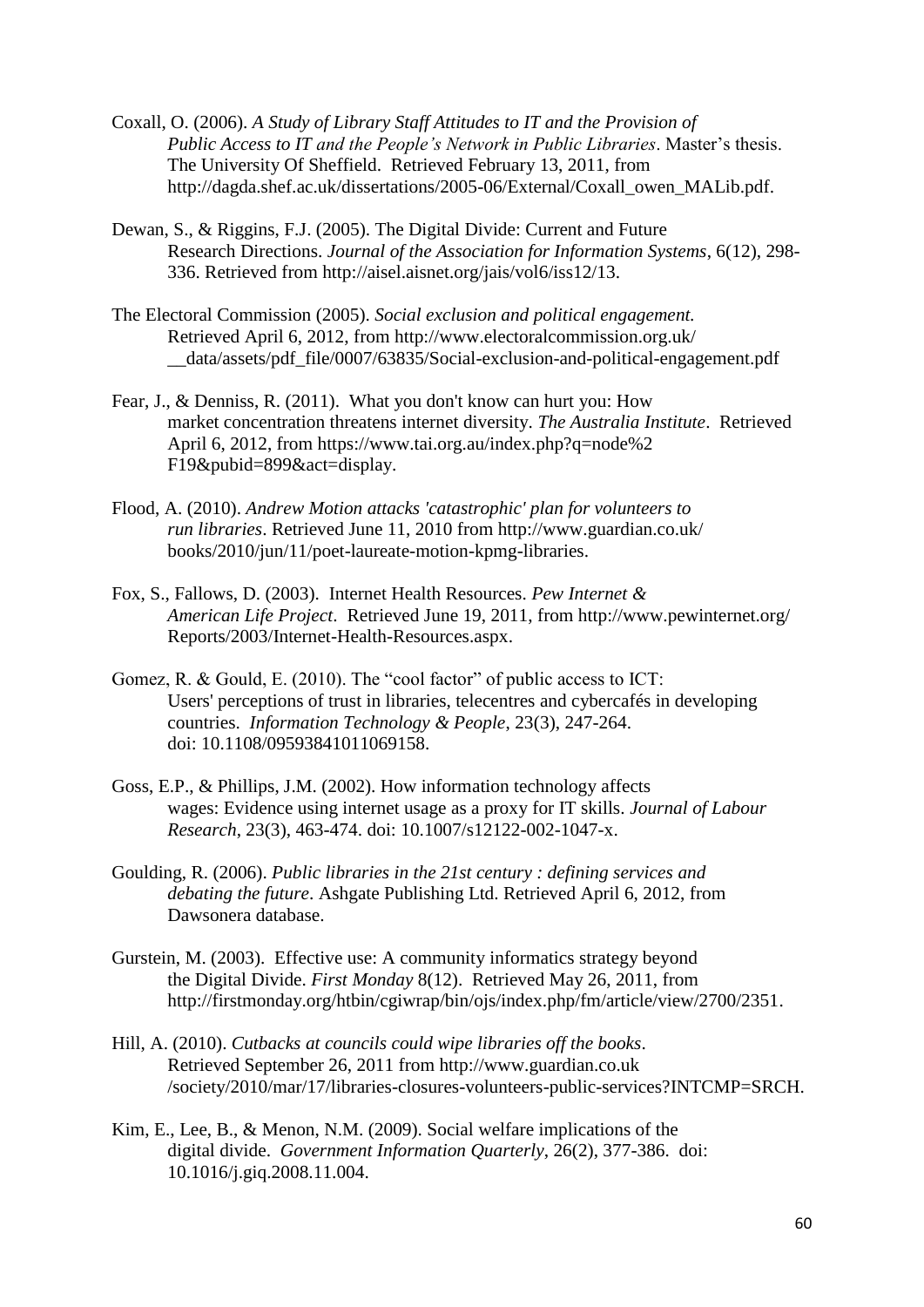- King, S., McMenemy, D., & Poulter, A. (2006). Effectiveness of ICT training for public library staff in the UK: staff views. *The Electronic Library*, 24(2), 265- 276. doi: 10.1108/02640470610649281.
- Kinney, B. (2010). The Internet, Public Libraries, and the Digital Divide. *Public Library Quarterly*, 29(2), 104-161.doi: 10.1080/01616841003779718.
- Kiss, J. (2008). *Why everyone's a winner.* Retrieved April 6, 2012, from http://www.guardian.co.uk/media/2008/nov/10/obama-onlinestrategy?cat=media&type=article.
- KPMG (2010). *Payment for Success – how to shift power from Whitehall to public service customers.* Retrieved November 20, 2011, from http://www.kpmg.co.uk/pubs/204000%20Payment %20For%20Success%20Access.pdf
- The Library Association (2001). *Involving Volunteers in Public Libraries.* Retrieved June 29, 2011, from http://www.libraryassociation.org.uk/ directory/ivpl.html
- Loader, B.D., & Keeble, L. (2004). Challenging the digital divide? A literature review of community informatics initiatives. *Joseph Rowntree Foundation/YPS*. Retrieved April 6, 2012, from http://www.jrf.org.uk/ sites/files/jrf/1859351980.pdf.
- McInnes, D.K., Gifford, A.L., Kazis, L.E. & Wagner, T.H. (2010). Disparities in health-related internet use by US veterans: results from a national survey. *Informatics in Primary Care*, 18(1), 59-68. Retrieved June 19, 2011, from IngentaConnect.
- Morgan, C. (2010). *Library hours cut due to lack of volunteers*. Retrieved January 28, 2012 from http://www.swindonadvertiser.co.uk/news/8425374. Library\_hours\_cut\_due\_to\_lack\_of\_volunteers/.
- Morton, F.S., Zettelmeyer, F., & Silva-Russo, J. (2003). Consumer Information and Discrimination: Does the Internet Affect the Pricing of New Cars to Women and Minorities? *Quantitative Marketing and Economics*, 1(1), 65-92. doi: 10.1023/A:1023529910567.
- Muddiman, D., Durrani, S., Dutch, M., Linely, R., Pateman, J., & Vincent, J. (2001). Open to all? The public library and social exclusion: executive summary. *New Library World*, 102(1163/1164), 154-157. doi: 10.1108/03074800110390626.
- National Telecommunications and Information Administration (1999). *Falling Through the Net: Defining the Digital Divide*. Retrieved April 8, 2012, from http://www.ntia.doc.gov/legacy/ntiahome/fttn99/contents.html.
- Office for National Statistics (2010). *Social Trends, Spotlight On: e-Society.* Retrieved April 6, 2012, from http://www.ons.gov.uk/ons/rel/social-trends-rd/social-trends/socialtrends-spotlight-on--e-society/index.html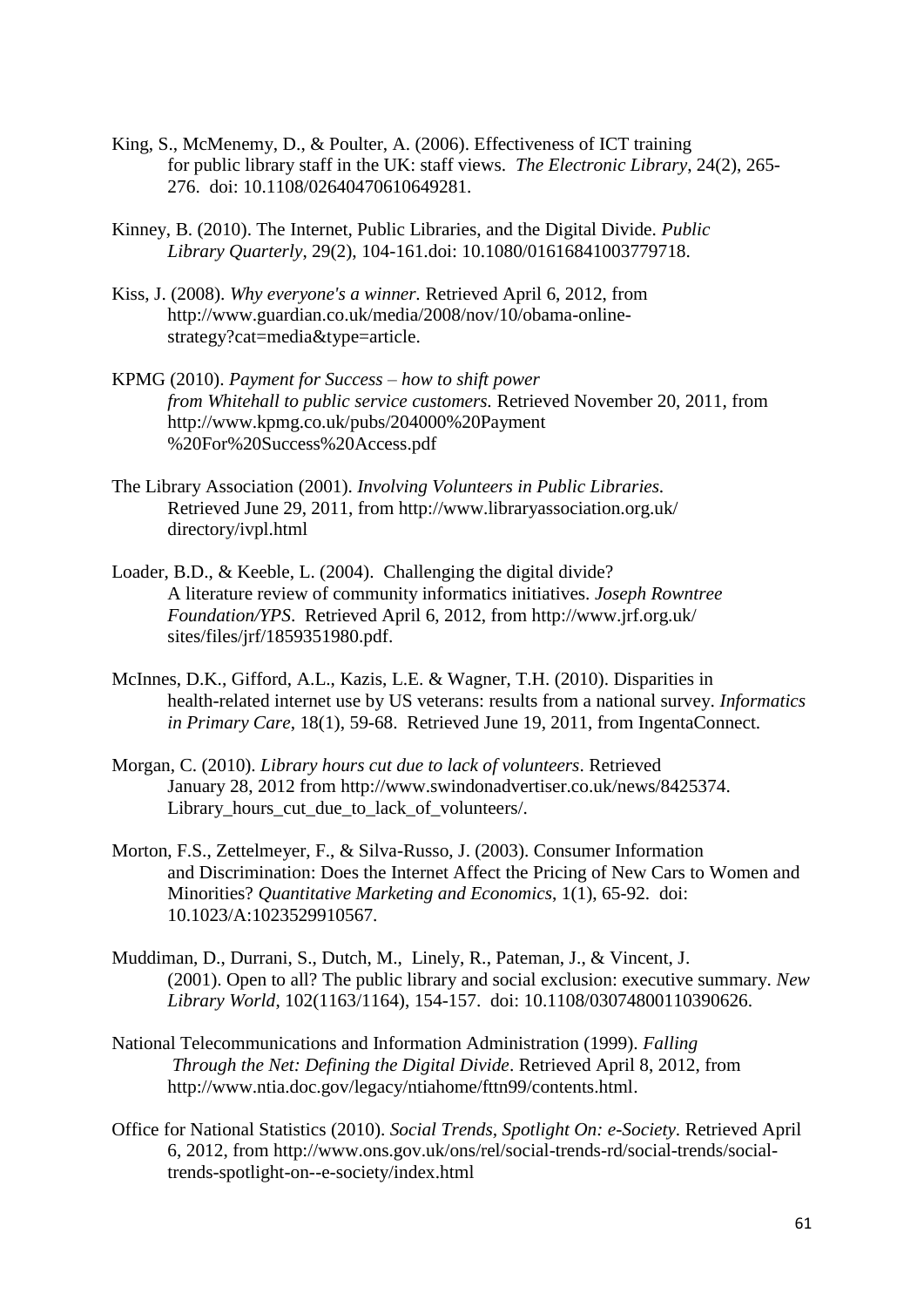- Office for National Statistics (2011). *Internet Access - Households and Individuals, 2011.* Retrieved April 6, 2012, from http://www.ons.gov.uk/ons/rel/ rdit2/internet-access---households-and-individuals/2011/stb-internet-access-2011.html
- Office for National Statistics (2012). *Internet Access Quarterly Update 2011 Q4.* Retrieved April 6, 2012, from http://www.ons.gov.uk/ons/rel/rdit2/internetaccess-quarterly-update/2011-q4/art-internet-access-q4.html.
- Page, B. (2011a). *Warwickshire council offers community library funds*. Retrieved September 26, 2011 from http://www.thebookseller.com /news/campaigners-question-iow-councils-community-libraries.html.
- Page, B. (2011b). *'Catastrophic' plunge in lending at Lewisham's community libraries*. Retrieved December 6, 2011 from http://www.thebookseller .com/news/catastrophic-plunge-lending-lewishams-community-libraries.html.
- Proctor, R., Lee, H. & Reilly, R. (1998). Access to public libraries: the impact of opening hours reductions and closures 1986-1997. *The British Library Board*. Retrieved February 20, 2012 from http://www.shef.ac.uk/polopoly\_fs/ 1.128096!/file/CPLIS---Access-to-Public-Libraries.pdf.
- Schofield, F., McMenemy, D., & Henderson, K. (2002). People's Network libraries: comparative case studies of old and new ICT learning centres. *Library Review*, 53(3), 157-166. doi: 10.1108/00242530410526565.
- Shirazi, F., Ngwenyama, O., & Morawczynski, O. (2009). ICT expansion and the digital divide in democratic freedoms: An analysis of the impact of ICT expansion, education and ICT filtering on democracy. *Telematics and Informatics*, 27(1), 21-32. doi: 10.1016/j.tele.2009.05.001.
- Sommerlad, E., Child, C., Ramsden, C., & Kelleher, J. (2004). Books and Bytes: new service paradigms for the 21st century library: An Evaluation of the People's Network and ICT Training for Public Library Staff Programme. *Big Lottery Fund*. Retrieved April 6, 2012, from http://www.biglotteryfund.org.uk/ er\_eval\_peoples\_network\_evaluation\_book\_bytes.pdf.
- Spacey, R.E. (2003, August 3). *An evaluation of the New Opportunities Fund ICT training programme for public library staff, UK*. Paper presented at the 2003 World Library and Information Congress: 69th IFLA General Conference and Council, Berlin, Germany. Retrieved June 12, 2011, from http://archive.ifla.org/ IV/ifla69/papers/004e-Spacey.pdf.
- Stevenson, S. (2009). Digital divide: A discursive move away from the real inequities. *The Information Society*, 25(1), 1-22.doi: 10.1080/01972240802587539.
- Taylor, A. (2011). *Libraries set to be run by community volunteers*. Retrieved January 26, 2011 from http://www.thebookseller.com/news/campaignersquestion-iow-councils-community-libraries.html.